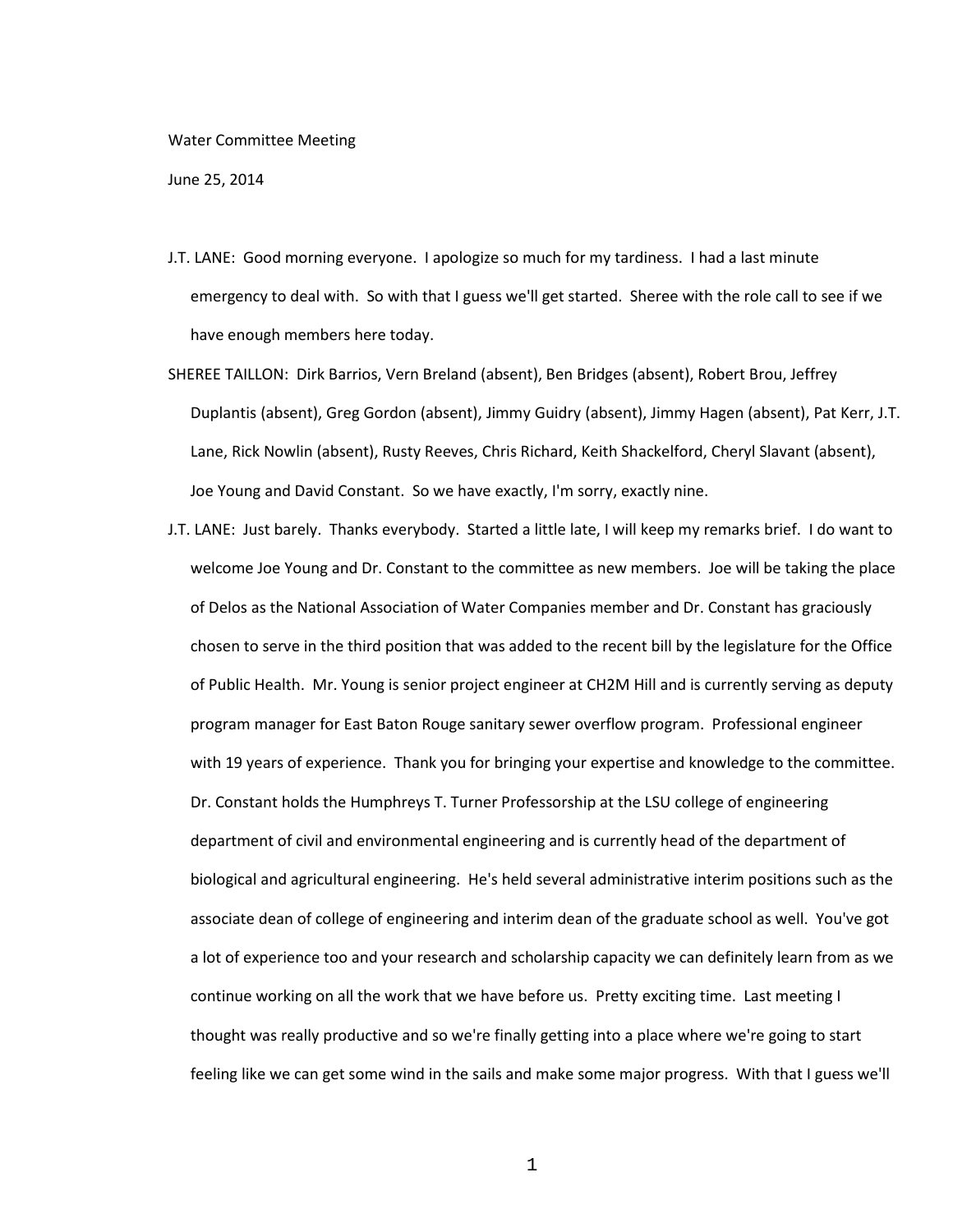move to the next agenda item which is approval of the minutes. Everyone should have received that from Sheree last week. Before we move for approval any questions?

RANDY HOLLIS: I have a comment. The young lady is doing a fantastic job of trying to figure out all of our dialects as well as what we're saying. As you read through the minutes there are a number of things like when we say the corps she spelled it c-o-r-e when it's actually c-o-r-p-s when we talk about the corps of engineers, those little things throughout the document. I don't think we need to spend our time to go through and correct all those things, but just with the understanding there are some corrections to the minutes that as we read these things five years from now we may look back on them and say didn't mean to say that, but I don't think we should take our time to correct every single word.

J.T. LANE: So we'll do our best to take some time to educate.

RANDY HOLLIS: But thank you for your efforts. Some of us actually do read through it.

J.T. LANE: With that, any other questions about it? Can I get a motion to approve the minutes?

SPEAKER: I move.

KEITH SHACKELFORD: I'll second.

J.T. LANE: Number 4, old business. Sheree I think gave you all a copy. For the first item under old business we just put this together to show everyone where we are with each part of I guess 10 state standards manual then go into our sanitary code. We just wanted everybody to know where we were with the process just to also see, I guess just looking at this eyeballing it we're maybe 30, 25 percent there based on some of the benchmarks we've reached in terms of the steps for each subcommittee report, presentation, discussion and what not. And so I just wanted everybody to be aware of that. This is the start if you're looking for it. Again, it was just really, wanted to give this to you guys to see the progress we have made to date. Are there any questions, anything on here that's inaccurate? Anything else you would like to see on it? I think this is probably a good way for us to keep tracking our benchmarks and then maybe after we have another meeting, I would like even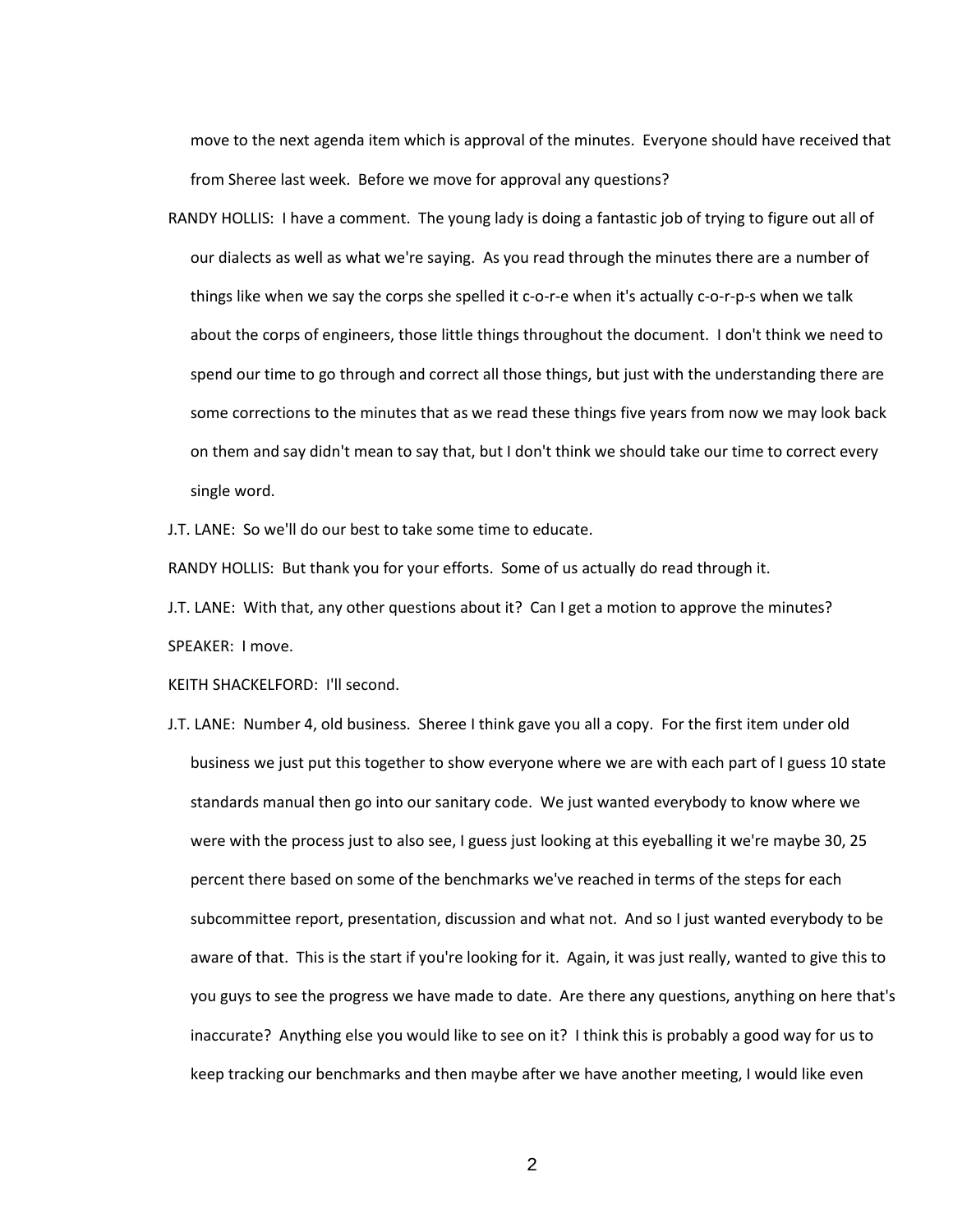though the new legislation doesn't have a date in mind anymore it just sort of extended, left it open, I would like to maybe up to this meeting we talk about setting a goal for when we do want to complete our work so we know we're working up against something and have something we're shooting for. And of course that's a committee discussion. I think that's probably something we can handle in the next meeting. Just kind of see how this one goes. This really will be ideally with part A will be the first test of how in the process we go through completing one part to the end. With that, any questions or thoughts on this document, or does that sound like a good approach for everyone?

- SHEREE TAILLON: And again, if anybody needs more dates for the subcommittee to meet please contact me. There have been no subcommittee dates in the past month, no one has met. For all these that are undone I'm assuming y'all are waiting to meet or what not. Just let me know when you need to meet.
- JOE YOUNG: And to be able to get on the committee you just need to volunteer which one we would like to get on, or any particular process for that?
- J.T. LANE: We had that discussion during one of the committee meetings and so that was the process or lack there of, but it worked. I guess the members that are here, does anybody need any additional assistance or do we have any gaps in the subcommittees?

SHEREE TAILLON: We just have part 12 grandfather clause, looking for a chair and some members.

- J.T. LANE: And we all agree grandfather clause might be the last thing we do once we work through the other parts.
- RUSTY REEVES: Delos was on a couple committees with Greg Gordon and I, and I believe one other one. May be a start.
- J.T. LANE: Let's start with that.
- JOE YOUNG: I can take his place for sure.
- J.T. LANE: And we can either have a conversation after the meeting or get all those assignments where we are with those committee reports and what those subcommittees were and we can arrange, call,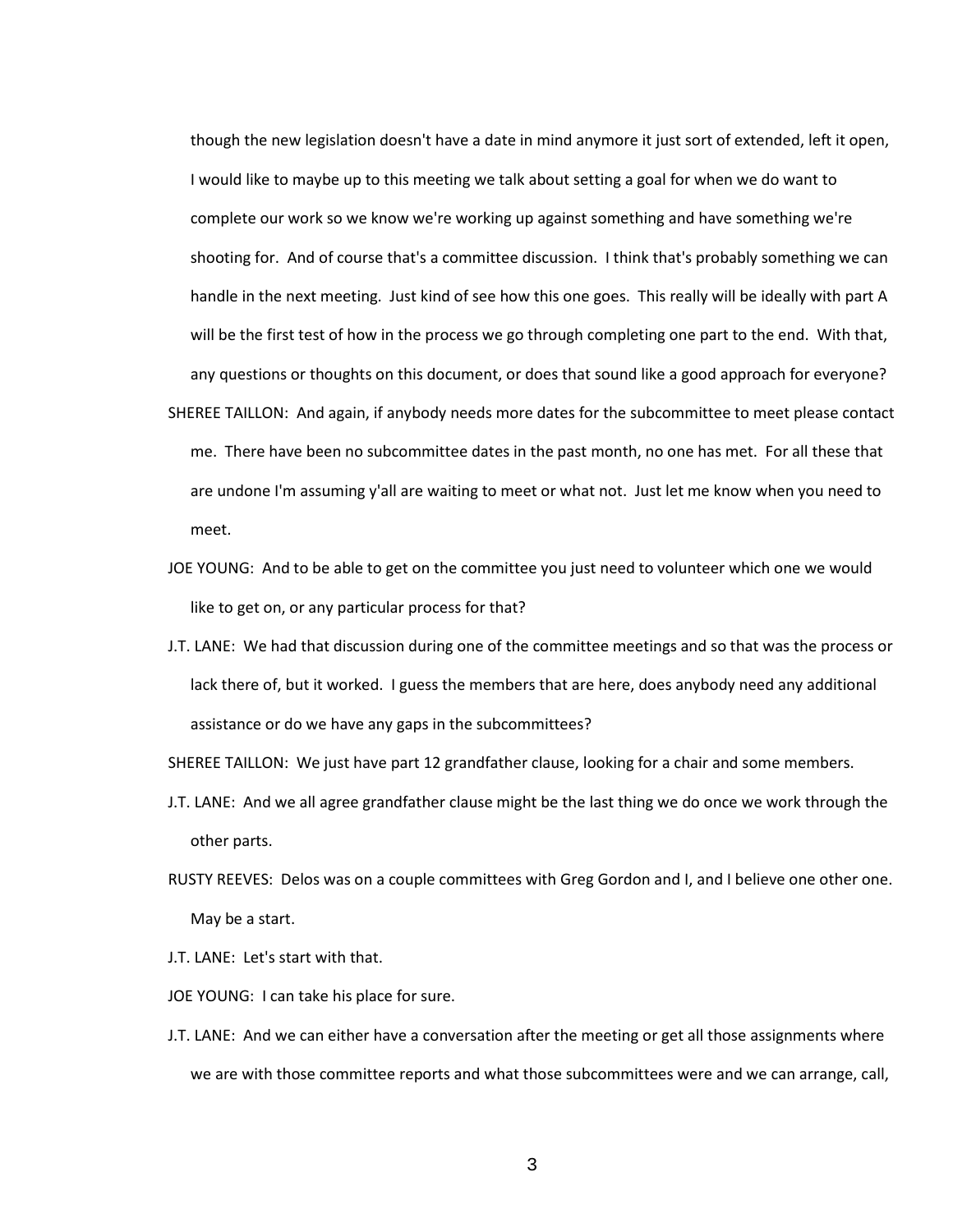or something you can check in with the chairperson to see where they might be with that particular subcommittee's section. Before we jump into part A and since this is sort of trying to keep this on track and we'll add that agenda item to the next meeting as far as what's our goal we want to set for ourselves to complete I guess the initial round of our work which is to promulgate the new code. I wanted you all to know as well, I didn't add this to the agenda, but I think it's pertinent to this, we are waiting on civil service approval on a new position to help staff the committee as well. Certainly we've learned a lot over the last year and I think that one thing that can help us with the amount of work, the volume of work that goes into this is having another able person to help do a lot of the drafting of the code documents that y'all get especially or provide any other assistance that any of the subcommittees may need. Do research, what not. I think we definitely need that. I think we're just waiting, have we got approval?

JAKE CAUSEY: We did get approvable.

J.T. LANE: So we did get approval and it will be posted in the coming days. Just FYI wanted y'all to know that. So their full-time assignment will be to the committee until the bulk of this work is complete. All right, with that we'll go into part 8. Everyone received the, I'll say the near final documents based on the last committee's meetings discussion. I think that we captured everything. We did our best to go through all of the minutes and the notes that we had from the discussion. What we decided would change, not change, what we'd include for this currently in the sanitary code to avoid duplication. One of our main goals here is to clean up as much as we can as well. And so we went through that and provided then a marked-up and clean draft to all of you via email to represent the final draft for part 8. Now what I wanted to do, with that said, I just said we did our best to get everything and may be we did and may be there's a couple of things after y'all reread the drafts that you want to discuss and that's cool. My goal is Caryn is going to be, she has the draft open on her laptop and so what I was hoping that we could do for this meeting is for whatever those final tweaks may be we can go ahead and agree to them now, make them on the document, and then vote at the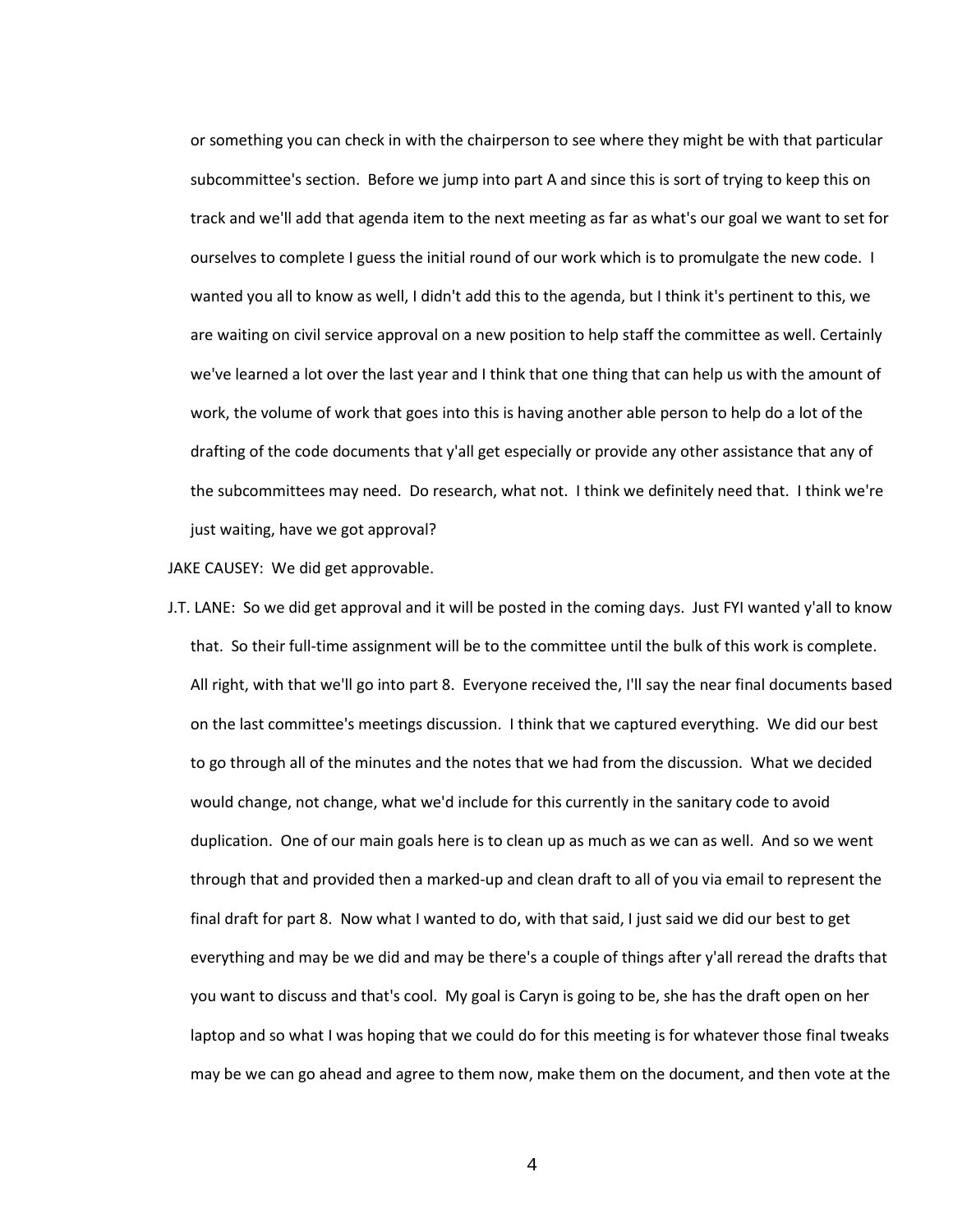end of that discussion if that's possible. Now if we do identify other issues that we think need more discussion, or research, or maybe another meeting of the subcommittee we can certainly take that route, but our goal is to try and get the draft completed today and a format that we can take a vote on and get this one behind us so we can focus on the others.

- JAKE CAUSEY: I did want to mention one thing just to give everybody an idea of the structure. I think we mentioned this previously as far as creating a chapter 2 in part 12 that these standards would go in. And I guess the idea in chapter 2 there would be subchapter 1, subchapter 2, subchapter 3 that would generally line up with parts 1, 2, 3, 4 in 10 state standards just so there is kind of a consistency there and might make a little more sense. You see that at the top of the document chapter 2 subchapter 8 or part 8. That's kind of what we envision.
- J.T. LANE: With that does everybody feel like they've had enough time to read through, and I guess what I would like to do is just open it up since we've spent a lot of time going through it in the side by side last time I guess I just want to open it up to see what everybody's thoughts are on the draft, is it ready, are there some tweaks, do you have questions about any of the language, is there something that we need to be more specific on or less specific on, and we'll just sort of go from there.
- RANDY HOLLIS: Under 8.0 general I would like to strike the last sentence of that where it says valves and blow-offs shall be provided so that necessary repairs can be made with a minimum interruption of service. It's really too vague because we don't know what that really means as a design engineer. We have specified the distance between valves and distribution and transmission and it does state that all dead-ends shall have blow-offs. I would like to strike this sentence because I think it's covered elsewhere and I think this is too vague just in general.
- JAKE CAUSEY: I will mention for everybody's reference this is a section that is in part 12 that we added as replacement language for what was in 10 state standards. So like when you compile a document relevant information that was in primarily chapter 3 part 12 I guess kind of our approach is we're consolidating it into each of these parts to eliminate that. 8.0 general that was in 2012 10 state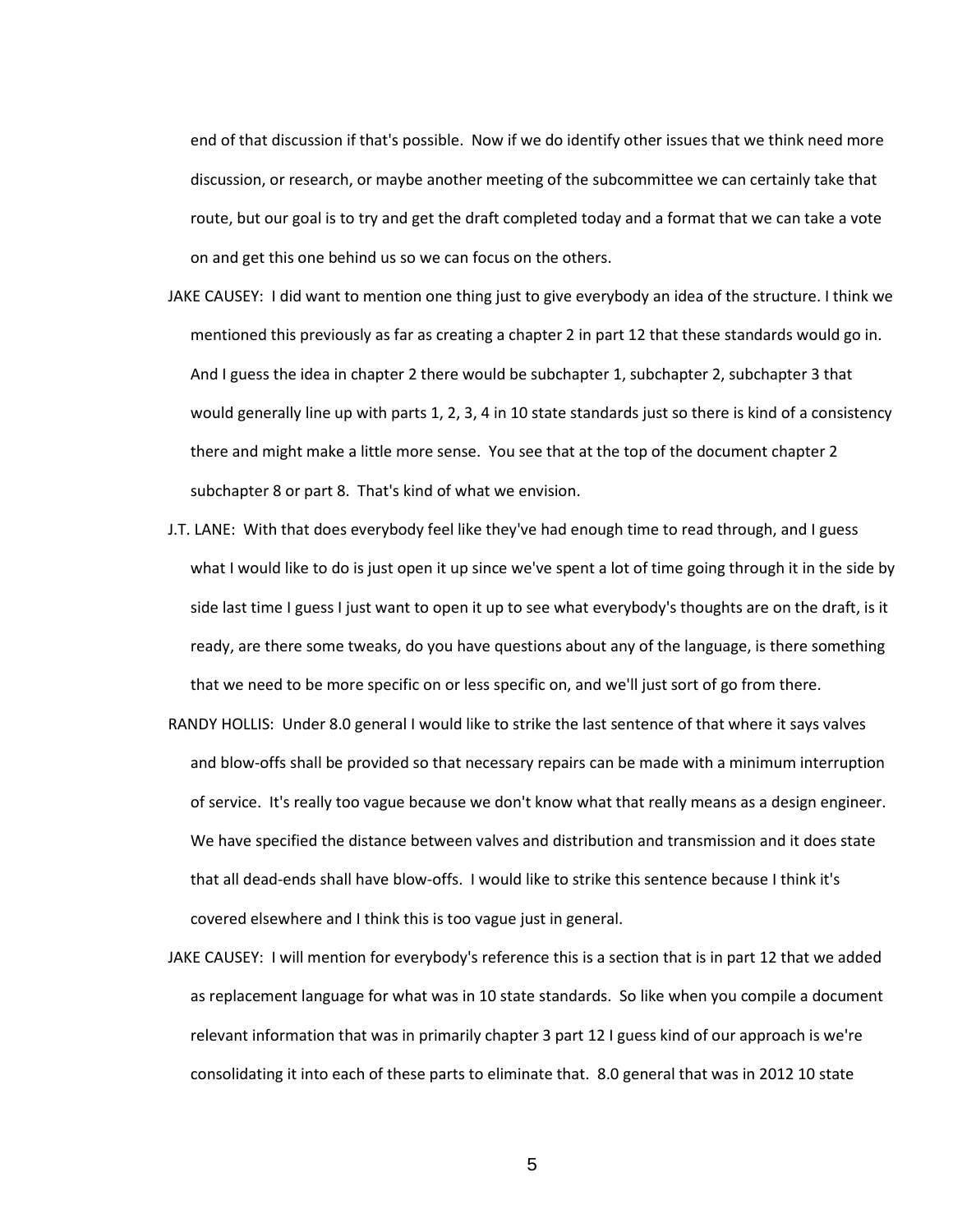standards was eliminated. This language is what's in chapter 3 section whatever in part 12. Just so everybody knows that's where that came from. And probably was not included in any previous documents or even subcommittee review. I think they primarily focused on what was just in 10 state standards.

- RANDY HOLLIS: I don't have a problem with the first part, it's the last sentence because it's just vague and covered elsewhere.
- J.T. LANE: So Randy when you say it's covered elsewhere you mean just more further down?
- RANDY HOLLIS: Within the section. We specify the distance between valves and I believe it also states that all dead-ends shall have blow-offs. So we have criteria later on that nails it down. This is vague that could be interpreted a number of different ways. Trying to avoid being vague and to nail these things down.
- JAKE CAUSEY: I guess I'm not certain, I guess one question I would have is requiring valves, one valve every one mile does that constitute or equivalent of minimum interruption of service. I think one mile downtown here would be a major interruption of service so I don't know that those are equivalencies in that sense. Blow-offs I think, I guess this does probably relate more to the valving. Frankly it's not something I had looked at closely. We already had the language in part 12 and moved it here. I hadn't really digested it fully.
- J.T. LANE: So Jake is that something though that the one mile is the minimum but if a closer proximity is required y'all would get that during plan review right and work with?
- JAKE CAUSEY: I think the point is no closer proximity is required at all. That's what's being proposed here is that you're only required to have a valve every one mile no matter how many customers, no matter what, that's what would be required. Ten state standards had mentioned in rural areas not to exceed 1 mile, urban areas it was more every 5 to 700 feet, or tees and things, and all that was eliminated in the subcommittee report. And I guess perhaps the intent is to have more flexibility in a sense, but effectively eliminating any of those requirements. And though we may have a lot of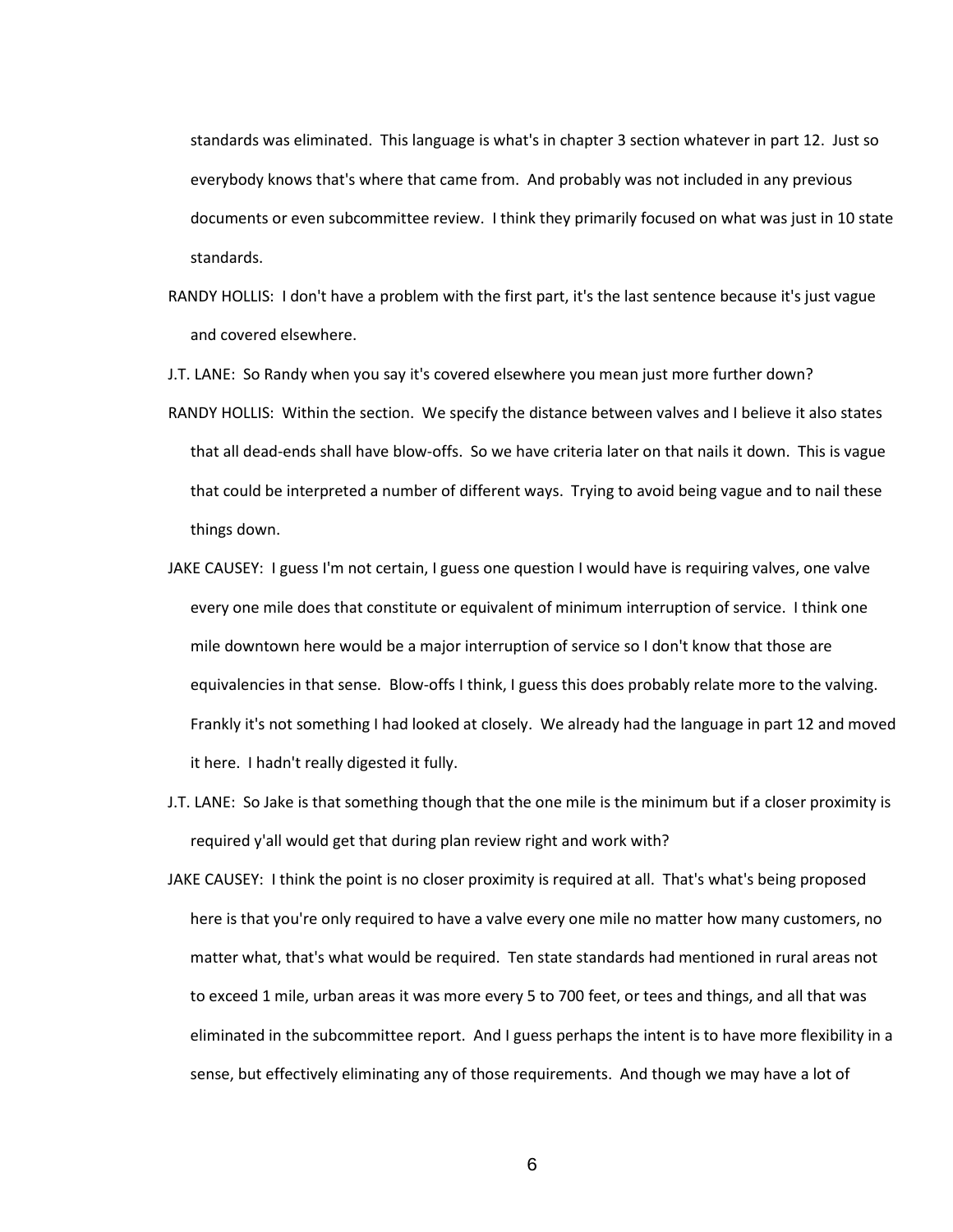engineers here with great intentions and water systems who are going to say hey we're going to valve this thing in Downtown Baton Rouge more than one every mile. We get plans from engineers around the state, there's a lot of engineers doing work, there's a lot of utilities that aren't interested in spending money. I think when you look at it globally, statewide it's a different prospective than hey I'm an engineer this is my water system, I want to have this flexibility because we will not be able to require anything more than one valve per mile. That's I guess perhaps the topic.

- KEITH SHACKELFORD: You could require it more frequently because that's the maximum not the minimum.
- ROBERT BROU: In 10 state standards as Jake stated there was a lot of suggestions about at intersections certain spacing criteria. So I actually agree with him that this still doesn't mandate anything. Like you said Randy it's kind of vague, but at least it captures the intent that you should have adequate spacing of valves to minimize interruption. It isn't anymore stringent than 10 state standards was because they did not specify you had to, but at least it captures the intent. I don't see a problem with that at all the way the wording is. I understand your concern, but I think it's important to at least because we're silent on the issue other than the one mile for transmission.
- JOE YOUNG: Being new to the committee in my mind the general section just outlines what's going to be included in further explaining some of the other details. The vagueness is probably good and then when you get to 8.2 or 8.3 it will further expand on what it means. So this general section is just kind of an introduction of what's further into the spec.
- RANDY HOLLIS: My concern is that if we have something that's not nailed down, that's vague, you're going to have a dispute between an engineer and the review engineer with the state and you could be polarized. Each one is saying different things. I would have no problem at all with saying it is recommended that valves and blow-offs be provided. The problem shall is mandatory and so the design engineer for the state can say this is shall and I'm requiring these every 400 feet in a rural area. I'm trying to take out the vagueness. I agree we need valves more often, I'm just trying to eliminate a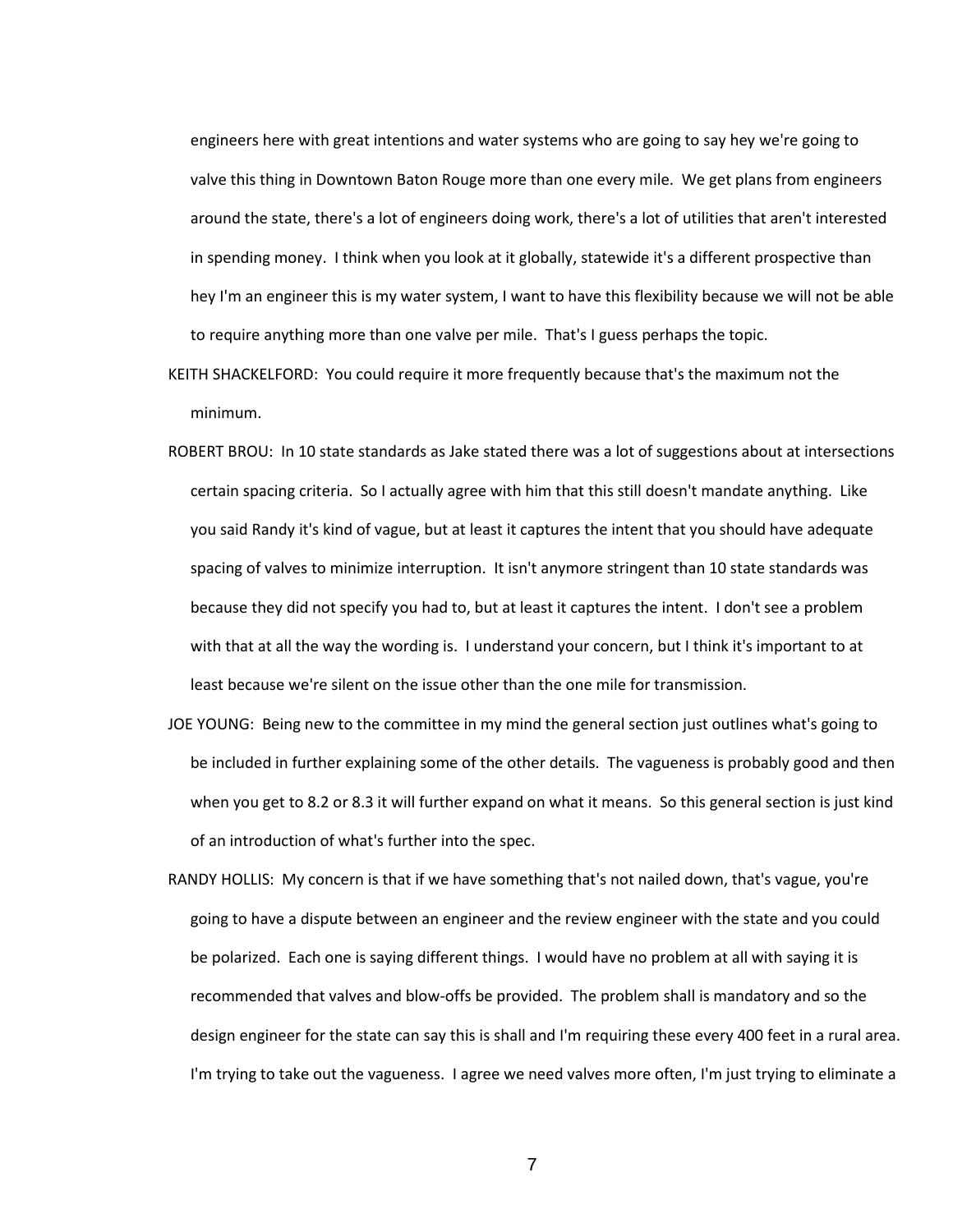vague area in a dispute that could happen.

- ROBERT BROU: What about the suggestion to take out shall and state the intent that that is something that should be considered?
- RANDY HOLLIS: I think if we can say it is recommended that valves and blow-offs be provided so that necessary repairs could be made with minimum interruption of service then that's a recommendation.
- JAKE CAUSEY: Again, that's effectively the same as eliminating so for the purpose of plan reviews if you say recommended or eliminate the sentence that's the same. I agree that it's not specified. I guess you can make an argument that folks may argue, but I personally don't think, I don't see a reason that there would be disputes as Randy suggested. I don't believe we've ever had any disputes previously with that, but I think if you take the position of playing devil's advocate about every single little thing in here about what could be a dispute and kind of really say we don't absolutely have to do these things it's going to be tough.
- J.T. LANE: And correct me if I'm wrong, but normally let's say the minimum would be whatever the frequency that they should be placed would be something that we would normally discuss in plan review. For instance, if y'all reviewed it and you felt it wasn't enough and you worked with the project engineer to address that issue and then the subsequent survey of the system to see if it's in compliance should be placed on that plan review, correct?
- JAKE CAUSEY: Frankly there's no way we're going to look at valves. We've never looked at valve spacing during surveys. That's impossible, not a survey issue at all. I would say that maybe a situation occurred and there was a major interruption of service and some valve issue may be based on an event that occurred maybe a question is asked. It's something that's handled under plan reviews. Again, that's a part 12 chapter 3 requirement that's been in the sanitary code for many, many probably since the 70's and it's not been an issue to my knowledge. I don't see any reason it would be an issue in the future.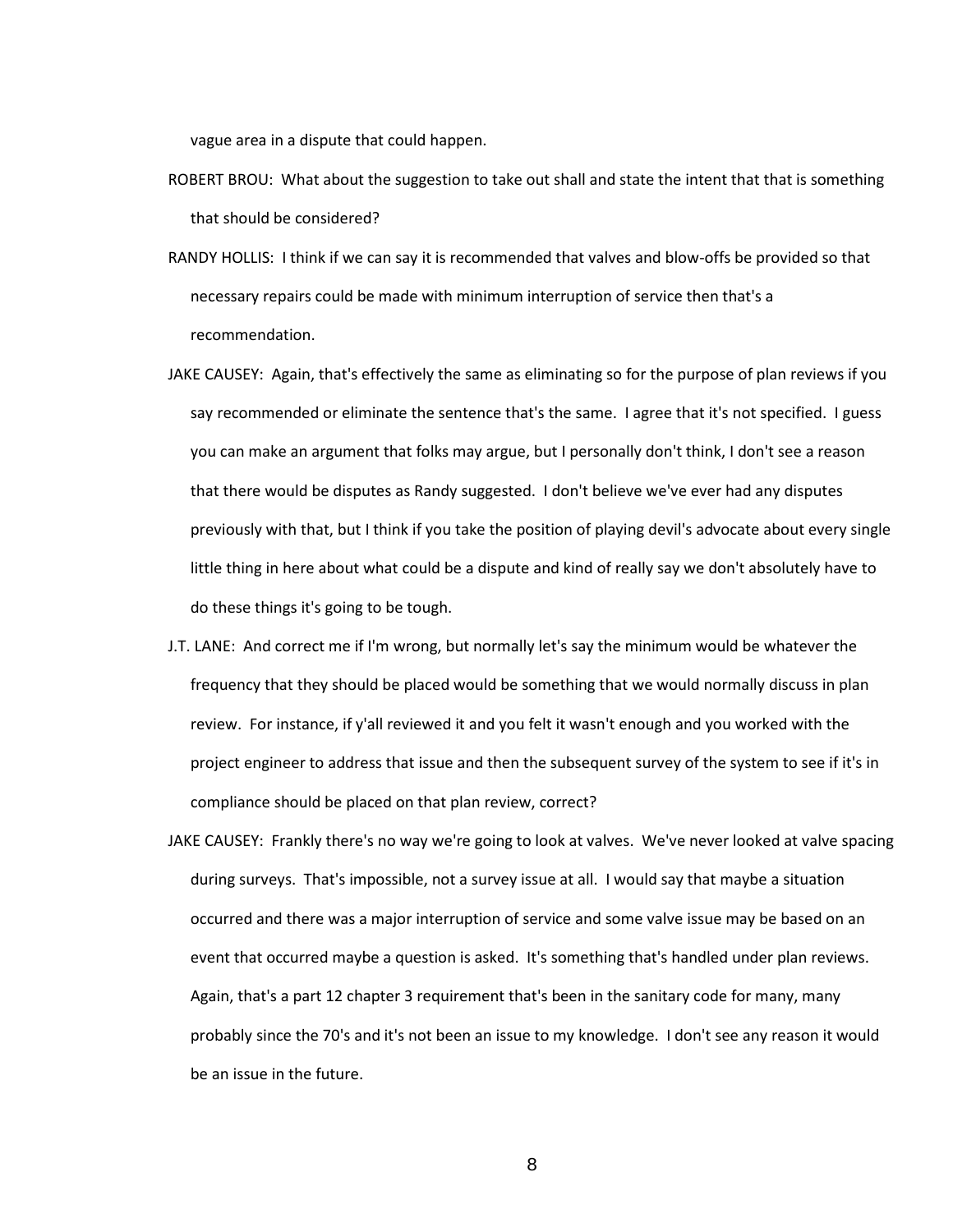- J.T. LANE: Back to Joe's point, this paragraph is meant to say this is a general synapses of what you're going to find in the coming sections. There's nothing here that should be necessarily in this paragraph that's enforceable, it's really what follows it.
- JAKE CAUSEY: I would say that anything that's written in part 12 I wouldn't disagree that it's in black and white is enforceable, it's not that it's not enforceable. I would agree that it is enforceable. It says shall be provided minimum interruption of service. It is what it is. Like I said, we haven't had issues with disputes about that particular issue before. Generally defer to the professional engineer who is designing and certifying the plans unless there is some obvious, egregious issue in what we're seeing and we work it out. I've never had a situation where we had to work it out.
- RANDY HOLLIS: We're trying to write a standard that's good for 5 or 10 years from now when none of us are here. Can I call for a vote on this and we settle these as we go through? So I'm calling for a vote that whoever agrees with leaving it in say yes and whoever wants to take it out says no. Can we do that as we go through these? Just to resolve it so we can move forward.
- J.T. LANE: I'm totally fine with that.
- RANDY HOLLIS: I call for a vote.
- J.T. LANE: This is on whether or not we're going to keep it as is. So if you vote yes you vote to keep it as is. This is for the sentence valves and blow-offs shall be provided so that necessary repairs can be made for minimum interruption of service.
- JAKE CAUSEY: One thing Caryn reminded me, since David isn't here, about public comment period before each vote.
- J.T. LANE: Anybody attending have any comments they would like to make about this before we vote?
- SIDNEY BECNEL: I think that whole section that we took out of 12 and put in the new standard probably predates 10 state standards. Probably from the 50's or 60's, something like that. But when the 10 state standards came in it stated you needed a valve in a city or something at every intersection 500 feet or something like that. But if you page down to the current 8.3 that's being kicked around we've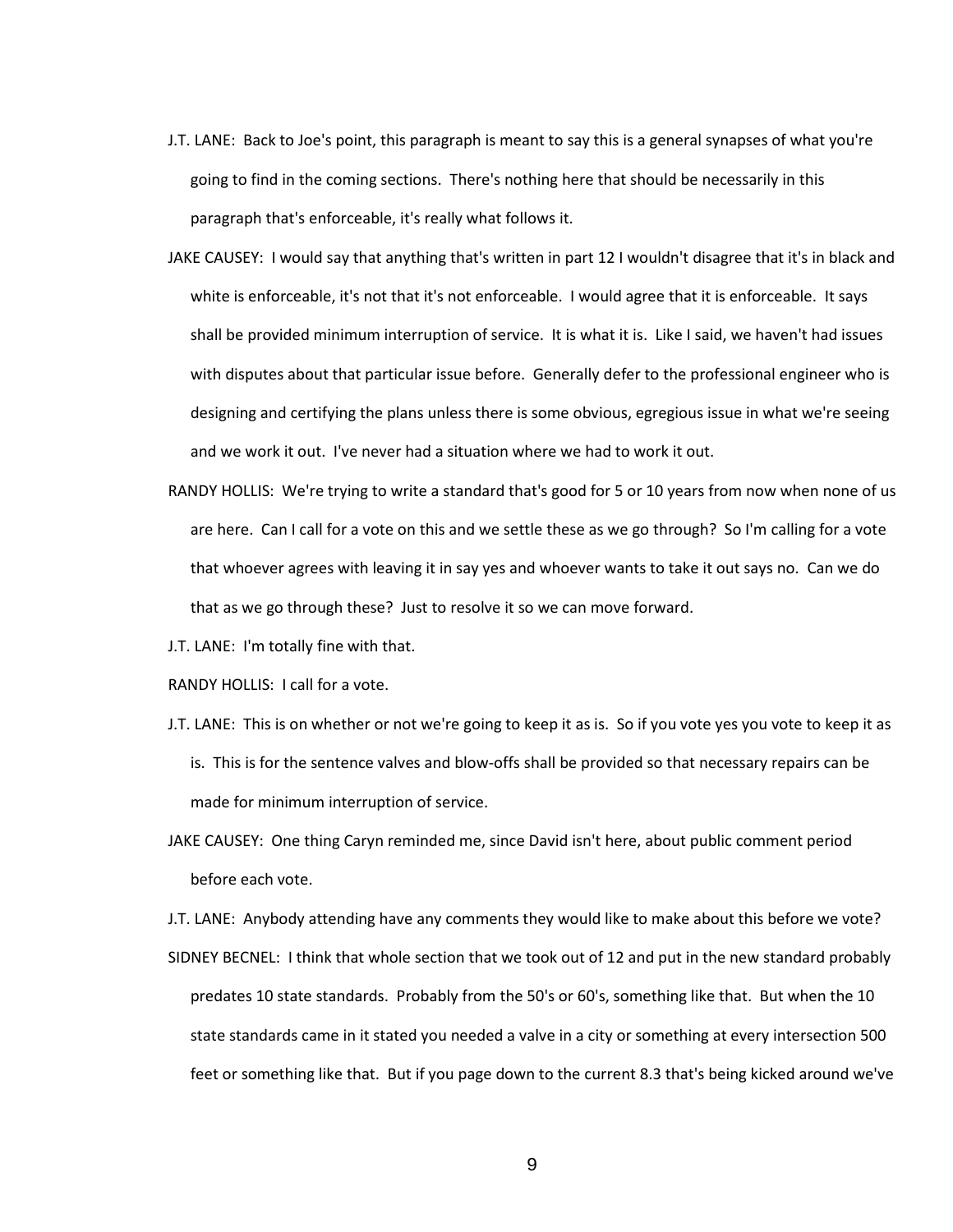eliminated the requirement in commercial districts for every 500 feet, something along those lines.

When we get to 8.3, I'm sure in a few minutes, so keep that in mind. Thank you.

J.T. LANE: The vote is on that last sentence 8.0 general section. Yes vote to keep it as is. Sheree.

SHEREE TAILLON: For 8.0. Dirk.

DIRK BARRIOS: Yes.

SHEREE TAILLON: Robert Brou.

ROBERT BROU: Yes.

SHEREE TAILLON: Randy Hollis.

RANDY HOLLIS: No.

SHEREE TAILLON: J.T. Lane.

J.T. LANE: Yes.

SHEREE TAILLON: Rusty Reeves.

RUSTY REEVES: Yes.

SHEREE TAILLON: Chris Richard.

CHRIS RICHARD: No.

SHEREE TAILLON: Keith Shackelford.

KEITH SHACKELFORD: No.

SHEREE TAILLON: Joe Young.

JOE YOUNG: Yes.

SHEREE TAILLON: And David Constant.

DAVID CONSTANT: Yes.

SHEREE TAILLON: We have six yeas.

J.T. LANE: So we'll stay as is.

RANDY HOLLIS: I have a question if I could ask Jake, and y'all probably know this, under the 8.1.1 standards and material section there are some exceptions, and this is just for my own quantification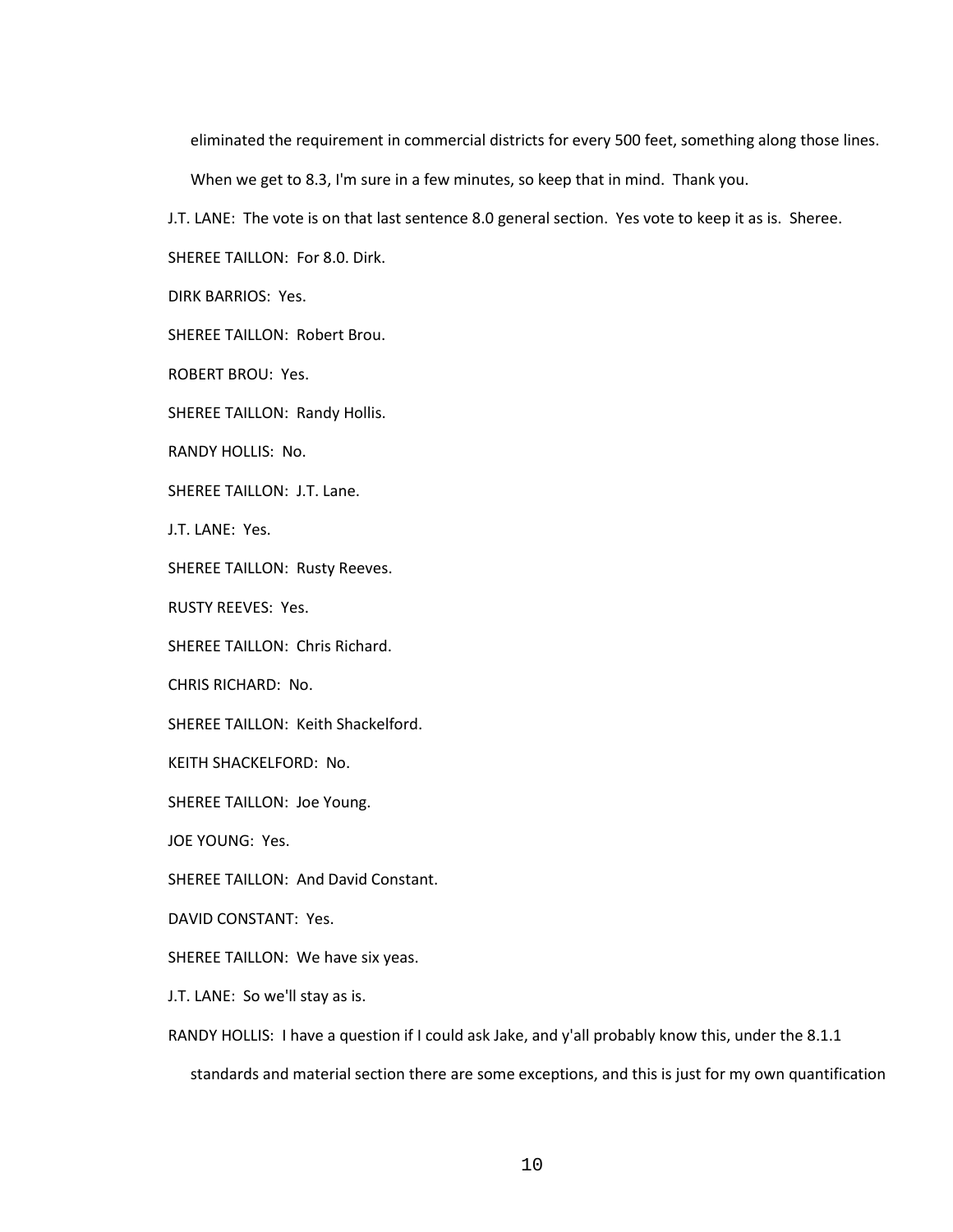that I don't know, and that is it states that lead free requirement shall be required except as follows and it lists service saddles and water distribution main gate valves that are 2 inches in diameter or larger under both of those. Does lead free not apply to any one of those? That's just a question because we are exempting them.

JAKE CAUSEY: Right, but I'm trying to think, frankly, the new low lead law verses the previous low lead law. The new one doesn't apply, but I'm pretty sure they would still fall under what they fell under previous to that. But yeah, that's exactly right because that's what's specifically written in state statue, and if I'm not mistaken it's specified in the federal law as well.

RANDY HOLLIS: I know hydrants for example, but I didn't realize service saddles and...

JAKE CAUSEY: You know hydrants exemption, as my understanding, was actually an interpretation EPA recently stated, but I think those items were actually named specifically in the law.

DIRK BARRIOS: Service saddle not in contact with the water.

- RANDY HOLLIS: So the corporation stops would be included, but then gate valves larger than 2 inch are not included either?
- JAKE CAUSEY: Those were, I think, as I recall, exact language verbatim and may be a manufacturing issue, I don't know. Those things that we listed were explicitly stated, not our interpretation.
- RANDY HOLLIS: I do have a question 8.1.2. This is under permeation by organic compounds and I am so glad Dr. Constant is here. And the question came up what is considered contaminated soils and I agree that we should look at that, but when we state that anything that is 1/2 the maximum contaminate level set by the primary drinking water standards is considered contaminated. When you look at arsenic, for example, arsenic the limit is 10 parts per billion. That means if we detect arsenic in the soils of 5 parts per billion we have to take precautions. Soils in the general area like in Iberia Parish run into the parts per million in arsenic, very high. So that means that we're going to have to put in welded steel pipe everywhere. I don't think that's the proper reference guideline of half of the MCL primary drinking water standard cause I don't think we would ever put a gasket in.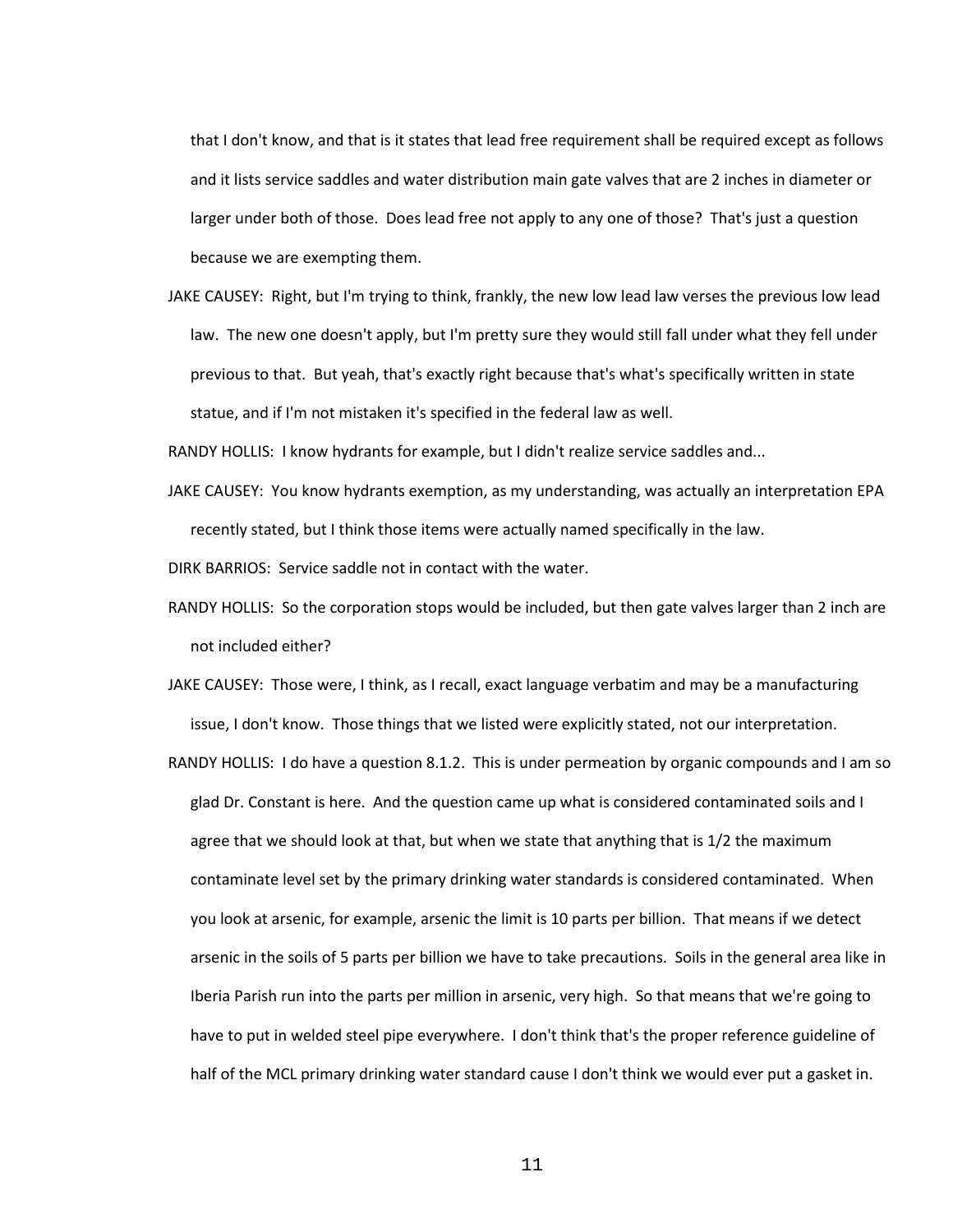JAKE CAUSEY: Yeah and that's fine. We were requested to define contaminated and just so you know where the 1/2 comes from that's the trigger that we use for more frequent monitoring for water systems. I can't say that I'm familiar with all the soils around the state and where organic compounds may exist and what levels. Metals generally would leach through pipes, probably one of the volatile things I think would. We're very open to defining this in the best way that makes sense. That was just sort of a trigger we can use for other purposes, very well may not make sense here. RANDY HOLLIS: I think you can have organic arsenic. I just don't think that's even close to what we

should be considering for soil contamination.

- DAVID CONSTANT: We had this problem years ago cleaning up waste sites when something was put into the regs that was a number and certainly the MCL's are numbers or fractions there of you will have issues like what's been pointed out. A better approach is to approach it from a risk-based standard so that you can look at you may have a soil, at the site north of Baton Rouge we had zinc in the soil at higher than the NPDES permit limit so we had to treat the water. So it's better to take a risk-based approach and see if you have an exposure problem and see if you have a true risk rather than some set in stone number like MCL's because it may be present in the soil, but it's not mobile, it's not going to get in the water, and it's not going to be a contamination problem.
- J.T. LANE: So that requires some environmental assessment to determine that risk? Be another something they have to do before they put the waterline in.

DAVID CONSTANT: I don't want to go there. Yes, and that's not good either.

- RANDY HOLLIS: You have hit on something that's really good and that is could we somehow or another write this such as areas of known contamination by on-site assessments or something shall be addressed so that if we know it's there and it's pointed out, or if it's found during construction could be addressed.
- JAKE CAUSEY: One thing I want to mention, our thinking was that all of the sort of metals that we regulate are inorganics so I think when they talk about organic compounds we're literally talking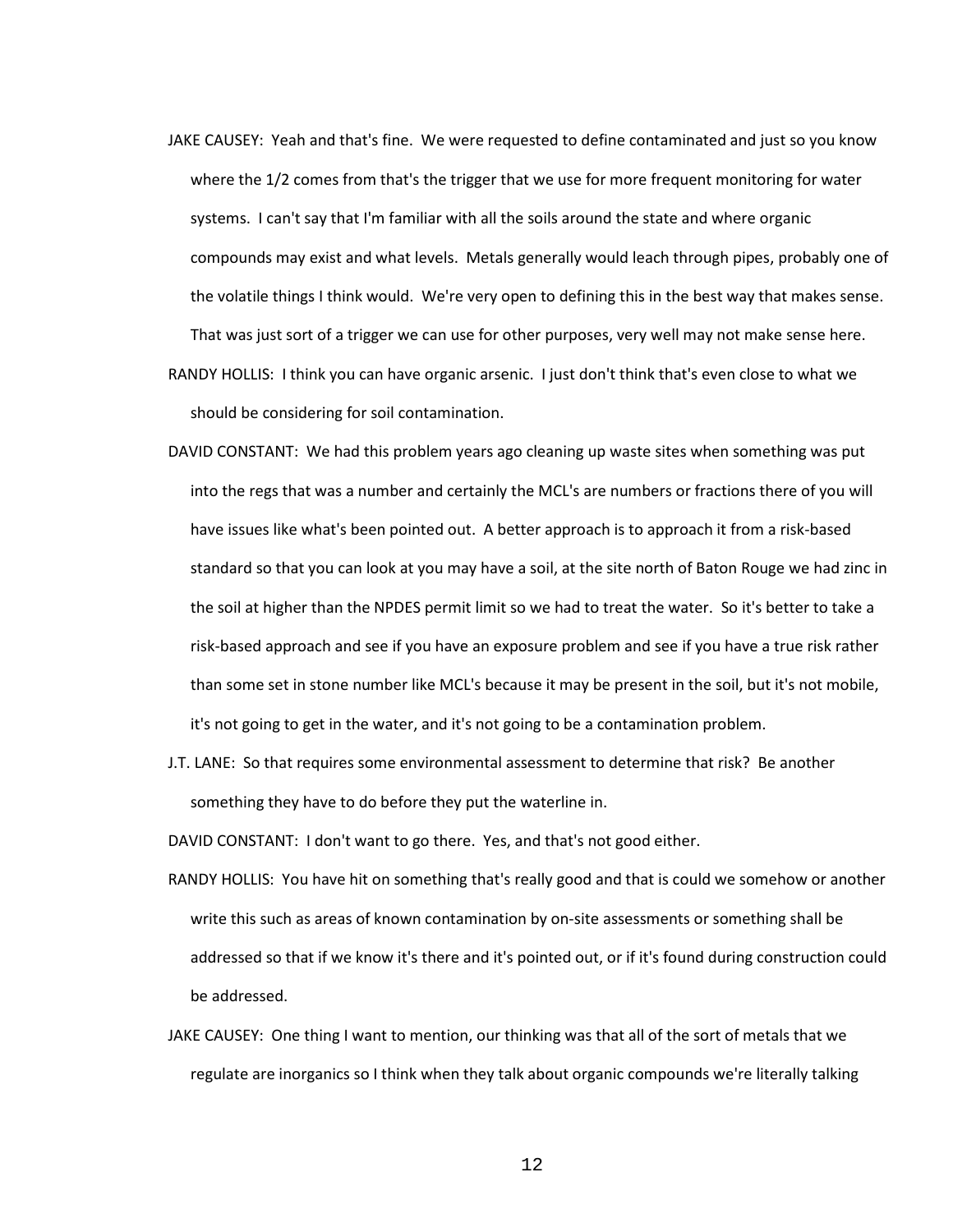about compounds that can leach through the pipe and so I think that's kind of the other thought was that if it's a compound that is organic I think that is an issue and we do need to look at that MCL. The inorganics I don't think pose that same risk. May be we could change some of that wording. I don't believe any of the metals that are regulated contaminants are inorganic or organics, they're all inorganic.

DAVID CONSTANT: You are referring to organics, what kind?

- JAKE CAUSEY: It just says organics. In here it just says organics, it doesn't specify different kinds. I guess it would be inclusive or all, but typically are regulated organics or volatile, semi-volatiles.
- DAVID CONSTANT: In any case as J.T. said, pointed out, that if we have something like this in here so then what are we going to do? You are going to have to assess every pathway. You have to know you are saying that when they are installing areas contaminated by organics stop there. How do we know it's contaminated by organics? We're out there getting vapor analysis, is that standard procedure?
- J.T. LANE: Or may be the procedure should be that we check whatever is known today. I don't know if there is a way if DEQ has information check with them.
- CHRIS RICHARD: Known to be contaminated by organic compounds somehow you don't have to go test a line.
- J.T. LANE: I'm trying to find what known means, like whether or not you know, or again known might be that if DEQ has some reporting on it that indicates a problem then that may be a place, just stop there. In terms of unknown environmental impact.
- JAKE CAUSEY: Yeah, I would agree. We don't certainly require water systems to go test soils when they're putting pipes in the ground. We don't require that. I think that this would typically be in a known situation.
- PATRICK KERR: Why does that need to be in the regulation Jake? If there was an odor issue, if it's known, we design around it if we could, if it were known this was contaminated. Again, known to us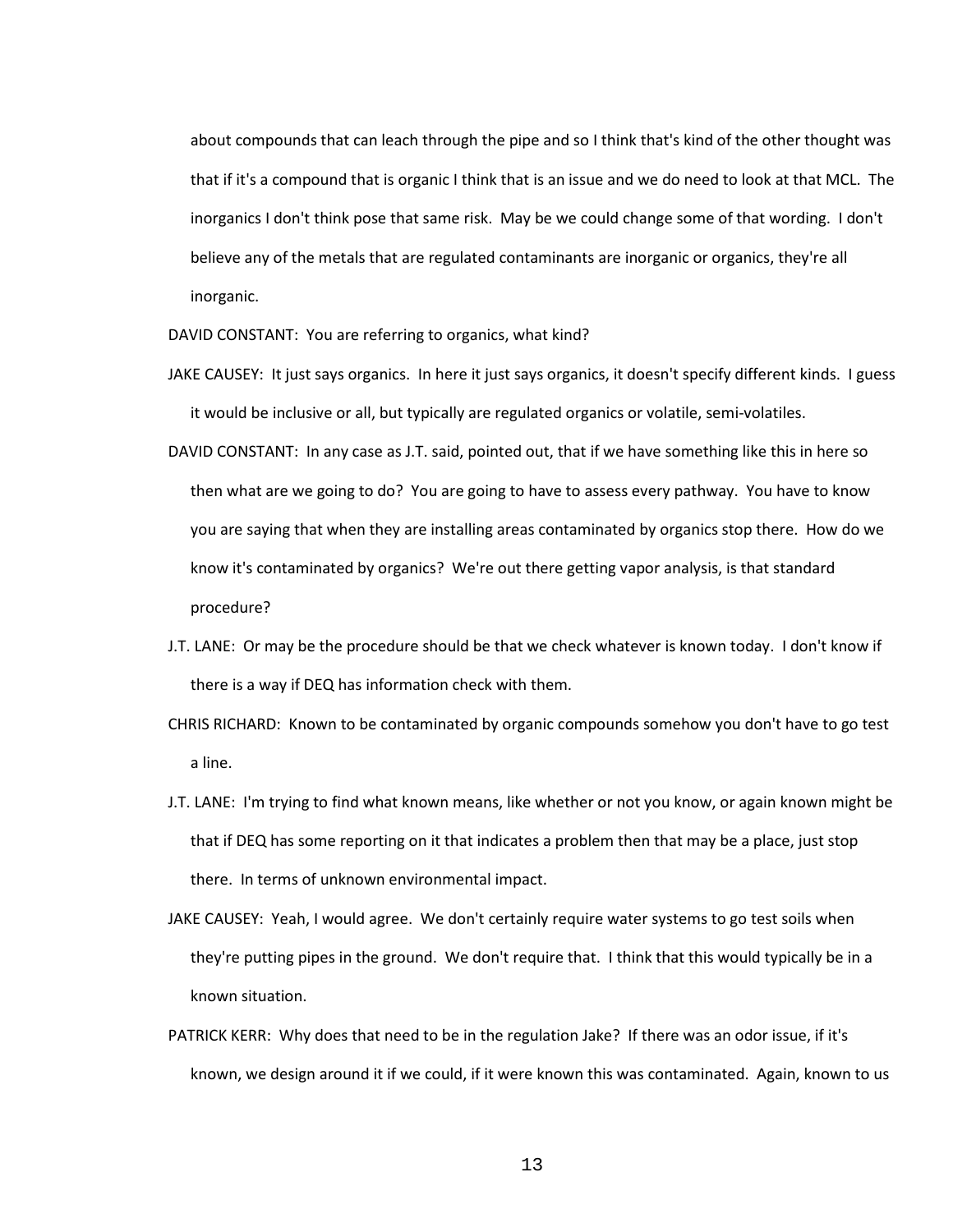cause we're installing. We're telling you we're putting the pipe. If the department could review that against the DEQ database, I don't imagine that happening, but the only way we know there to be an organic, contaminated volatile organic is by odor when we are installing the pipe and so we do in fact rely on the rights of way not to be contaminated unless it's known to the local government, ground field site, or whatever. I guess my point I don't know this sentence even needs to be in the regulation. There's not a water system that I can imagine would install in a known contaminated area without taking proper preventive measures. We don't want our customers to complain of taste and odors. Who knows what these thresholds might be for various organics. If this goes in there and 10 years from now there's an accedence of an MCL for an organic I think the water system is in peril of litigation in that a lawyer is going to say well somebody knew so it's known. You may not have known, but you should have known. And so I guess I'm just wondering what we're trying to accomplish here. Even in cases where organics do permeate pipe, and I'm not saying (inaudible) is a fix, but normally there's an odor issue right away with customers well before you meet the maximum contaminate level, well before health affects are an issue. If it's truly a volatile. I'm just trying to figure out what you are trying to accomplish.

JAKE CAUSEY: I guess a few things. Basically we're trying to accomplish that I don't know that there are not any pipes in the state that are installed in an area where organic groundwater contamination may occur. Certainly say prohibit it and say you can install pipes in areas where this occurs, but I think the point is you can, you can do it safely if you use these types of materials. And so I think it makes more sense to specify that. I do know that there are volatiles that you will not smell and will exceed MCL before that occurs. I think it's just generally straight forward. As it's written I think there's a concern about contamination and what does it mean and what levels. Again, MCL is a typical trigger we use to increase monitoring. You can make equal to MCL I guess. Again, this is only applicable in these situations and I think rightly so.

PATRICK KERR: My concern, again Jake, is we have trouble testing for these contaminates in our waters.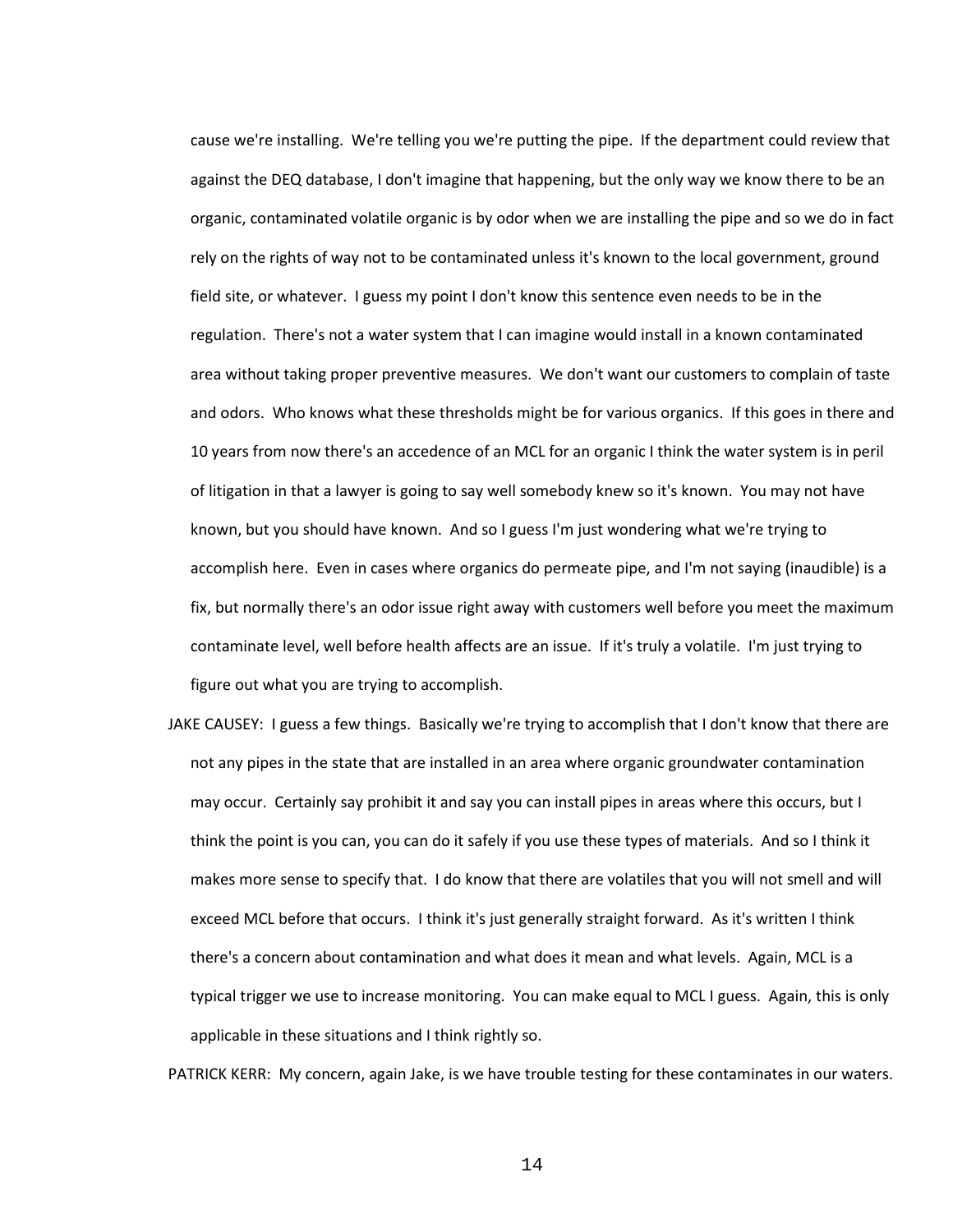It's very difficult, very expensive to do this testing and I can't imagine having to do that on a large project 5, 10 miles length of the pipe we're putting into the ground. Also, say there's a spill of an organic after the fact, how are we going to deal with that? Other than isolate that and prove it's not a problem somehow.

- JAKE CAUSEY: And we have responded to incidents like that, a traffic accident and somebody spilled something in a ditch and the waterline is volatile. They flush and we come out and we do samplings to verify it's not there, if it's there we get it out. And then the soil, DEQ requires all the soil to be remediated and the responsible party to do all the testing to make sure it's no longer there. I guess if for some reason it was something that couldn't easily be removed I would imagine there would be some waterline, or placement of impermeable pipe, or rerouting, or something if there was some long term contamination risk when an incident occurs and there's a response and hopefully a responsible party that would be paying for that.
- PATRICK KERR: I'm sitting here thinking about the West Virginia issue. A system did all the right things. I think we can rely on the system to do exactly that and involve you in it.
- J.T. LANE: So would the solution then be to say in areas known to be contaminated and then outline what the appropriate action is? You're saying that, for instance the smell test, if they smell it they're going to do something about it.
- PATRICK KERR. Our guys aren't going to work in the trench. That's the first order of protection. If we run something like that, and we have in Baton Rouge, with underground storage tanks and things like that we cease work. No one wants to work in that environment which is self protecting. If we had an underground storage leak of a fuel tank tomorrow it would be the responsibility of the tank owner and the state to remediate that. If we have a water main running down the street near that I think it would be our responsibility to insure that the testing's done and make sure there's no impact outside of the property and things like that. I don't know how we'll prove to you that's not a problem unless we go out and take samples, unbelievably burdensome.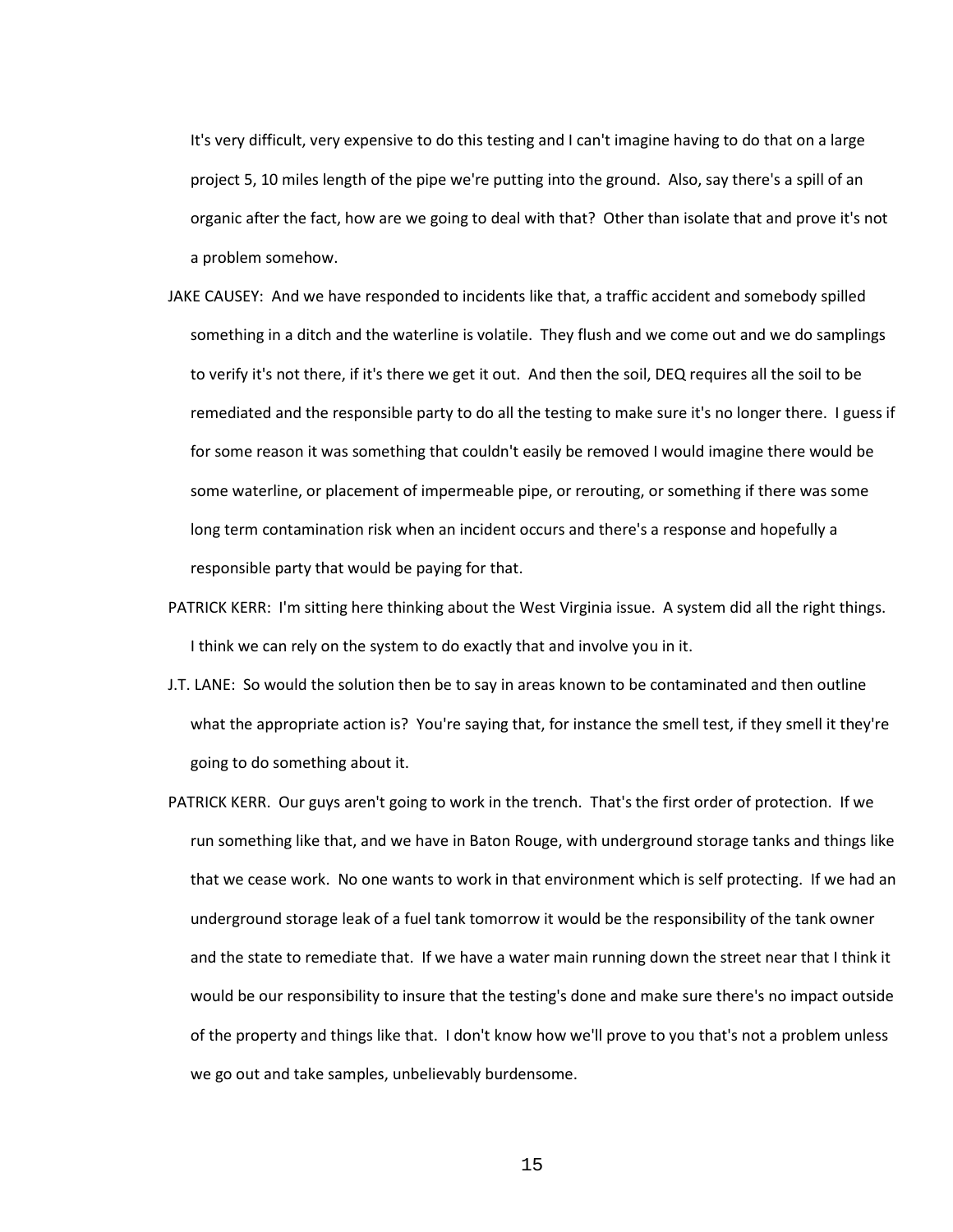- J.T. LANE: I think the problem is the state is really focusing on probably new construction projects and you're saying that there are incidents that happen that you have to respond to. That's another thing too.
- PATRICK KERR: Again, we're protected by having to have a permit and when we install it if the department knows of contamination that permit should not be issued. That's not perfect but.
- RANDY HOLLIS: Let me chime in on something. Years ago Keith and I worked on a job and we installed PVC pipe through an area with a contractor, wasn't us, it was a contractor installing it, and several years later complaints downstream of a gasoline smell. As we went upstream we found there was an old leaking gasoline tank. As the contractor laid through there nobody noticed there was any gasoline smell whatsoever and it was only after the fact it was found. I don't know that any permit you get is going to state that. I think that's an issue you have contractors working they're trying to get production and they're going to lay pipe. My problem with this is, and Pat said a minute ago a solution and I agree with that, but if you have 20, 30 gallons a minute going through a pipeline and if outside of that area you have something that's 1/2 of the MCL and it's seeping in at 1 ounce per day you probably couldn't even detect it. So what we're saying this is not the right criteria to use, in my opinion, to try and specify when you have to use pipes that are not permeable to organic compounds. So that's my problem. I have no problem saying if it is known or found that we have to do this. It's just not the right criteria to set when you have to do it.
- J.T. LANE: Talking about the second half, first sentence?

RANDY HOLLIS: Yes.

- DAVID CONSTANT: How about if it was worded where distribution systems are installed in areas contaminated by organic compounds at levels identified that pose a health risk then A and B.
- JAKE CAUSEY: And that's fine. I think generally that's what was stated before what is contaminated is defined. That's how we got down this trail. That works.

DAVID CONSTANT: Just trying to avoid a hard number where you may have a problem or you may not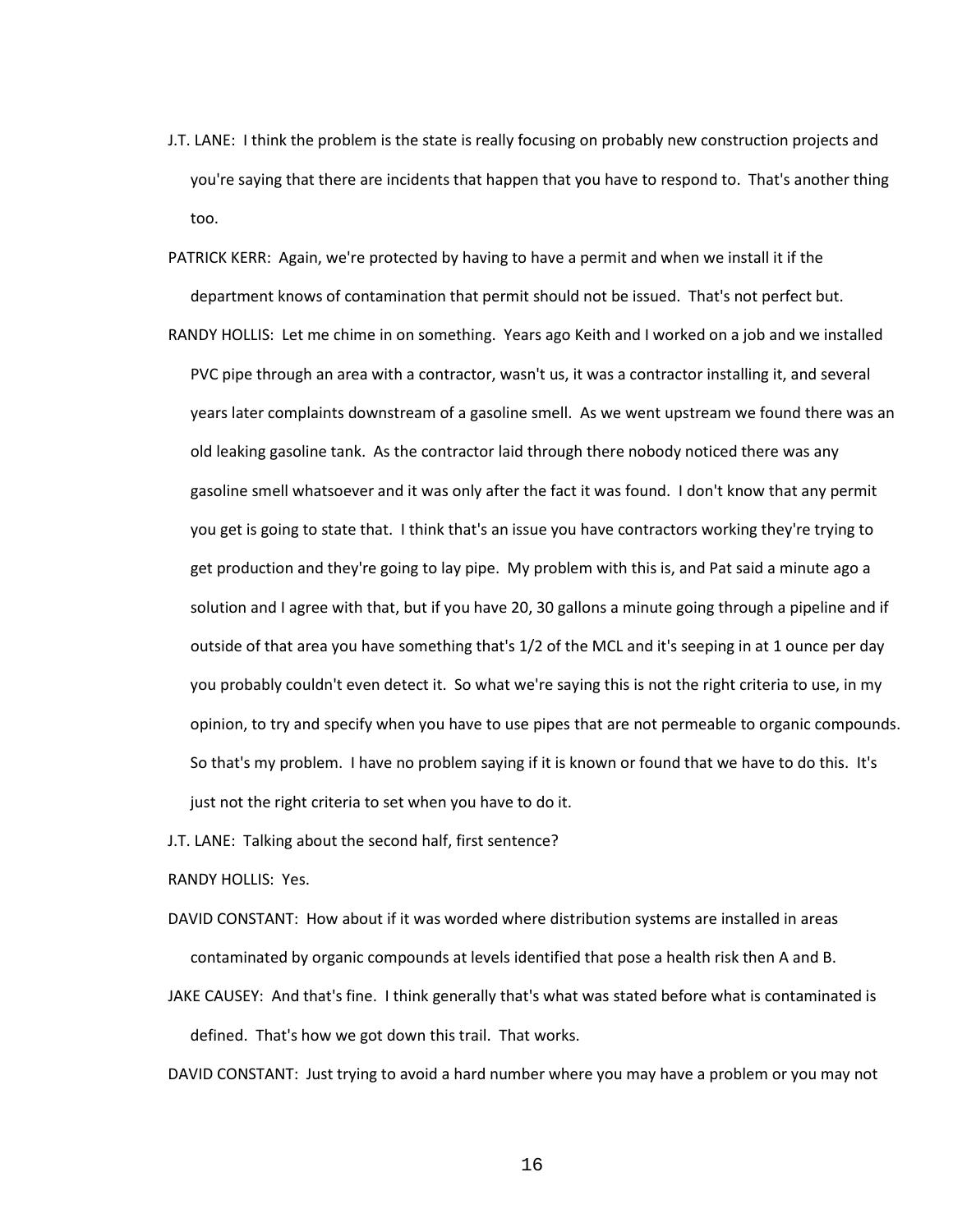have a problem, but somebody's going to get a snoop full probably even if there's things they can't smell, probably things they can smell and that's going to be the trigger. Suggestion.

J.T. LANE: So you would say where distribution systems are installed in areas known to be contaminated by organic compounds at levels that pose a health risk.

DAVID CONSTANT: Because the MCL's will change and continue to change.

PATRICK KERR: And there's quite a number of organics that don't have MCL's.

DAVID CAUSEY: Right. Secondaries and stuff like that.

- JAKE CAUSEY: I'll read it to you. Where distribution systems are installed in areas contaminated by organic compounds detected at levels known to pose a health risk. For distribution systems installed in areas contaminated by organic compounds detected at levels known to pose a health risk the following A, B.
- J.T. LANE: Pat, since you joined us a little late what we're doing is as we go through this Caryn is making adjustments so we can then print fresh copies for everybody and try to get, our goal is to get a final vote on this today unless we identify other issues that need more time. We have that one. So right now it's just open. Randy if you have more, but it's open for anybody that has questions about any part of the document.
- ROBERT BROU: Under 8.1.3 used materials. I guess it's really just a general statement. This sentence as written allows you to use used material. I feel if you're silent on the issue is a liable. I think this document really should focus on the things that are mandated or prohibited and not talk a lot about what it allows. I think you can strike the entire sentence and not change a thing.
- PATRICK KERR: That's not quite true in that I can take a piece of sand cast lead joint pipe and put it in downtown. It's used pipe. I'm using an extreme example, but you could in fact take transite pipe out and reuse it elsewhere. I can't imagine anyone would. Provided they meet the above standards. So they have to meet today's standard. So that's the crux of this is today's standards.

ROBERT BROU: 8.1.4 with joints. This is saying that we should repair lead joint pipes using alternative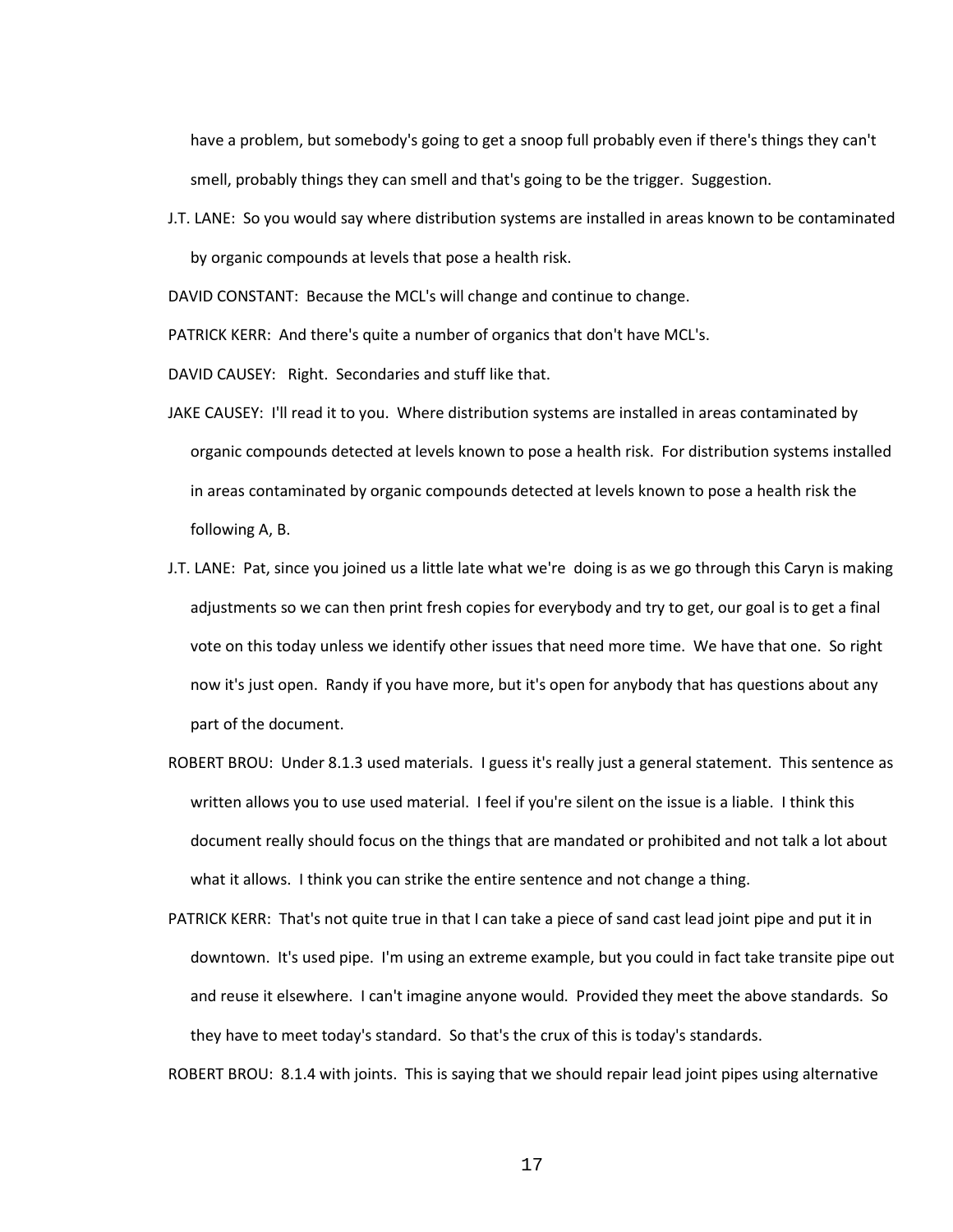methods. Under the exceptions they are allowing lead so they actually conflict with 8.1.1 A2 exceptions and B1 and 2 as well.

RANDY HOLLIS: Robby, I think the reason of leaving that one in about the water mains previously used--

ROBERT BROU: I'm okay with that.

RANDY HOLLIS: You're okay with that? Never mind.

- ROBERT BROU: His point was well taken. I have no problem with that at all. The leaded joints conflicts with previous exceptions under material standards. I move that we strike that.
- JAKE CAUSEY: I'm fine with that. That was something we noted I think it just got lost in translation from the standards and the code to the subcommittee stuff.

J.T. LANE: Strike 8.1.4 in its entirety?

JAKE CAUSEY: The second sentence is something completely different.

- PATRICK KERR: Well if you want to finish the second sentence and say or they will leak. I don't think we're going to do that.
- JAKE CAUSEY: Some people use duck tape. I think it is important to have a standard that properly states that.
- J.T. LANE: So keeping the second sentence?

JAKE CAUSEY: Yeah.

J.T. LANE: On 8.1.4.

ROBERT BROU: Yeah, I thought we had addressed material standards for what type of fittings and that

we had to utilize, follow recommendations, manufacture's recommendations in here somewhere.

JAKE CAUSEY: Addresses transition joints.

ROBERT BROU: 8.7.1 specification of installation of water mains.

JAKE CAUSEY: Let me restate that. It's not that it doesn't address it at all. Certainly it's got to meet the low lead and all the applicable standards, but the point is is that a joint or coupling or whatever that's used to join dissimilar materials. It's got to be designed to join those two dissimilar materials is all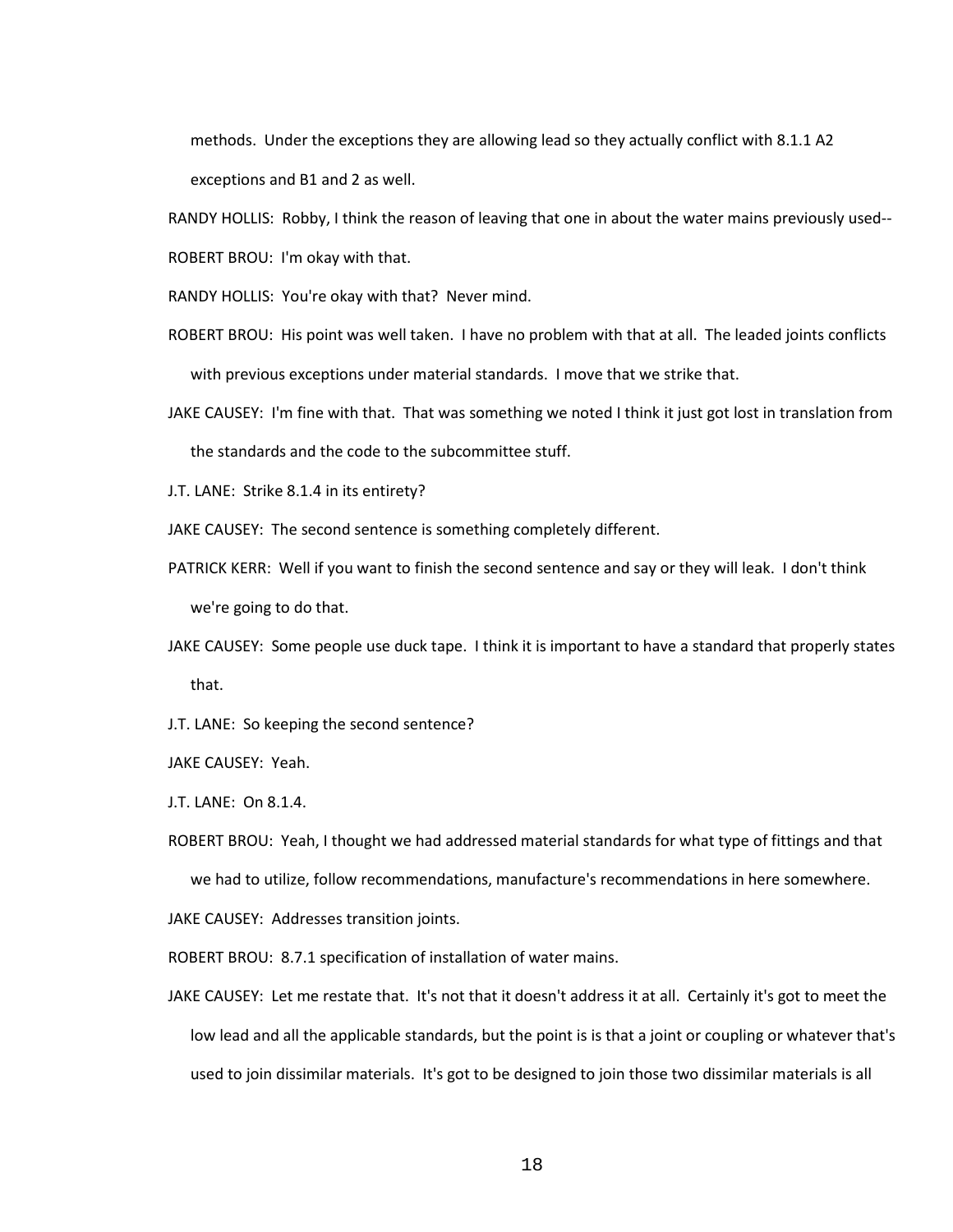that it's stating. It still has to comply with the other material standards listed. It's got to be intended for that purpose. That's all.

J.T. LANE: We're going to keep the second sentence.

PATRICK KERR: Go on to pressure. Jake and I are going to disagree about this, I know. In a controlled environment where by design we drop pressure below 20 PSI and can ensure there's not infiltration to the pipe I don't think it's necessary to issue a boil water advisory. An example where we have by design flow into a hole that we dewater while we're making a repair there's not a risk of infiltration in that pipe and I don't think, I think we're doing a disservice to the public when we issue a boil water advisory when we should not. It's a sky is falling problem, the more that we do it the less they're going to be heeded. AWWA, and Jake and I have talked about this, has for the last several years been working on a matrix and the new C651 standards for chlorination, for disinfection that I think we can disagree the periphery about it. Studies have been done, pilot scale studies have been done. AWWA's demonstrating we can maintain integrity of the system with pressure lower than 20 and not scare the public or not force the public to become indifferent about telling them too many times to boil their water. I really think we need to work on this language some. If I am making a repair in a lot of cases the water is allowed to continue to flow, we excavate, have a clean hole, you can see the water is coming into the area, we keep the dirt soils out of the pipe by excavating below it, cut out whatever we need to cut out, replace and repair it. I would agree that we should take bac-t samples after the fact, but I don't think a boil water advisory is necessary. If we then find that those bac-t samples do indicate contamination over time I think the department should re-look at this, but you will find they will not. So may be we change it so that those are not (inaudible) samples, but after repair those samples are required samples and therefore going to our MCL for the month and are reportable to DHH. Right now I don't have to report those results to DHH. If we go out and make a repair we take the samples, we lift the boil advisory, we notify DHH that we issued the advisory and notify it's lifted, but we don't report those samples. All we report to DHH are those samples that are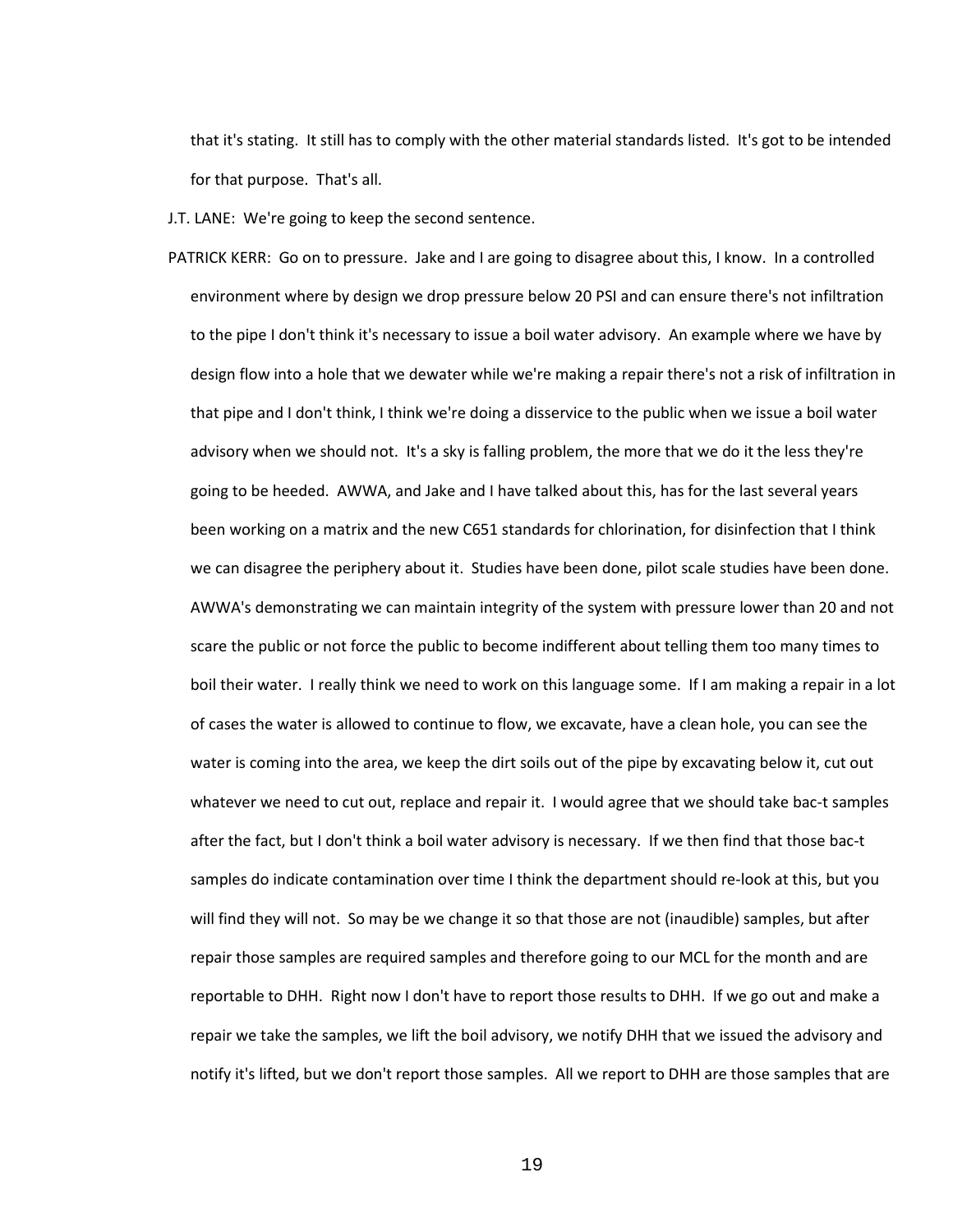required for routine monitoring. I think we can do better on this Jake. I'm really concerned, you know we issue an incredible number of boil water advisories. I have not had a single sample come back positive for bac-t after a repair in the years that we've been doing it. I would also tell you I think if we do get a positive sample it's a false positive, which does happen, somebody doesn't collect it well. We have to do better than this. I think we're doing a disservice to the public.

- JAKE CAUSEY: What I can say is that boil water advisories when pressure in distribution systems drop below the standard 20 PSI from everything I'm seeing across the country is a standard public health protection that's been in place that we've always had. The standard procedure is to flush, disinfect, sample, you're sampling after the fact, after you've done all the things that you need to do. We expect that you would get a negative sample. The boil advisory is for the water being consumed during that process to protect the users. I don't see any way that I could support not issuing boil advisories when pressure drops below 20 PSI, I'm not aware of any states that allow that. We've always had it. I don't have any data to say it's unnecessary.
- PATRICK KERR: I can't tell you that no other states, I can't tell you that other states regulate this as you are here. I can tell you that it's not the practice of water utility providers I speak to all over the country and it's not required of them by the department. In a controlled situation where the water system is making a repair or pulling off a cap and putting in a tee, a branch, something like that where they're actually controlling it, where the pressure is allowed to drop by design. There is not a threat to the public health and the way this is written any time it drops below 20 there's a problem. Now if you want to say an uncontrolled situation, for example if we lose power and the whole system goes down below 20 I'm with you on that. Not a problem.
- J.T. LANE: What if we added something with the exception of repair and maintenance, something like that? How do we define controlled environment?
- JAKE CAUSEY: That's the whole issue. I have the same concern. A controlled environment, the only customers affected are the folks within the area of repairs, typically, hopefully the right valves, not a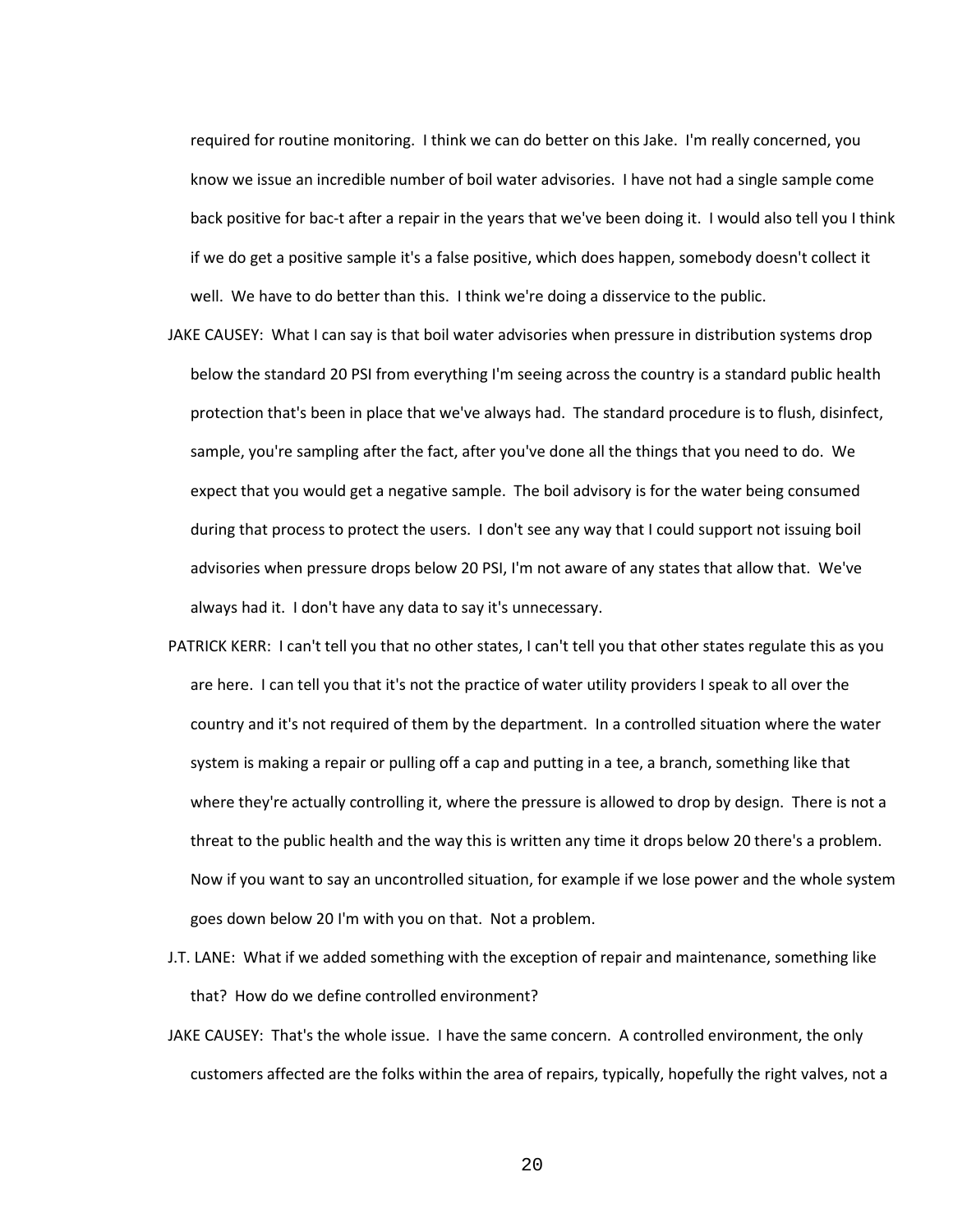system wide issue, but just a limited number of customers. The pressure is still dropped even if it's controlled the pressure is dropped. The risk of contamination is that pressure drops, interconnections with these other customers, potential source of contamination, etc.

PATRICK KERR: As long as there's positive pressure and positive flow. Systems that have re-pressurization, I'm sure this building does for example, the water from this building should be checked back before it comes to our system. 20 pounds, 45 feet of head it's an awful lot in our environment. Again, we have not seen a problem. We do not get bac-t samples back positive. Maybe you can survey and ask water systems to provide bac-t sample results after repairs and take a look at it scientifically instead of just we think it might be a problem. I really do think there is a cost associated and that is telling the same customer, I hate to say it, repairs are made to the same parts of the system over and over again. That 2 miles of pipe that you put in in 1985 fails month after month, if not year after year. If it's a bad run of pipe it's a bad run of pipe and we deal with that. But the same customers do get the boil water advisories. And I'll give you a perfect example, Darrow. Darrow lived under boil water advisories because the way they were fed as consecutive system. They didn't heed those. They got them and said I don't care and that's the cost of this. When we issue a boil water advisory we want the people to know that we think there's a real threat to their health and this is not a real threat to their health if I go out and cut a hydrant arm and put a valve on it because it doesn't have one on it now. I take the system down, we continue to have positive flow, we make sure that we do that so there's not a problem with infiltration. And maybe we can put some language in there that it's by design or maybe a water system could have a standing permit that you guys would approve of our process for how we would do that without issuing a boil water advisory. Some language that requires that and then you could work with us. It could be statewide, a blanket permit, or it could be by water utilities. This is how we're going to make repairs, if we do this and this we don't have to do a BWA. If we can put something in here about that. And then we can get this through today and keep talking about exactly how we do it. But I think if a system is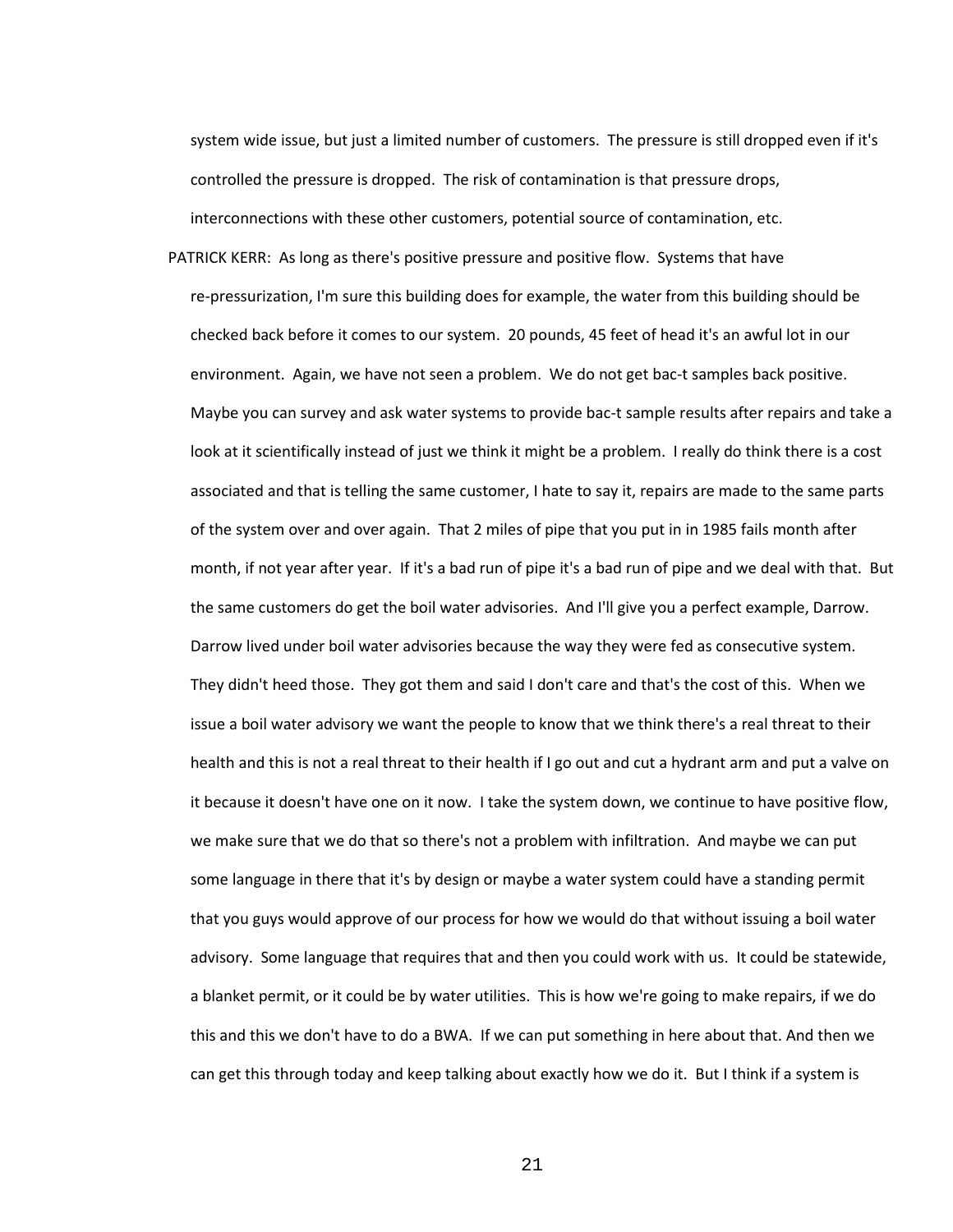capable of operating to support the public health you need to give us some latitude to do it regardless of the regulation stuff.

- JAKE CAUSEY: AWWA made a presentation about the new standard, the new protocol they are working on in our state drinking water conference last year. There were definitely a lot of questions from other administrators. I was physically present, there were a lot of comments about repairs okay, but pressure drops below 20 that's our standard. Keep it up you don't have to issue boil advisories. I think that is something that the industry is working towards getting to and demonstrating. I'm not ready to just go jump on board ahead of the rest of the country and say this is the best thing since sliced bread. I definitely have reservations. I'm very interested in seeing more on it, more comments from other drinking administrators, and generally this looks like it's, I guess to some extent proven or accepted practice I would have a lot more confidence. My position, I'm not ready to go be the first one to tackle this.
- PATRICK KERR: This is not the way it's being done. It may be the way drinking water administrators think it's being done, but it's not the way it's being done. And I just would hate to sign up for something that's going to cause the public an issue with public confidence in our system and also with public confidence in our ability to tell them their water may or may not be healthy to drink. The other way, we tell them all the time their water is safe to drink. If we start to routinely tell them it's not and we're wrong they're not going to think we're right about it being safe. They're going to say we don't know what we're talking about.
- J.T. LANE: So when we issue a boil advisory we're very clear it's precautionary unless we know for sure there's a health threat. It's always precautionary because there is an unknown. We know the likelihood may be small, but we're just not as an agency going to take the chance and we emphasize that we're working really closely with the systems and that it is being done as a precaution in case. PATRICK KERR: I'm telling you people are not listening when you start putting this many out. They're not. I have talked to people under boil water advisories, I do it all the time, and basically they'll ask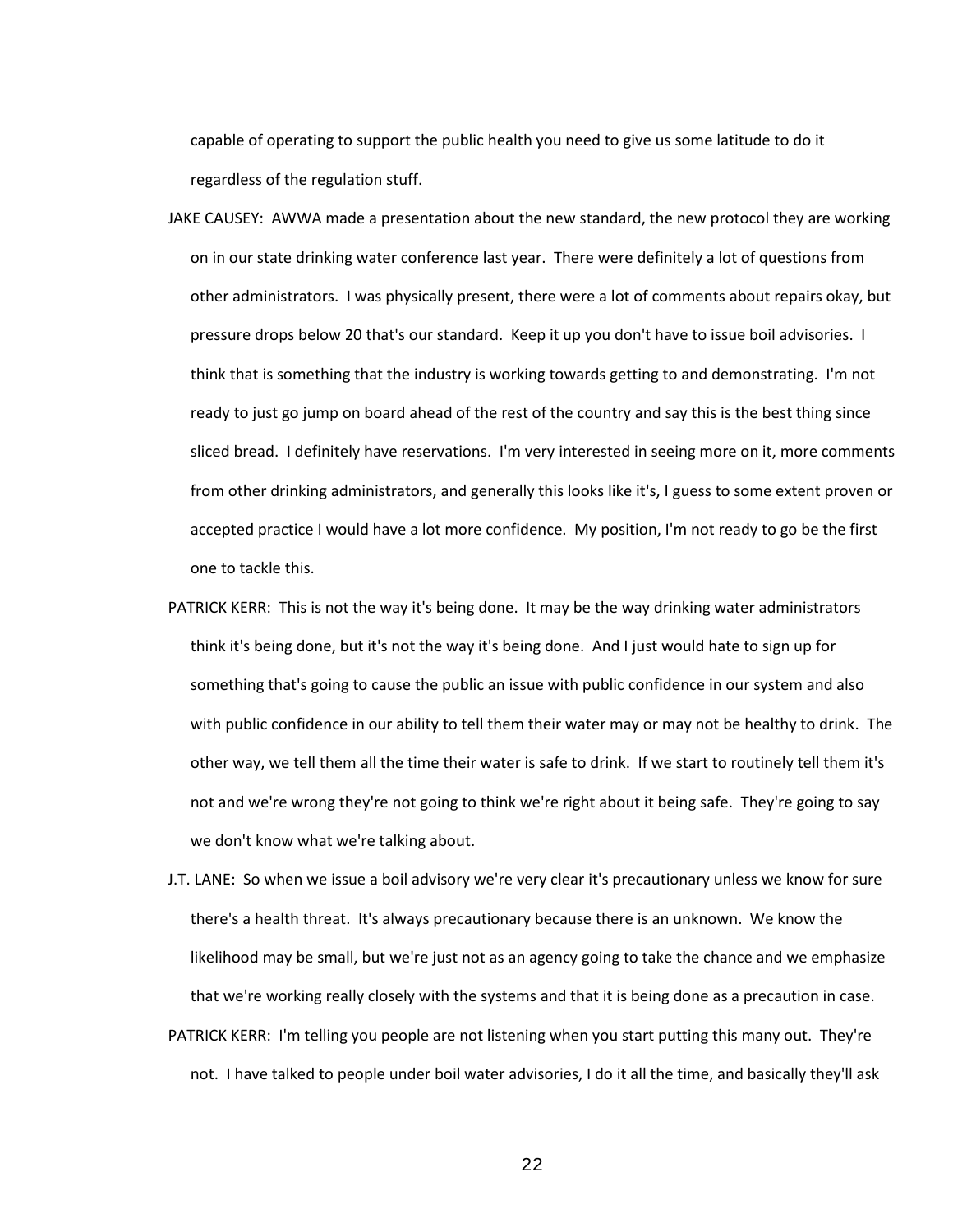me questions. I go out on jobs where we're making repairs and people will come up to me and talk to me. What does this mean, it means we're telling you we're not sure your water is safe to drink and we recommend you boil it before consuming it. Well, would you boil yours? I can't answer that question for you. I don't know. I know exactly what happened here. Would I boil my water, I would never say this to a person who asked me that question, I would tell them if my water system told me I should boil my water I would boil my water. But knowing what's going on down in the hole I would never worry about boiling water, I shouldn't say never. I wish we could have boil water advisory that says you really need to listen to this one. Which is what we're going to end up having to do. This one's really important. This will be on the test, but we don't. We have one that says we make repairs, we're not sure of the integrity of the system, please boil your water.

- J.T. LANE: We have no idea how many people do and don't on average. Don't have any survey data around that. I think that's largely why it's there. Does anybody else have any, on the committee, have any comments about this?
- RUSTY REEVES: I understand perfectly where Pat's coming from and a lot of systems have the capabilities to control the distribution system. I think where Jake's scared is that 15 or 20 percent out there that don't have the valves in place and can't control it they are going to try to run under the same, and I am going to use a term here and I'm not promoting it, exemption or status, Pat's system run and I'm sure Robby and them have the capabilities to control and a lot of rural systems do, but some of your smaller rural systems not going to have that capability to keep 20 PSI, keep that positive flow. And I would, Pat's comments, I know those systems issue advisories once a month, once every three weeks and it does get to the point people are under a boil advisory all the time and won't pay it any mind. Somewhere probably do need to find a medium, but I can't give you the answer to what the medium is. To keep public trust.
- JAKE CAUSEY: I'm definitely willing to stay engaged on that topic and see how the standard goes and continue to collaborate with drinking water administrators on that. That new standard is definitely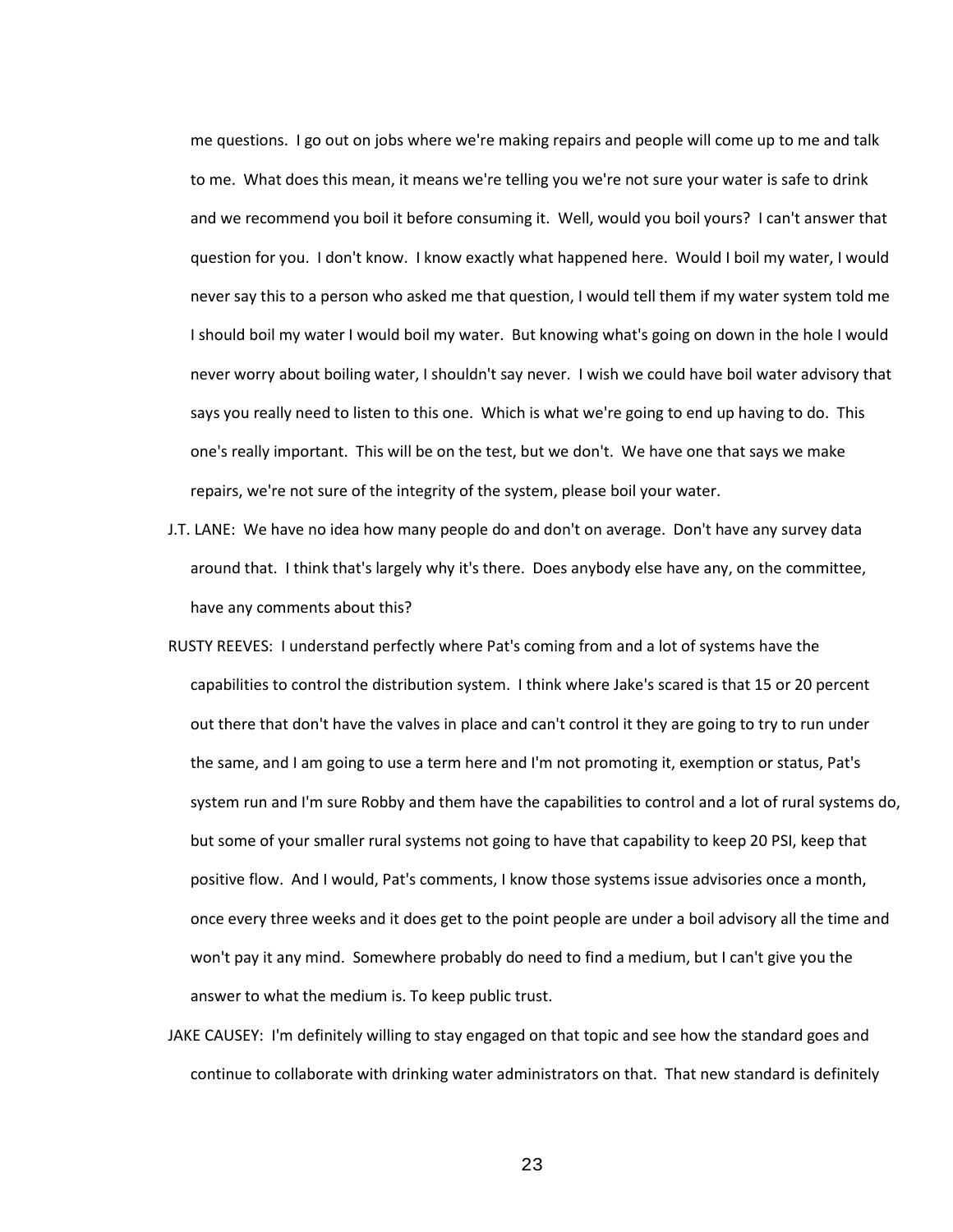something that will when it comes out I'm sure will be a major topic of discussion. At this point in time today I don't feel like we're there. I agree that as far as Rusty was saying control and Pat's explained exactly how they control it and pumps and keep everything clean, etc. I do think we have a lot of systems there's a leak, turn that valve, turn that off and they just shut it down. And I understand it's not the same situation as what you are describing.

PATRICK KERR: This is not going to stop that. They're going to do it exactly the same way.

JAKE CAUSEY: They are issuing boil water advisories.

PATRICK KERR: No, they're not.

JAKE CAUSEY: We get probably 5 to 10 a week statewide.

- PATRICK KERR: I have 5 to 10 breaks a week in Baton Rouge alone Jake and we issue boil advisories more often than not. They're not doing it and this regulation all it's going to do is punish the folks that are doing it right.
- RANDY HOLLIS: Can I make a suggestion? Thank goodness I read the minutes because part of it said Randy will provide language and so later on in here I have language because I read the minutes and realized I needed to do something. My suggestion is I don't think we're going to resolve this today. I would like to suggest that we come back with some language about how we could look at controlled repair and see how we can put it in there and let's at least be able to look at something. Because I do agree and I think controlled repair should be addressed separately. Can we have some language that we can look at to see if we want to consider it what would it look like. And I'm not suggesting I write that because I am not the person to write it.
- J.T. LANE: Is it possible to discuss that and have it ready today, or do you feel like you need another subcommittee meeting or?
- RANDY HOLLIS: I haven't been to any of these meetings so how can we get that language to look at? What's the best way, does AWWA have that?
- PATRICK KERR: I've shared with Jake and my suggestion is even they use a matrix, but it isn't passed yet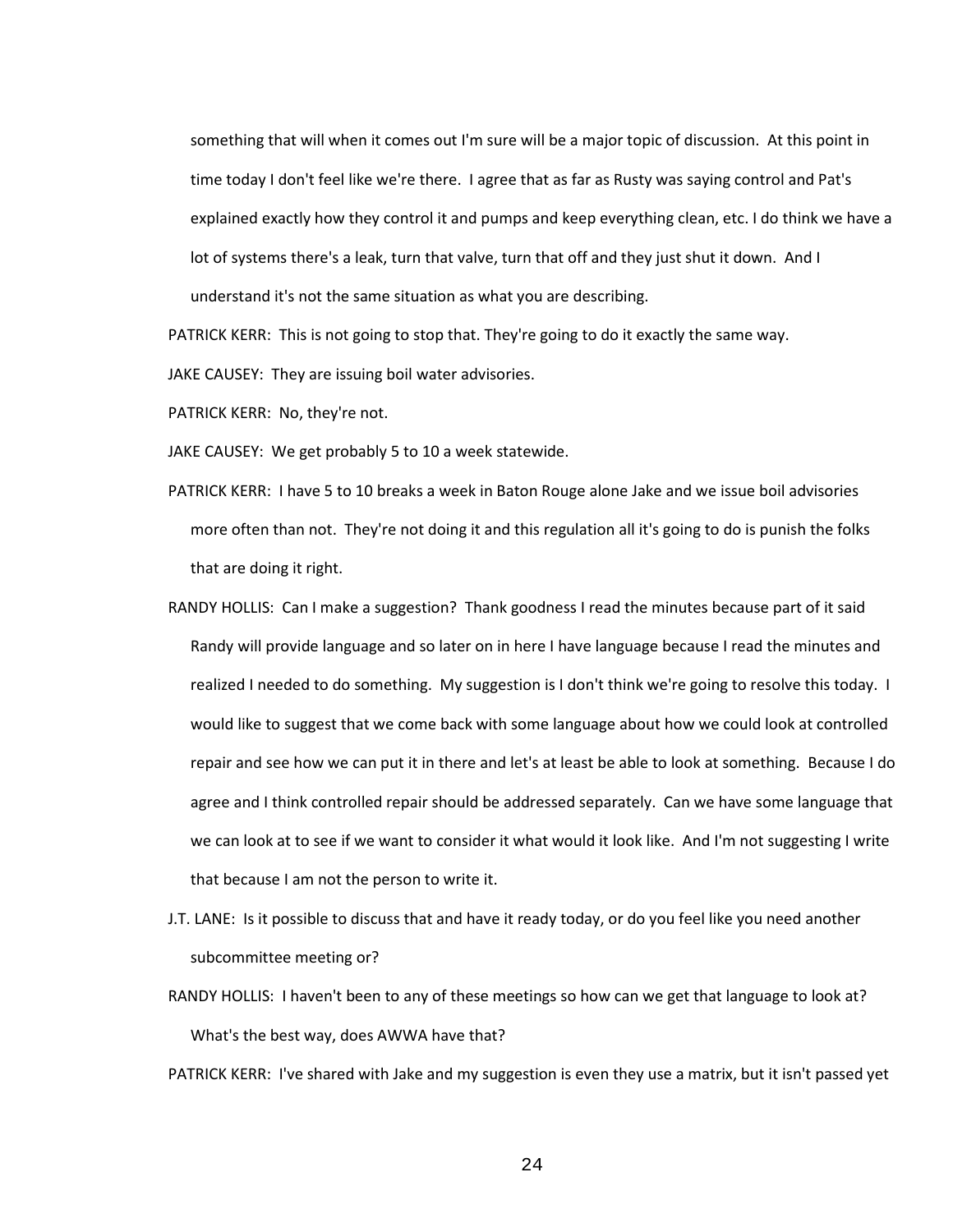and it's a long process to get it passed. And it's a peer review vetted scientifically based standard that AWWA writes. But they do have some guidelines that already exist about controlled repairs. For example, AWWA says if I go to a section of pipe, if I go into an area, not a break, not a repair, to extend my facilities and need to install a tee I can go out, dig the hole, clean it all up, put my new watering equipment in, open the pipe without any pressure on the pipe, install the appurtenance that I need and a valve that's been chlorinated prior to installation. There's no dirt getting in the pipe, no solids getting in the pipe. Might a customer upstream have some backflow into the system, yes, but we also have a system in place to flush that pipe to get scouring velocities so that we remove any solids that we introduced and any contaminants that were introduced and then we put it back in service. In that scenario there's no requirement to do a bac-t sample. My suggestion is even in that case I'd like to wear the suspenders and do a bac-t sample. Interestingly bacteria, coliform bacteria there's only one way they'd have gotten introduced and that's if we got contaminated soil in the pipe. So we're not even checking for things that might be coming from people's homes. It's kind of a false test. So we're releasing this boil water advisory the only thing we're protecting them from is what we might have introduced at that repair, not from their neighbors who might have some chemical lab in their home. This doesn't protect them from that. I don't know that we're helping them by forcing this. If I issue a boil water advisory which we say the standard for taking you out from under this boil water advisory is a negative bac-t sample. I know of only one contamination event in our system and it was caused by a fire in a home and that resident happened to be doing some processes in his home that were not known to anyone, not illegal, but he's using metals, home chemist kind of thing. This wouldn't have prevented that from happening, it never will. I think we're trying to do something to make ourselves feel good as opposed to taking care of public health.

JAKE CAUSEY: I'll mention this is just talking about pressure. If I recall the water main repair procedures require flushing that would address anything that may be been introduced chemically. The overall concept of there's a pressure issue, you can have a pressure loss for many different reasons, but then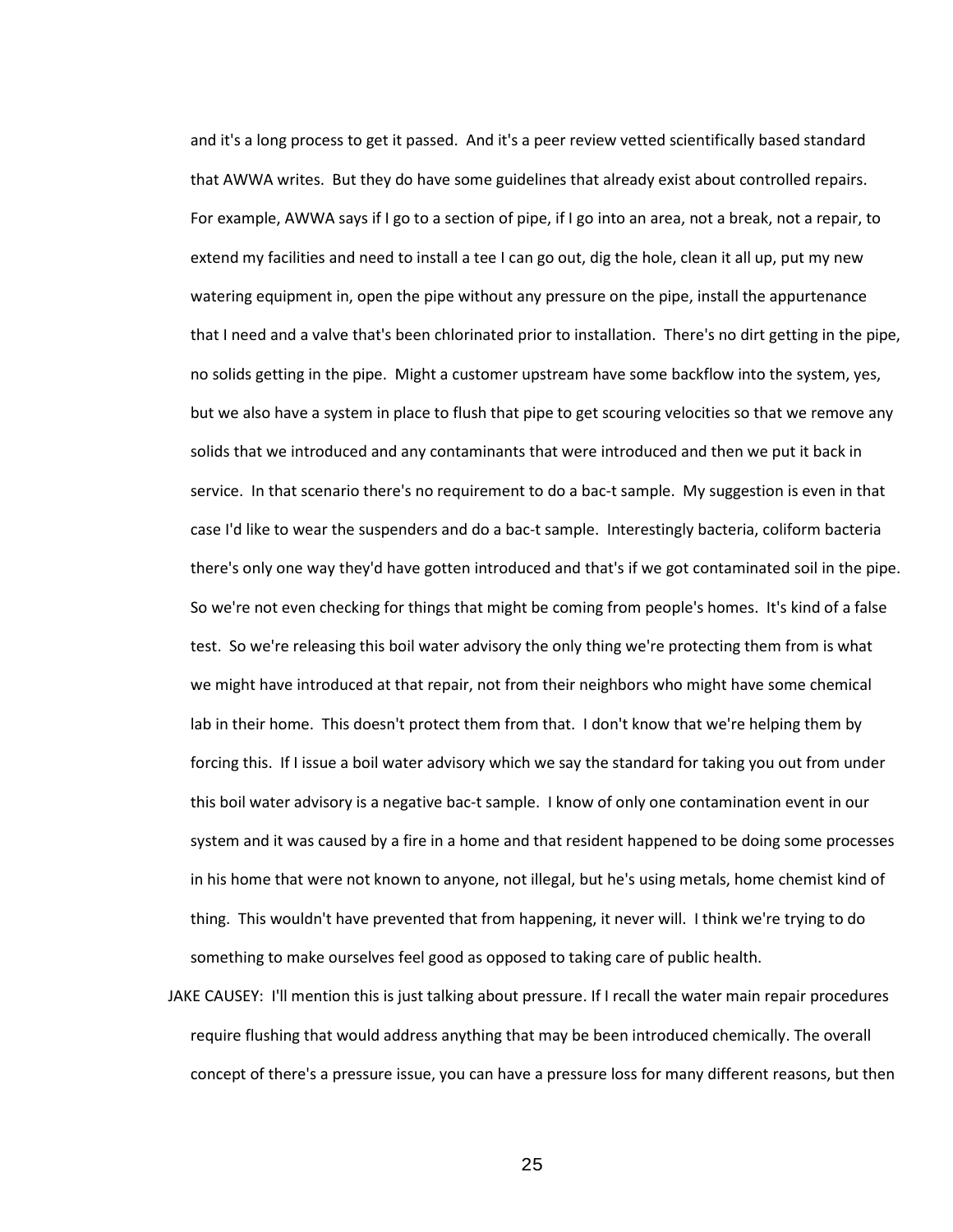there's a main repair required, that procedure requires flushing. So there's a lot of different pieces to the puzzle when addressing these different things.

- PATRICK KERR: I agree, I'm just saying a boil water advisory that's lifted because we get a negative total coliform rule sample doesn't affect the public health. It doesn't protect the public health from the real threats and flushing is what protects the public health from those real threats. Removing it from that system is what protects public health. If we get a backflow event from this building and we need a repair on North Boulevard and we flush it out and we then have chlorine residual that backflow event does not affect the public health. We'd be better off having no pressure so that we dewater and flush it even maintaining 5 PSI because then we have an open valve to keep that water coming in. What are we trying to protect the public from I guess is my question Jake? If it's bacteria I can do that with a clean hole. If it's backflow from a building I do that with flushing. What do you see as the threat?
- JAKE CAUSEY: So yes, the threat is dependent on the circumstance, different things, but in general it's everything, right. Chemicals, bacteria, viruses, all the contaminates that can make people ill or cause death. The pressure is required for all the obvious reasons, the pressure drops there's concern about compromising integrity of the water. No we don't require you to flush your entire system and sample it for all the chemicals at every point on the system because that's extensive and costly. And we don't know that, I guess a lot of unknowns. So the coliform monitoring is typically the immediate threat more so than chemicals. Chemicals typically are more of a long term toxicity thing. Microorganisms are an immediate public health risk so coliform monitoring has generally been the standard. Is it foolproof, absolutely not, but it's the standard that's been used with respect to contamination from microorganisms. I would say generally widely accepted unless you know that there's some other contaminant then you can test for that.
- PATRICK KERR: I think you're running with my point too far. If this were a pipe and I break into it and fill it with a bunch of nasty stuff and then flush it out completely and replace it with water from my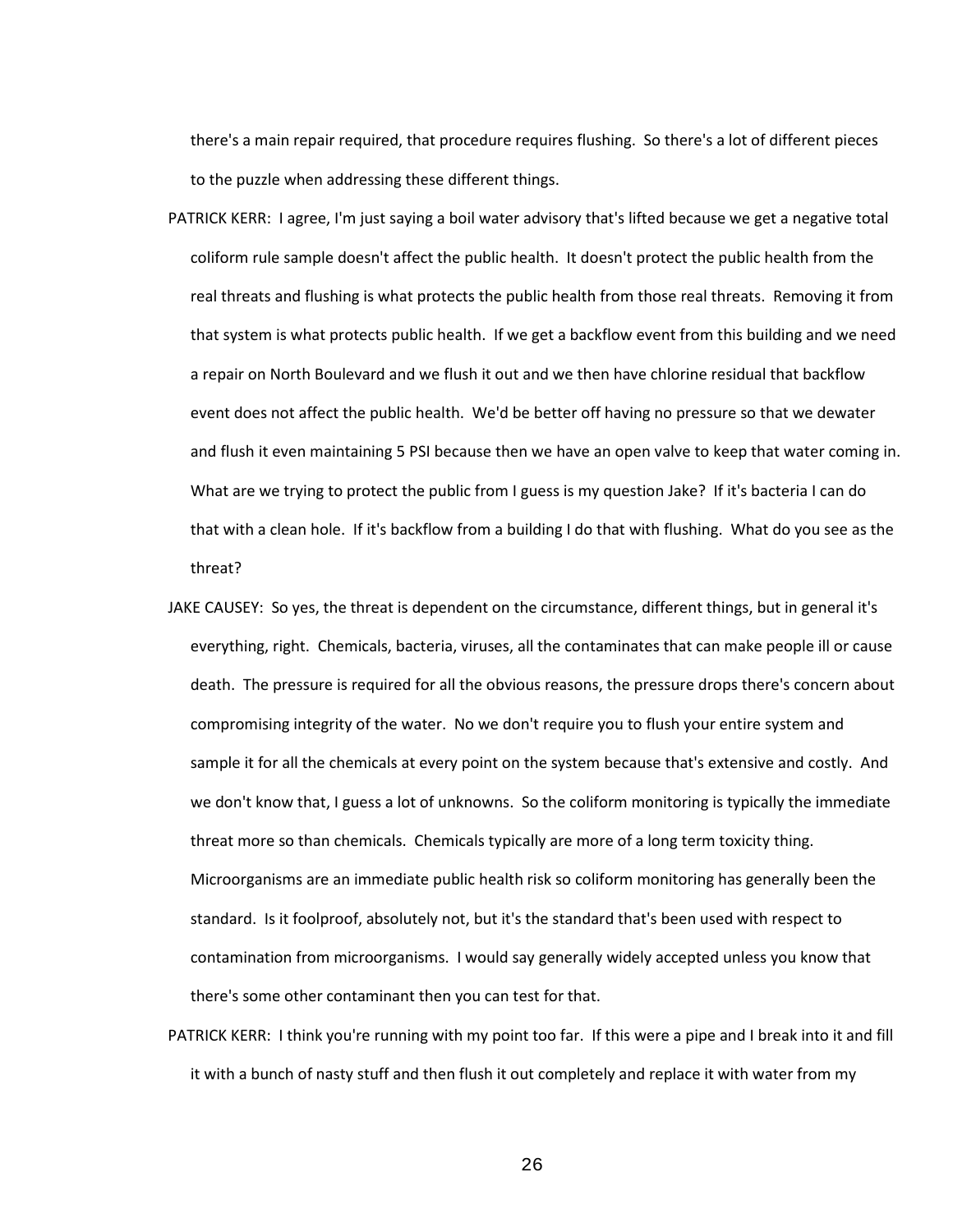system this is not a threat to public health. If it's something that lingers in the pipe, I don't know some heavy metal, somebody introduced mercury into the system, the fact that I scared everybody with a boil water advisory and then 48 hours later lifted it because it didn't have bacteria contamination doesn't ameliorate that threat. So we're not fixing the problem. My point is if we're doing a controlled maintenance, controlled construction we know what caused it to drop we should be able to do it without a water advisory. I'll accede to having to pull a bac-t sample. I would also tell you if I found out somehow that a customer did have a problem and we had a backflow event, some kind of odor or something, we'd do a lot more than that. But a boil water advisory is a knee jerk reaction that doesn't protect public health and I think it's actually deleterious because they're going to stop listening. How many boil water advisories do you see on the news anymore? We issue them all the time there's never been one that made the news in Baton Rouge. Now if I had a system wide loss or an unplanned loss I'm sure it would and it should make the news. They're not news worthy and Jake I hope you can see that we need to have some kind of exception in here for controlled. And again, I can put all kinds of, I can't say what I'm thinking because it's a chemical everybody is talking about, something that will kill you, what you're suggesting here doesn't fix that. If somebody pumps something in this pipe on purpose this doesn't fix it. They pump it against 20 pounds of pressure, 40 pounds of pressure we have other methods of protecting our customers from those kinds of people and fortunately most of the organics are oxidized by chlorine and we monitor chlorine residuals throughout the system. Something you guys if there's one benefit to what you've asked us to do in moving our system monitoring around is that I think we have a better setup for a problem like that. It's not for bac-t, it's for other things. Jake, again, I think the state drinking water administrators are one part of the puzzle. I need to go talk to some more of them about it, but Louisiana shouldn't be issuing advisories that are unnecessary and that's exactly what we're doing here. I can keep talking or how do we resolve this? We have disagreement.

KEITH SHACKELFORD: I have a point I would like to make. It is a valuable discussion, a resolution needs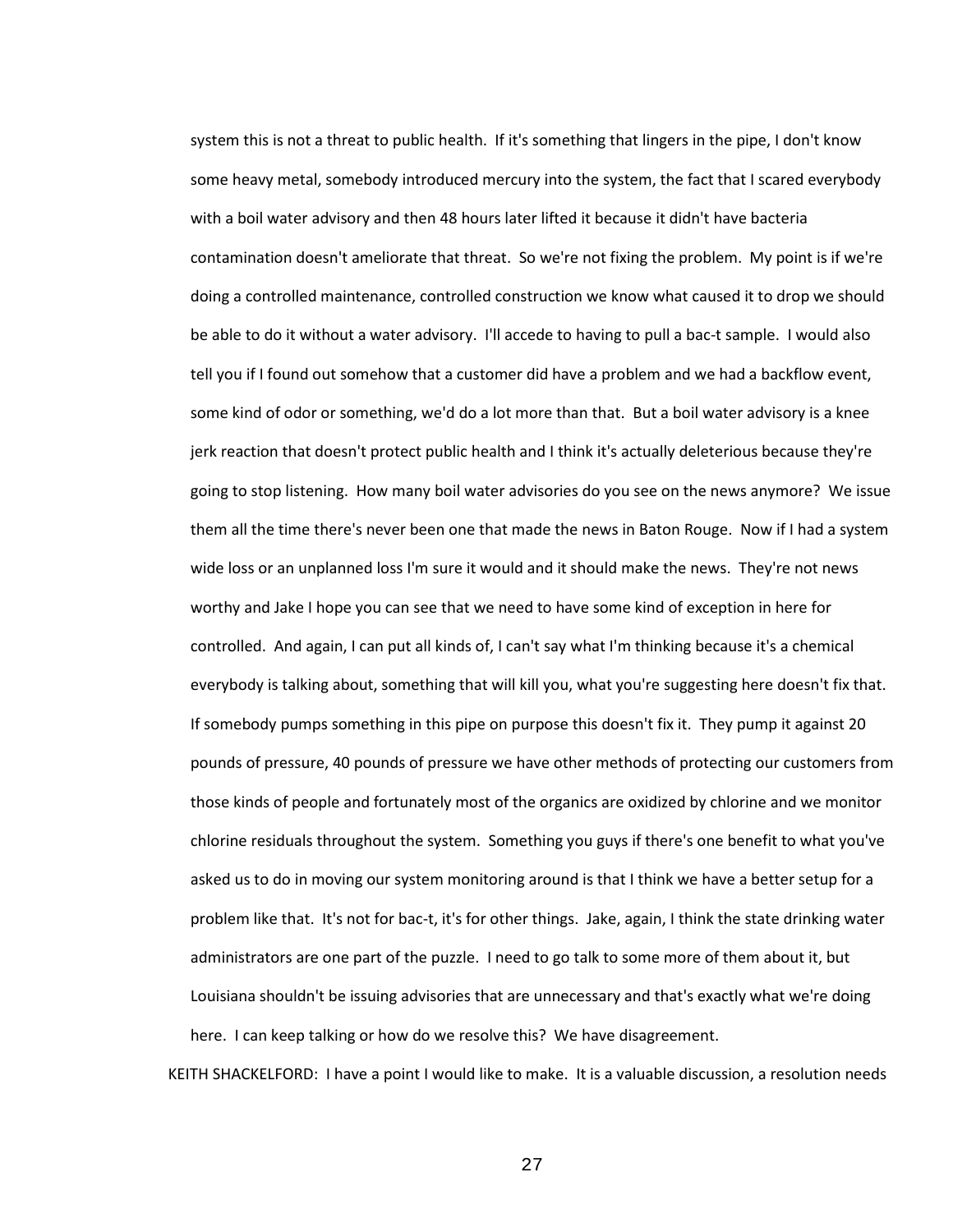to be had and codified, but section 8.2 is for system design. Everything past the first sentence in 8.2.1 is operations. So this may not be the place for this particular language and discussion. But I'm not saying it doesn't need to be had.

JAKE CAUSEY: And I'll mention the reason it was added in the last meeting we were requested to provide a procedure right here.

KEITH SHACKELFORD: My apologizes, I missed the last meeting.

PATRICK KERR: So what are we going to do?

- J.T. LANE: So we have one of two options. We can reconvene the subcommittee to try to pull some language for the next meeting or we can, well actually that would be my recommendation, the subcommittee provide the language.
- PATRICK KERR: Take that up in the actual when we talk about parts 1 and 3 for the design. So we can get this through with the first sentence.

J.T. LANE: So part 3 would be the best place?

PATRICK KERR: Not 10 state standards, when we get to the actual sanitary code in part 12.

JAKE CAUSEY: It's fine with me.

J.T. LANE: At this point what we will do is strike, so everything passed the first sentence. We will strike it and handle this in our next discussion. So from in events when the pressure drops below 20 PSI all the way down to the boil advisory can be lifted, that whole section.

PATRICK KERR: And we put that language or something like it in part 12 chapter 3.

ROBERT BROU: Before we move on I just want to say I agree with everything Pat was saying. My suggestion, if it makes DHH a little more comfortable with this, is to almost treat it as a reduced monitoring situation where you're taking your samples every time and if someone shows that they have a bad track record not controlling the situation and consistently having positive results following a repair you can go back to making them do a boil notice every time.

PATRICK KERR: Or what about having an MCL, you issue a boil water advisory until you're able to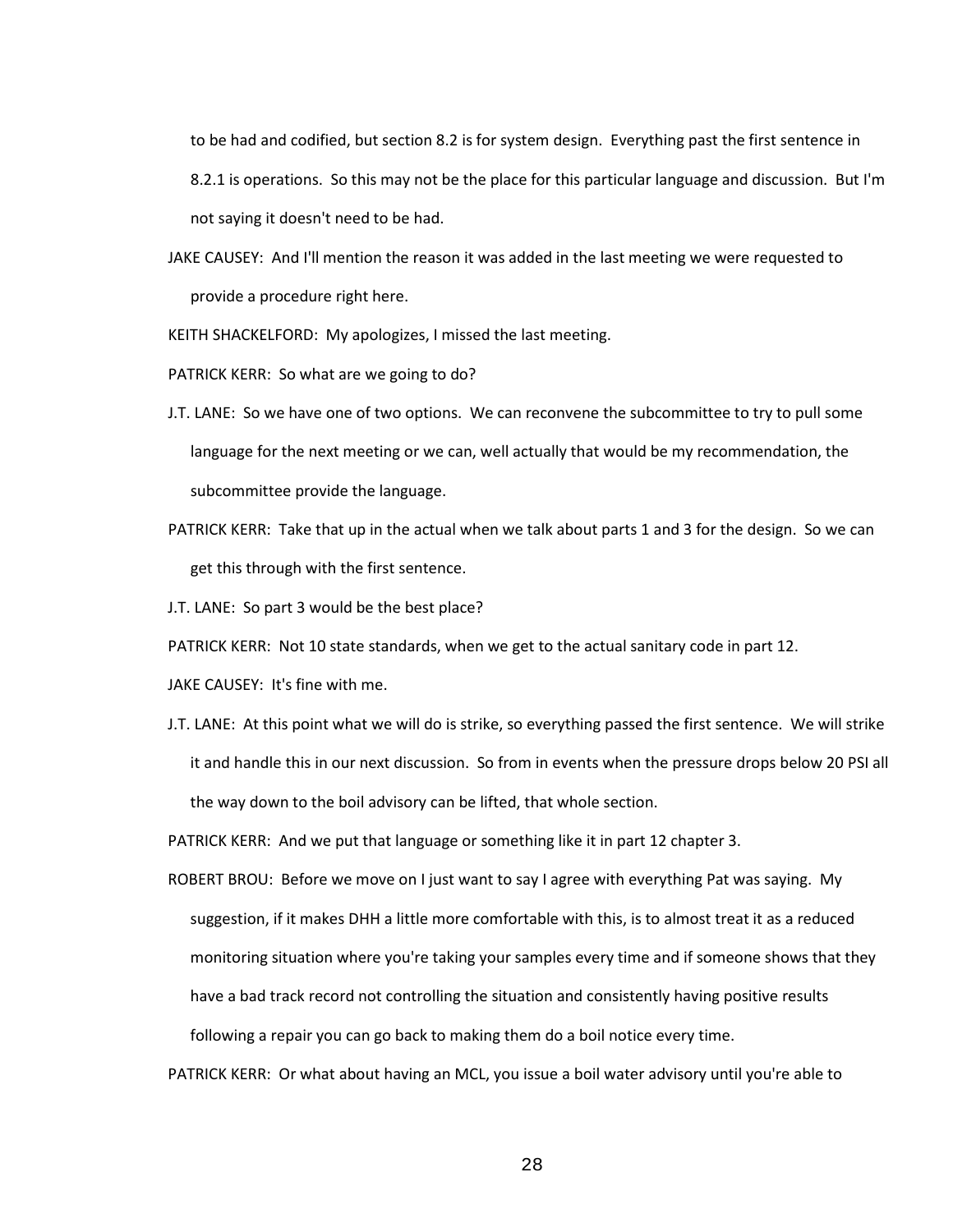demonstrate that reduced monitoring is required. Kind of like we do with lead and copper sampling. If there's an indicator you have a problem you continue to sample. Reduced monitoring you do it less often. Maybe that would be we require these samples be submitted to DHH and if more than 5 percent of your samples use total coliform rule are positive for coliform you are required to issue boil water advisories until such time DHH releases the requirement. We have some period of time, a year where we demonstrate it's not an issue and then we allow them not to issue boil water advisories, but rather just take the sample. That keeps the honest systems honest. You still have a problem with the dishonest systems aren't going to report. We have to fix that some other way. I think that's a great idea Robert.

J.T. LANE: Okay. What else?

- RANDY HOLLIS: 8.2.4 dead-ends. The way that was left was dead-end mains shall be equipped with a means to provide adequate flushing. We did take out 2 1/2 feet per second, but even the word adequate. We can't put a flushing hydrant on the end of a 24 inch if it's a dead-end right now that will adequately flush it, I'm sorry. The word adequate is what I had a problem with there. I don't have a problem with to provide flushing, but I don't think the word adequate is the proper word.
- PATRICK KERR: I think adequate is fine. Adequate might be the ability, adequate doesn't necessarily dictate velocity. It means you're going to use whatever's necessary to flush it affectively. If we have to pick a 24 we pick it. If a hose bend at the end of an 8 inch main is adequate it might be. Run it 24 hours a day, water is staying in the pipe. I don't think anybody would do that, but in fact a lot of the automatic flushing assemblies are 5/8th inch connections.
- JAKE CAUSEY: I don't see a reason anybody's going to be trying to investigate adequate flushing in plan reviews, but generally make this comment, there's a difference between just dumping water and flushing cause I've seen systems that same assembly and they do not adequately flush their line with that assembly at all. It wasn't until they cracked some hydrants open and got some water moving with 2 1/2 feet per second velocities that they achieved flushing. I think this is just a general point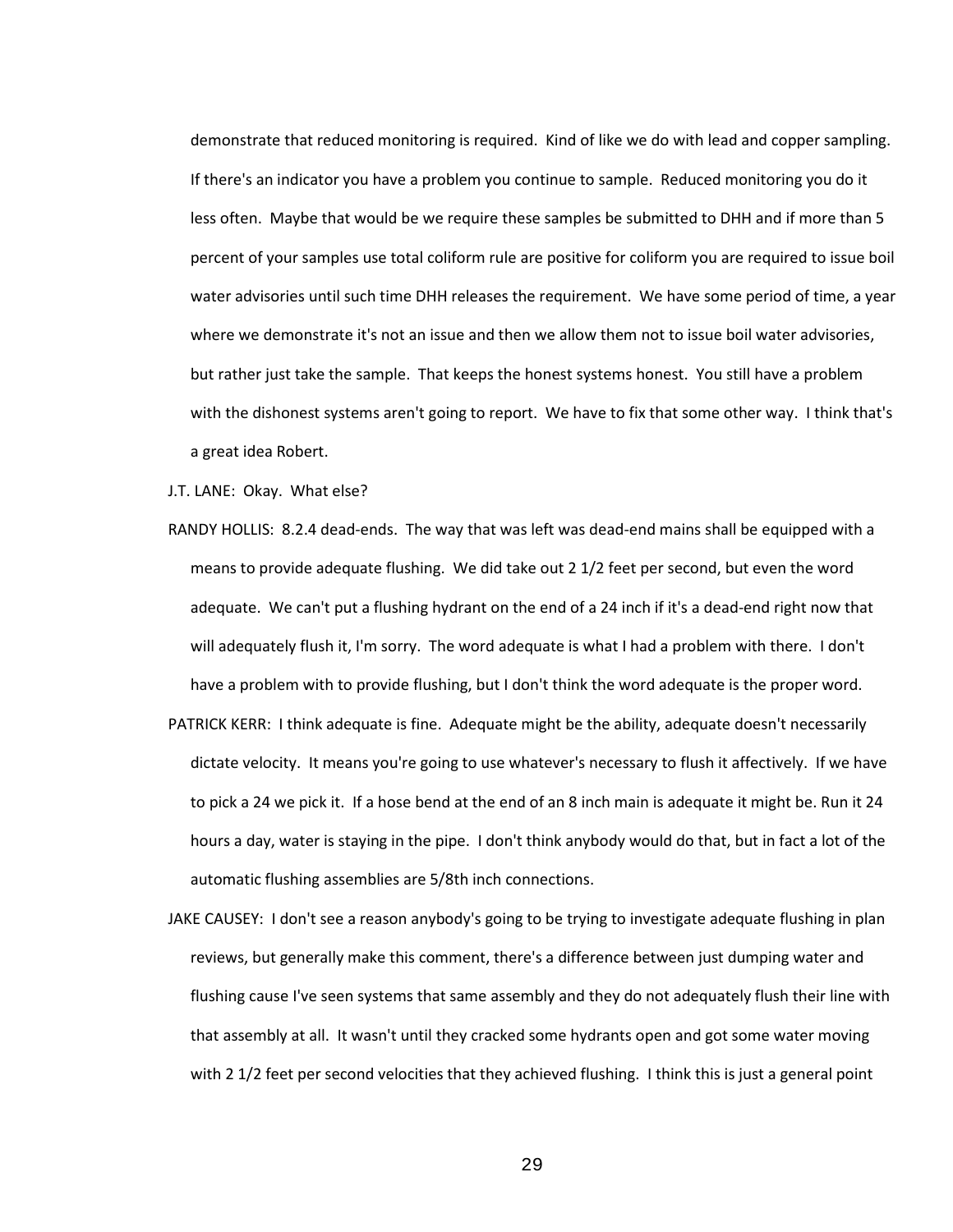and nobody's going to be looking for calculations or any of that, just a general statement.

RANDY HOLLIS: We're fine. One on 8.5.2 air relief valve piping. What it says if used open end of an air relief pipe from automatic valves shall be extended to at least 1 foot above grade and provided with a screened, downward-facing elbow. Let's say that your air relief valve is above the BFE. But yet you're 10 feet above the ground. You have now asked us in this to extend the pipe from that air relief valve all the way down to 1 foot above which could be nine feet below BFE. So now if we have a flood you now have water that's come back in through the air relief valve. So a lot of air relief valves are fine with just two elbows on top of it so you can turn down the screen. I think requiring it to be extended to one foot above the grade is something we do not need to do because we are introducing something into the pipeline.

JAKE CAUSEY: So what was your recommendation?

ROBERT BROU: I took it as a minimum. You can never be less than a foot above ground. If you want to be 6 feet above. This is language straight out of 10 state standards we just put if used.

RANDY HOLLIS: But 10 states is not perfect.

J.T. LANE: We're making it perfect.

- ROBERT BROU: You can never be less than a foot.
- RANDY HOLLIS: Okay, you're right. It should be at least 1 foot above grade. If we want to put it right on top of the valve and not extend it at all we can do that.

ROBERT BROU: Yes.

RANDY HOLLIS: Misread it, sorry.

PATRICK KERR: 8.4.3. Why do you care what size the hydrant lead is? I don't have any hydrant leads that are the same size as my fire hydrant. My fire hydrant is 5 1/4 inch barrel and we connect with a 6 inch lead. Why do you care?

JAKE CAUSEY: That was recommended by the subcommittee.

ROBERT BROU: No, actually by the full committee. Subcommittee said leave it alone, no standard at all.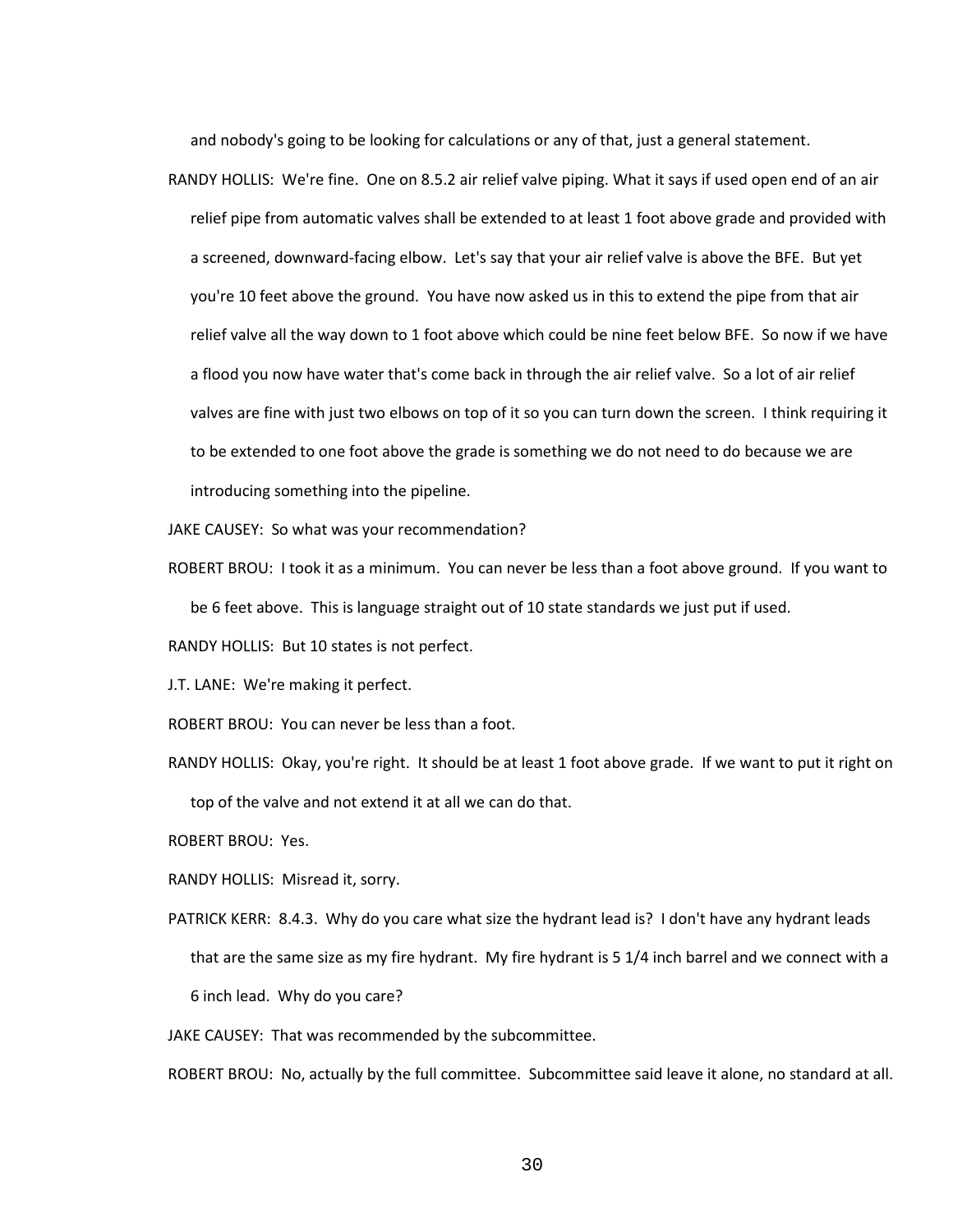- PATRICK KERR: Yeah, I don't understand. The hydrant lead is the force between the main and the hydrant, right.
- JAKE CAUSEY: So I think basically this is centered around we're not putting a 6 inch fire hydrant on a 4 inch main.
- PATRICK KERR: That's not what this says, this says lead. I can put a 6 inch lead on a 4 inch main. The lead is a branch that comes off the main to the hydrant. This says I can't, the way this is written I can put a 2 inch main and put a 5 1/4 double steamer on it by making sure the lead is big enough.
- JAKE CAUSEY: I don't think that was the general thought process when it was discussed. The whole point was the requirement was you can only provide hydrants for fire protection on 6 inch and larger water mains. I think some folks indicated providing fire protection with smaller than 6 inch water mains, which I think is questionable, and so the point was we wanted to be able to maintain hydrants on our small lines, which is questionable. For some reason we got to the point if we have a fire hydrant that's the same size as the water main it's okay.
- PATRICK KERR: It doesn't say main.
- JAKE CAUSEY: Well, it's not my language.
- RANDY HOLLIS: On 8.2.2 diameter which is it says the minimum size water main which provides fire protection and serving fire hydrants shall be 6 inch diameter. So we're specifying there the minimum size that we can use with a hydrant is 6 inch. So you couldn't put a 6 inch lead on a 4 inch main cause this would prohibit that.
- PATRICK KERR: I'm just talking about this down here, that language is unnecessary. We do not have leads that are the same size as the hydrant barrel. I've never bought a piece of 5 1/4 inch pipe.
- SHEREE TAILLON: In the minutes last time this is exactly what Randy said, he said why not simply say that hydrant leads shall match with the size of the hydrant installed. Putting in a 2 inch flushing hydrant, put in 2 inch lead, putting 6 inch it's a 5 1/2 inch, but you can say it shall match the size hydrant installed.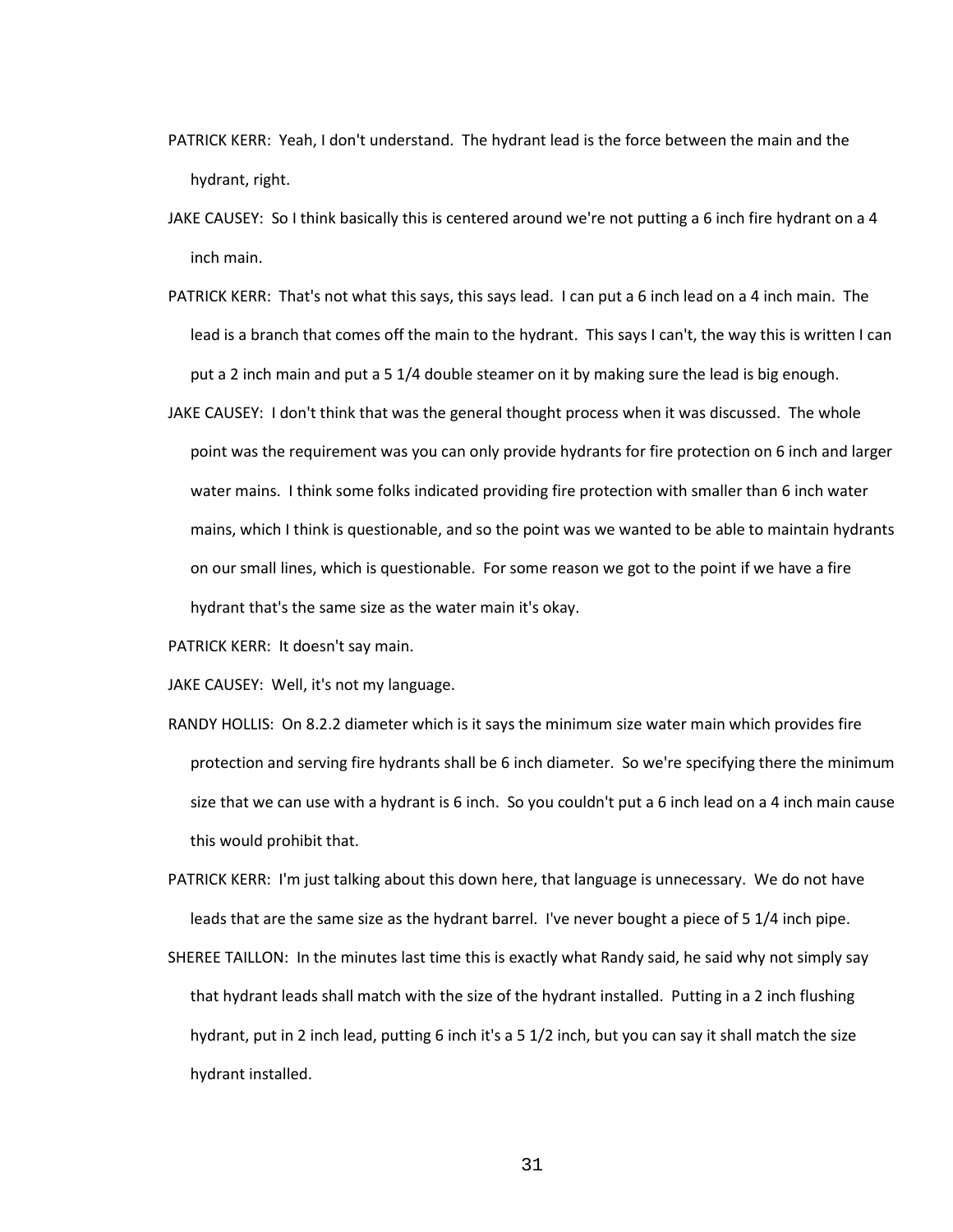RANDY HOLLIS: And that's because the foot while it is 5 1/2 inches it accepts a 6 inch pipe.

PATRICK KERR: Why don't we say the hydrant leads shall be at least as large as the hydrant. Does that help you?

JAKE CAUSEY: Yeah, the same concept.

J.T. LANE: At least as large as the hydrant.

PATRICK KERR: The hydrant lead shall be at least as large as the hydrant.

- JOE YOUNG: I had a question on how the distances are measured in 882, 883 and then on force mains 885. We say one is edge to edge and then outside to outside and then force main it doesn't say how it's measured. I didn't know if y'all discussed this before. Just I think we should be consistent on all three of them and probably from the outside to outside diameter is probably the best way.
- JAKE CAUSEY: That's part of the imperfection in 10 state standards was that that language was included in previous sections, but not force mains. But we can include shall be measured edge to edge so it's very clear for everyone. In 885 it says there shall be at least, I don't know in each sentence is required 883.

PATRICK KERR: Same sentence, shall be measured edge to edge.

JAKE CAUSEY: Yeah, so we're just going to add that in 885 measured edge to edge.

J.T. LANE: Everybody fine with that? Caryn, do you have that language?

RANDY HOLLIS: Underwater crossings 8.9.2 and under that section there's a section C and the way 10 states, although Robby it's perfect, states that we should insert a small meter to determine leakage. Just not going to insert a meter at any kind of a crossing. And then it says Randy will provide provision. Okey-dokey. I have that and I will pass that out, what I came up with. I numbered this not so that we would number it in the code, it was just numbered so we could discuss these things. That's not intended to be numbered as you write the final. Number one says permanent easily accessible taps shall be located on both sides of the crossing. That's number one. So wherever we have a crossing we'll have a tap on both sides. Isolation valves on mains less than 24 inches in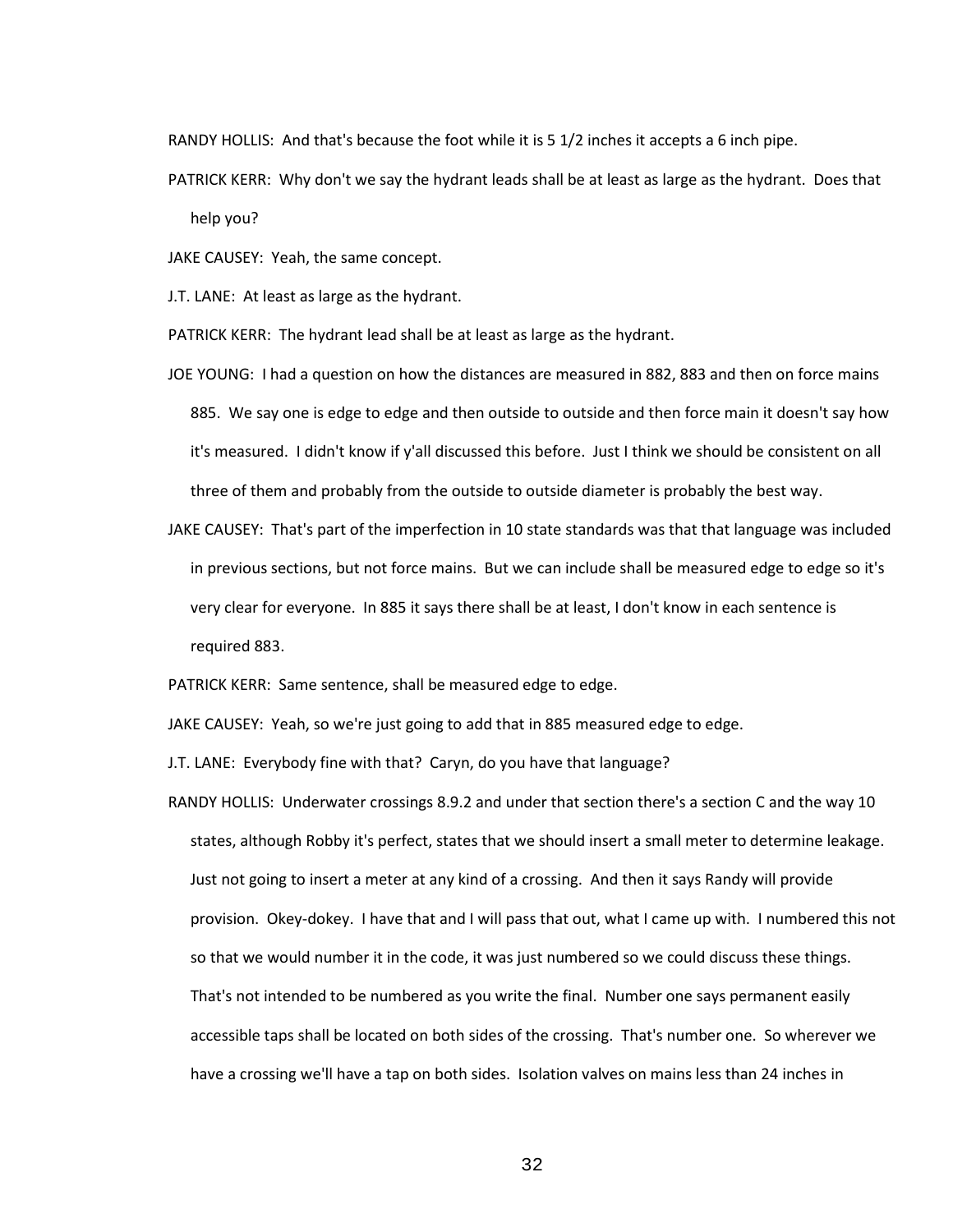diameter shall be located no more than 1/2 a mile on both sides of the crossing. This follows our one mile spacing for small diameter mains. Three, all other mains, services, taps, hydrants, or other devices located inside the limits of these isolation valves shall also have easily accessible isolation valves. If someone comes in and places a hydrant or service for a house or something within that limit then we have an isolation valve that you can shut off or whatever that's easily accessible. Permanent taps located adjacent to the crossing shall be compatible with hydraulic pressure testing equipment such that the crossing can undergo a pressurized leak test. Just like you pressurize mains you go to the tap, pressurize it up to 150 PSI or whatever and you'll see if it drops.

PATRICK KERR: You have to do a leak test. We don't do pressure test on a PE. It's what we do most of our underwater crossings with. How do you suggest we test PE?

RANDY HOLLIS: We do hydrostatically test PE in a number of locations.

PATRICK KERR: But they don't hold pressure.

RANDY HOLLIS: Ours do.

PATRICK KERR: I don't know, I'm just throwing it out there.

- RANDY HOLLIS: Anyway, number five the permanent taps shall also be constructed of all metallic materials to the main to better facilitate leak detection equipment. Pat, you can address this, we have polyethylene tubing coming up. I would think that a metal type of connection would be better for the listening devices, doesn't matter?
- PATRICK KERR: No, the pipe doesn't transmit the sound, an acoustic test does not affect it. So if we're doing acoustic leak testing on plastic pipe putting a copper tap wouldn't help at all.

RANDY HOLLIS: So that's not necessary.

PATRICK KERR: No, if you're doing PE or PVC acoustic leak detection's not capable in essence, there are instances where it is, but it just doesn't transmit the sound through the pipe wall. I would strike that all Randy, honestly.

RANDY HOLLIS: Number five can come out. Six it is permissible to have combination taps for both air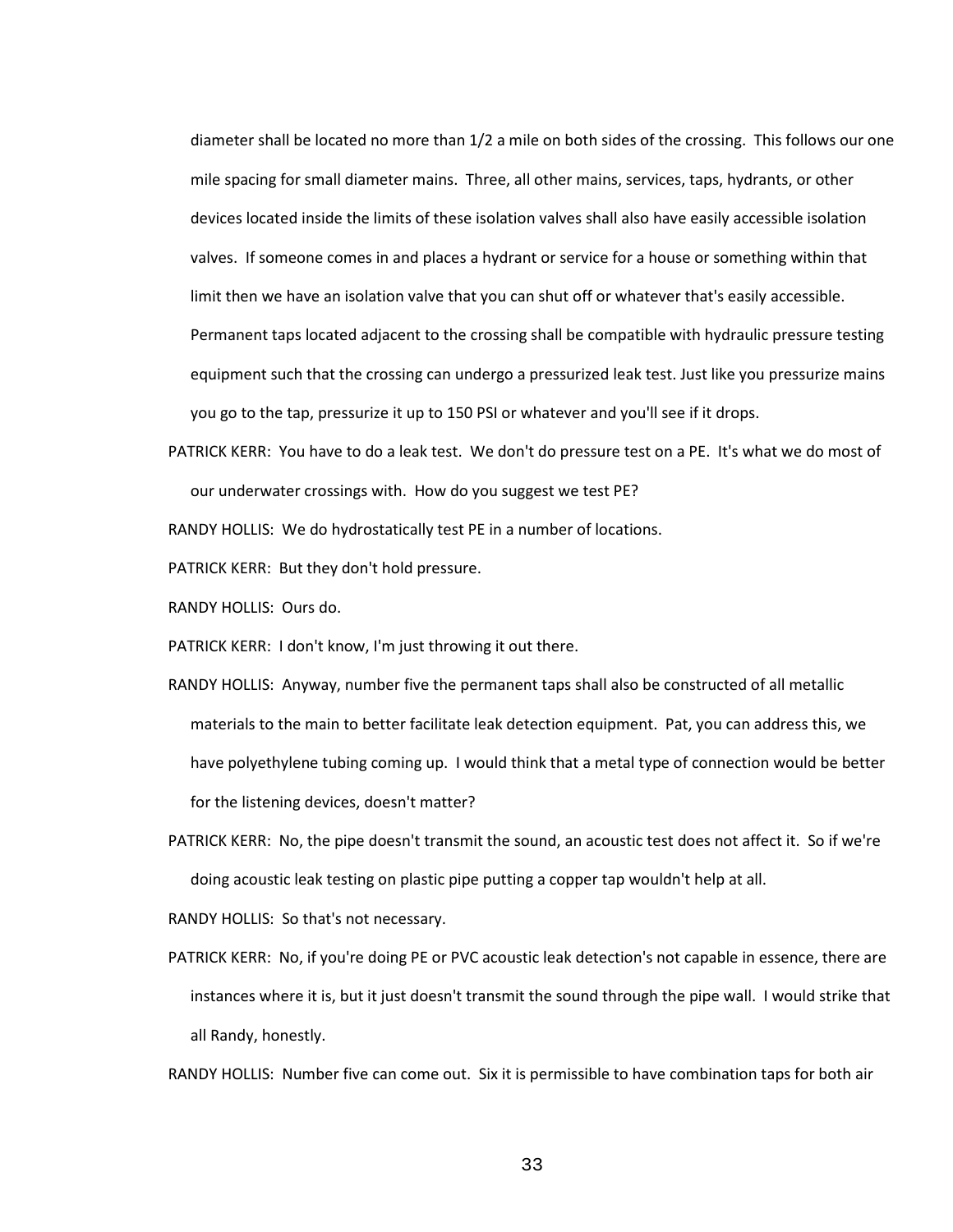relief valve and a pressure tap provided the assembly meets the above criteria and the air relief valve can be isolated during the testing of the crossing. And then on seven large transmission mains 24 inches and larger must also have taps on both sides of the crossing for testing and leak detection, but the transmission main isolation valve spacing may be increased to 2 1/2 miles on either side of the crossing. That's to match the 5 mile limit we put on those. That's the way I tried to address the pressure testing and leakage testing on underwater crossing and we can go from there.

- CHRIS RICHARD: On the underwater crossing bridge at 15 feet where is the 15 feet measured and a watercourse have to have water? For instance, if you have a cooling crossing that may be full today, but tomorrow it will be down again. It's two feet, the watercourse is only two feet wide and you're going to have that required on every crossing at the top of the tank. And the other one is this retroactive or is that grandfathering?
- RANDY HOLLIS: I think the grandfathering is something we're going to talk about later. None of this is grandfather, all this is future design criteria.
- DIRK BARRIOS: Also states not subject to valves. Above all this same part. South Louisiana you put a valve.
- JAKE CAUSEY: I think not subject to flooding probably under normal conditions. I don't know that this has to be in there, but I think the point is you can access the valve.
- DIRK BARRIOS: We took all this out of 10 state standards, the 10 state standards is an entirely different document. Again, 10 years down the road somebody else interprets it and you're trying to put in a crossing. Anywhere in the lower part of the state you're going to be subject to flooding.
- PATRICK KERR: Can we fix that by saying 15 feet in width at minimum plug. So minimum in stream flow 15 feet we follow these things.
- CHRIS RICHARD: Like a roadside ditch that's normally dry.
- PATRICK KERR: So when the water level is at normal low is where we measure the 15 feet, if there's some slack as long as they get 12, it's slack, it's fine, it's measurable.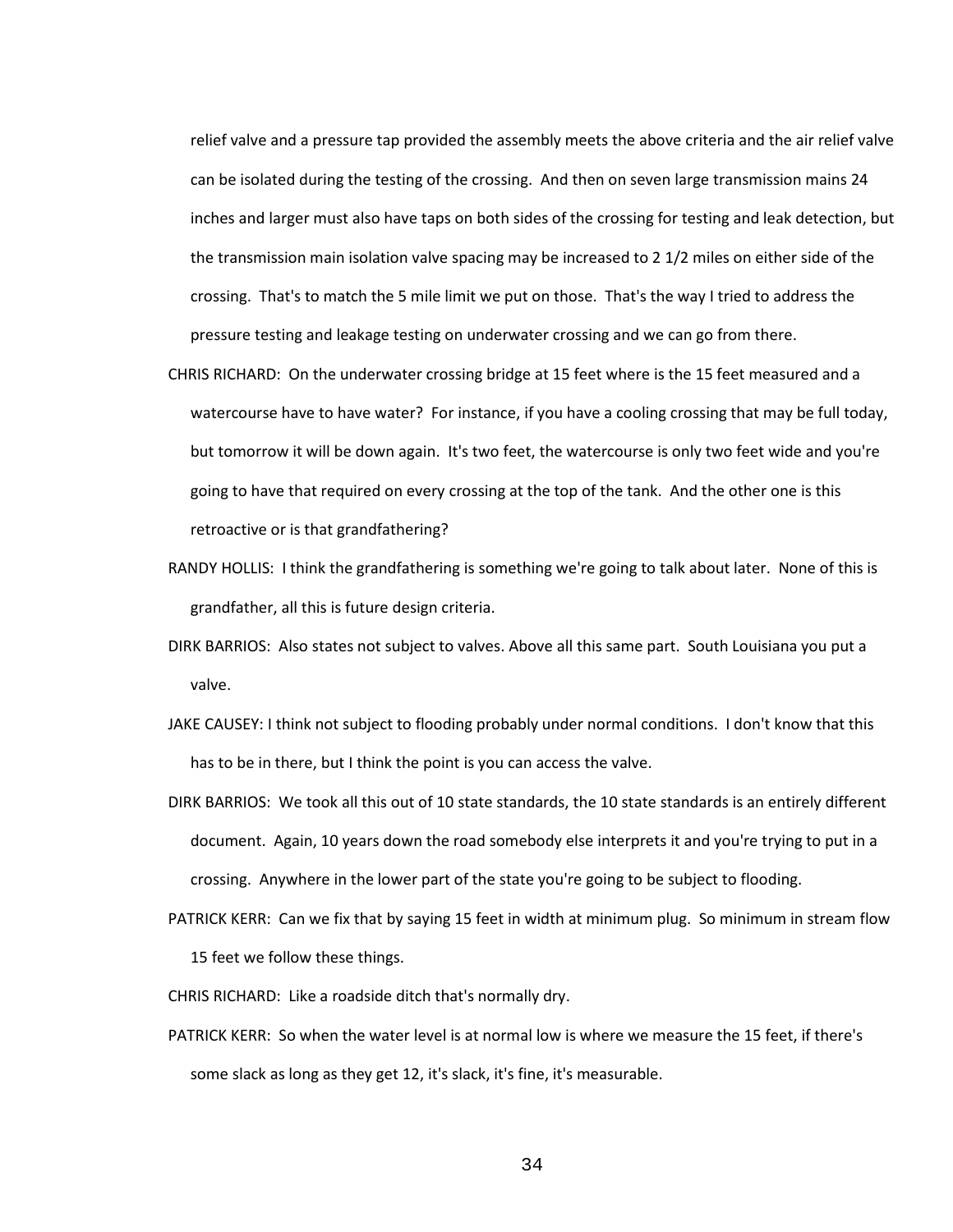JAKE CAUSEY: I agree. I think that's the general intent here.

- PATRICK KERR: I mean something's 150 feet wide once every 10 years. Let's just say at normal flow level, or at minimum flow level, whatever you want to throw in there.
- RANDY HOLLIS: Robby to answer your question, or Chris, item B under that, this is probably intended to replace B and C. I would delete both B and C as written and we're trying to come up with something that would replace both of those.
- JAKE CAUSEY: I would like to ask this question. I don't know how many utilities test underwater crossings or how frequently. I generally appreciate this as if there's a leak underwater crossing that you won't readily notice because it's flowing in the same water body where as otherwise you would notice it cause it would rise to the surface. The way I guess I saw it, call it the 10 state standards approach, where you had an isolation valve on each side and then on the upstream side a lot of cases may be either side fed either way a lot of times. But anyway, so an upstream side would have a cap on either side on both sides of that isolation valve so that basically it will isolate it and install a small 3/4 inch meter lead to water flow and it shouldn't flow. If it continues to flow it's obviously going in the stream, if the meter doesn't turn there's no leak. In my view that seems like a very quick thing an operator can do in the field without hauling a bunch of equipment. I guess my only concern is I think that though this is some more heavier duty testing with hydrostatic pressures and things. I guess I would hate to lose the simplicity of you have a tap on each side of this isolation valve, an operator less than an hour to get the meter in and measure leakage and be done verses going through a major procedure like this. I like that for at least effort. I don't know that anybody's actually doing it or not, frankly. I don't know that they're going to do this. I don't think that they really do anything until they start measuring their water loss.
- RANDY HOLLIS: I guess I misinterpreted what someone wrote here, and this is from 10 state standards, when it says permanent taps to allow insertion of a small meter. I'm thinking of an insertion type 2 inch magnet you're putting into the pipe to try and figure out if you got a leak. So the word insertion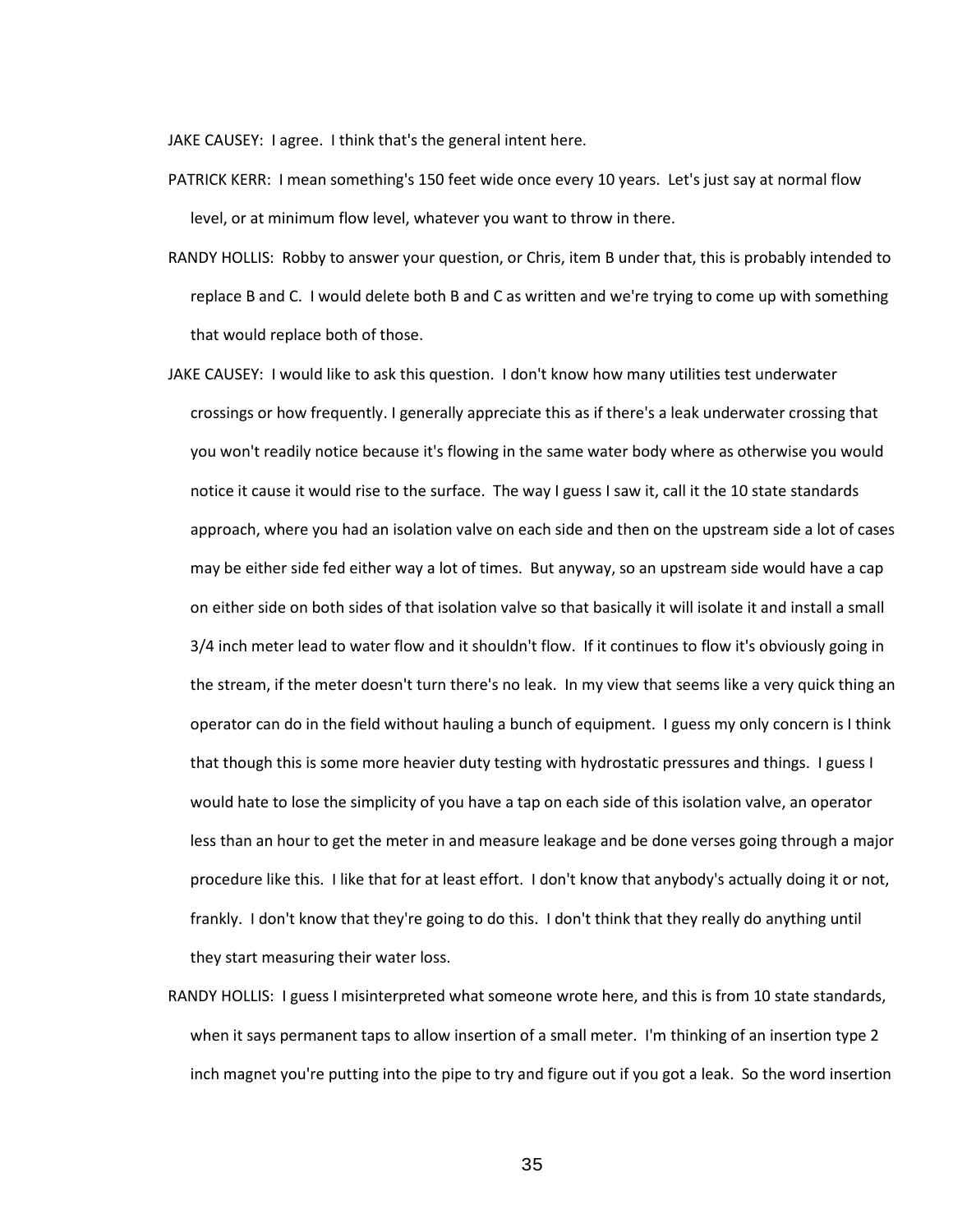is not correct. If you're talking about something you can connect a hydrostatic unit and use a 3/4 meter to determine leakage that's fine with me.

JAKE CAUSEY: That's what I envisioned. We got a valve here, we got two taps, the guy can take a meter off his truck and hook up quickly and open those valves, water flowing or is it just holding. Pretty easily I think detect leakage that way verses if you don't have a tap on each side of the valve not going to be able to accomplish that.

RANDY HOLLIS: I was trying to read it literally the way it's written to insert a meter in the main line.

- PATRICK KERR: You can reword it and say permanent taps shall be installed on each side of the valve closest to the supply source. Leave it at that.
- RANDY HOLLIS: That's fine. I was trying to get away from an insertion meter, which is the way it literally reads.

PATRICK KERR: And that's a great way to do it.

- J.T. LANE: Discuss what exactly the change should be, are we still trying to insert some language?
- JAKE CAUSEY: Use Randy's language except I think that includes the valve issues. The permanent taps wherever it has language about permanent taps. Taps on each side of the supply side valve, or whatever. We'll delete five on Randy's handout.
- PATRICK KERR: I think because if the spacing is every 5 miles then it's every 5 miles. If it's every mile it's every mile for smaller mains, doesn't matter what the watercourse is. We don't have to center the watercourse is my point. People that I think, I'm not going to say that, we should have valves on both sides anyway.
- JAKE CAUSEY: B it says specifically valves shall be provided both ends water crossings. I think the point was that leads you to believe sort of immediately adjacent to the water crossing, not perhaps valve spacing previously identified. Separate deal here. Is that what you are getting at Randy?
- RANDY HOLLIS: My concern is that we have a road that's 600 feet away from a water crossing, we have an isolation valve on a 24 inch. We get to the water crossing and we're going to have to put another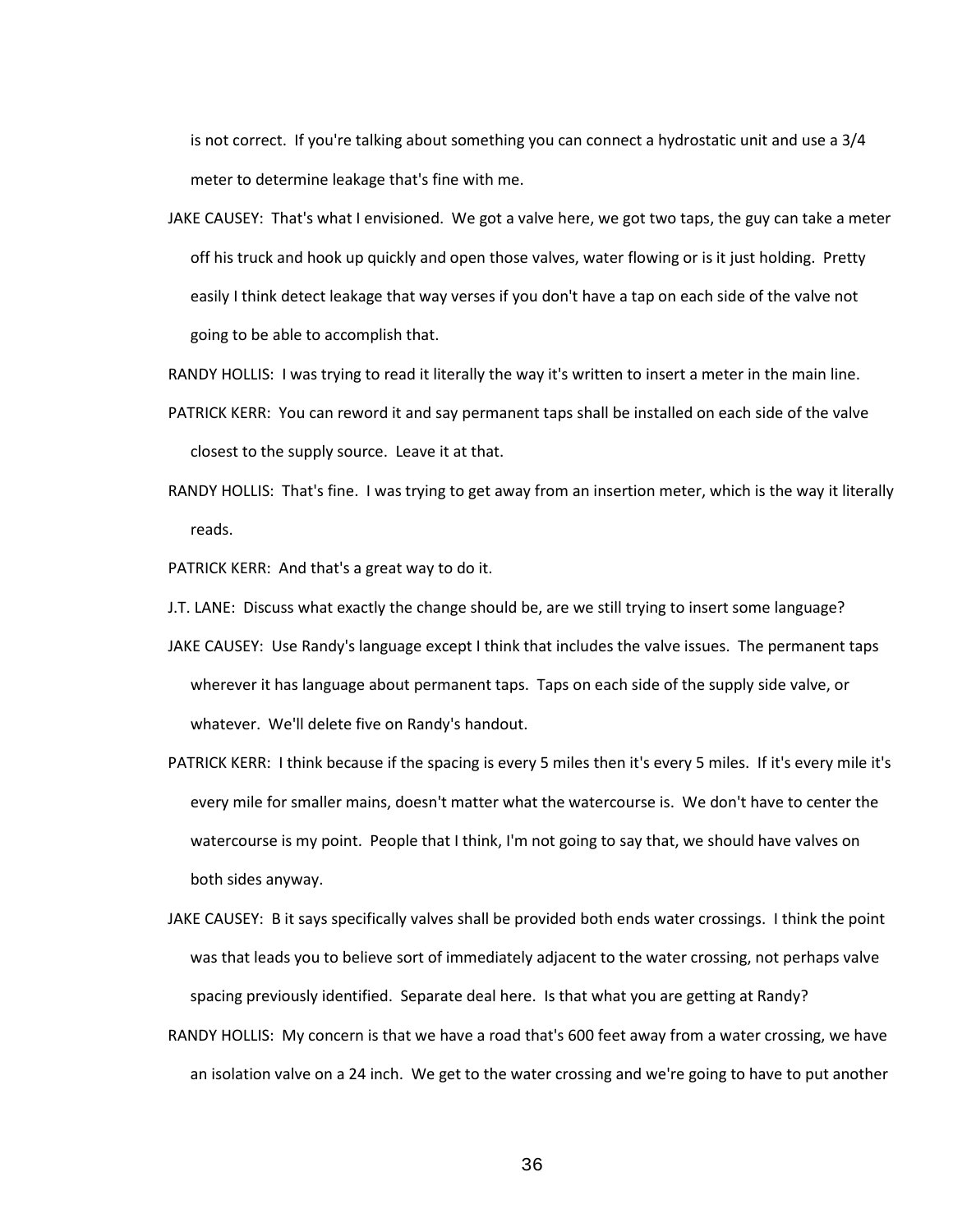valve at the water crossing 600 feet away, 24 inch valve. I'm trying to avoid duplication of valves where we really don't need.

- PATRICK KERR: Let me say this. An underwater crossing is no different than any other subterranean waterline. You're right, we don't see it come to the surface, but it's also buried 5 feet below the watercourse. We don't see a lot of our leaks coming to the surface. A lot of our leaks are storm drains, ditches. I'm not proud of this at all, but we just found an 800 gallon that's been leaking for 14 months. And somebody's been watching it go in a ditch and they finally decided to call us because mosquitoes are a problem. We don't pride ourselves in having leaks like that, but we're not going to fix it with this so if the 1 mile spacing is good enough for 8 inch and 5 miles is good enough for 24 we don't need that language. Or do you want that language?
- JAKE CAUSEY: I felt like sort of the 10 state standards approach was have valves adjacent to the watercourse upstream side you're going to have taps on both sides. I think Randy's approach was to okay we're really only saying valve spacing minimum once every mile so why don't we just say as long as there's one within a 1/2 a mile on each side. That should normally fall within that, and if for some reason it didn't and it got disproportionate then maybe you have to put one. I think it was maybe a little bit of a compromise between the two ends.
- PATRICK KERR: So you would just add to B Randy's language about within a 1/2 mile for 8 inch or 2 1/2 miles for 24 inch. You're defining the spacing. You're defining how long both ends are.

JAKE CAUSEY: I think generally falls within that anyway.

- PATRICK KERR: If I have a loss problem the fact is that it's no more likely in a water crossing than it is anywhere else. If there's a mile between valves we can bypass that valve and check for leakage.
- JAKE CAUSEY: He had included also other mains, services, caps, hydrants, or other things that have isolation valves. I think that's why they put the valves so close to the crossing to eliminate the other potential leak sources. So if you have a mile on each end you've got a whole lot of potential leak sources rather than just that stream. So maybe I guess we're kind of saying we're not going to make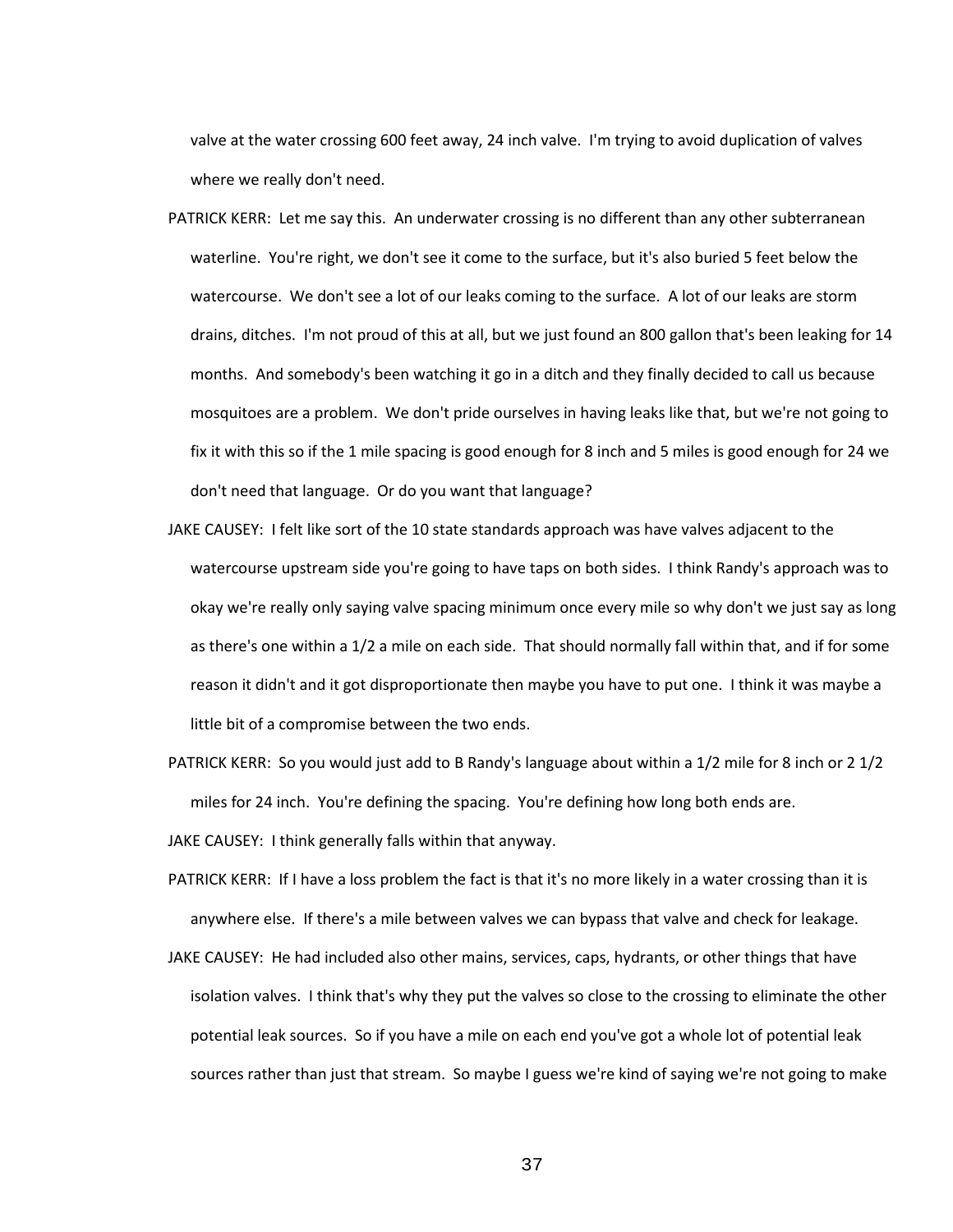you put it right next to it, you can go out a little further, but any connections you have within that you're going to have to be able to seal the leak.

PATRICK KERR: Which is a great way of saying put them right next to the water crossing.

JAKE CAUSEY: Perhaps so. You have the option though, you have more flexibility.

- RUSTY REEVES: Where that comes into is that because you're going to use a small diameter meter, any service connection down there if Joe turned it on you could chase a leak and Joe's taking a shower. All these other valves in between that.
- ROBERT BROU: The 10 state standards approach to this though is that for the most part they're laying their pipe in dry soil and this is unusual to go under a stream. If you're 5 feet or 4 feet below the ground you're in water table here. There is no difference running on side of a road or going underneath.
- JAKE CAUSEY: So normally water leaks in mains will rise to the surface, if you're under a water crossing you're not going to see it. That's the general concept.
- RANDY HOLLIS: And what has changed so much in our industry is we're not using underwater crossings anymore. Almost everything is directionally drilled polyethylene seamless piping. We're not seeing the leaks on crossings like we used to. When you try and write something so encompassing of everything you could think about I could have gone on another three pages.
- J.T. LANE: We're going to define the spacing at the end for both sides and then what language from this are we going to incorporate?
- JAKE CAUSEY: Primarily just the valve spacing aspects. Basically 2, 3, and 7 I think. Permissibility to have a combination tap for an air relief valve. The pressure tap which I don't think it's impermissible to begin with, but explicitly state that it is permissible.

RANDY HOLLIS: It's not uncommon to have an air relief valve right besides an underwater crossing.

JAKE CAUSEY: I don't think there's anything that will prohibit you from doing that anyway. Just wanted to make everybody clear on what's going to be included or not.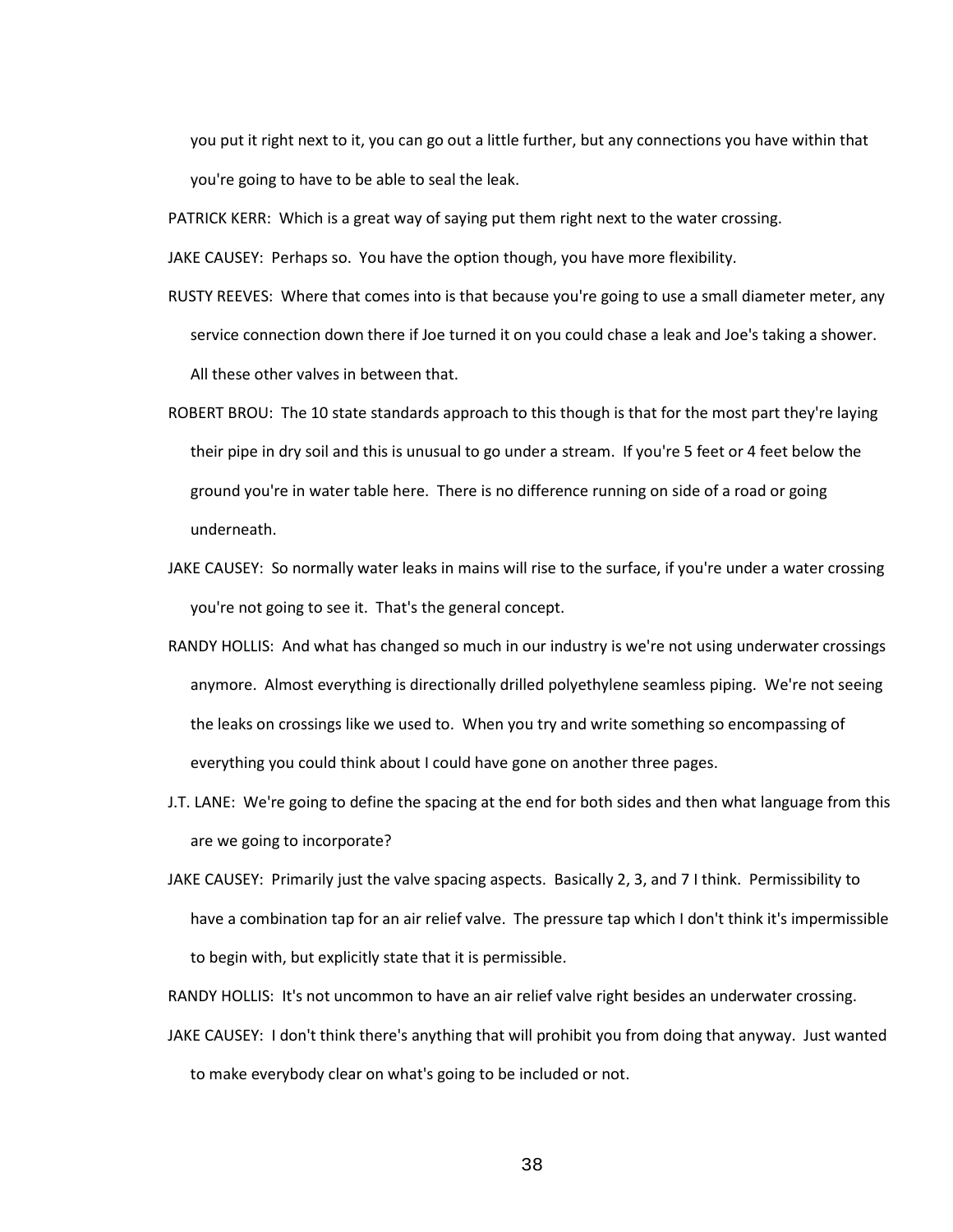RANDY HOLLIS: To me it was like why have some regulator down the road say you can't combine you have to pressure tap and separate air relief valves. Just trying to think of everything.

JAKE CAUSEY: So 2,3,6, and 7. Incorporate 2,3,6 and 7.

- DIRK BARRIOS: 8.9.1. Above-grade piping shall be adequately supported and anchored, protected from vandalism, damage, and freezing.
- PATRICK KERR: We talked about that a lot. You can protect it from freezing by design, adequate flowing. It doesn't mean you have to put freeze protection on it, but if you put a main in that's subject to freezing and hang a 2 inch PVC pipe on a bridge crossing that's feeding one customer that's probably not a good thing. We're not defining what freeze protection is other than to say you should design it so it won't freeze. Adequate velocity is absolute good freeze protection. Is that cool?
- DIRK BARRIOS: Again, just that it's vague. The whole fact of the matter it's vague. What is protecting it from freezing?
- J.T. LANE: What if we inserted which could include a list, but not limited to?
- JAKE CAUSEY: I was going to say if we could put in parenthesis IE or EG maintain adequate velocities, or what have you so we could list it's not an exclusive list, but it's at least a few examples. Including but not limited to. Velocity, insulation, is there something else that we want to include in that list? Heat trace. Include those three and not limited to.
- RANDY HOLLIS: Under 8.11.2 booster pumps. Talks about booster pumps are allowable and where can't maintain 20 PSI. Says where the use of automatic pressure cut-offs is not possible such pumps must draw from a tank supplied with water from the distribution system. I guess the only problem I have there is through an air gap. And the problem with an air gap is once you drop the water over the top of the tank and you're aerating it and you stand the chance of losing chlorine residual. If you have a tank you have an atmospheric tank.

CHRIS RICHARD: Make it a vented tank, not a pressure tank.

RANDY HOLLIS: Absolutely, vented tank. I would prefer because of trying to maintain chlorine residuals,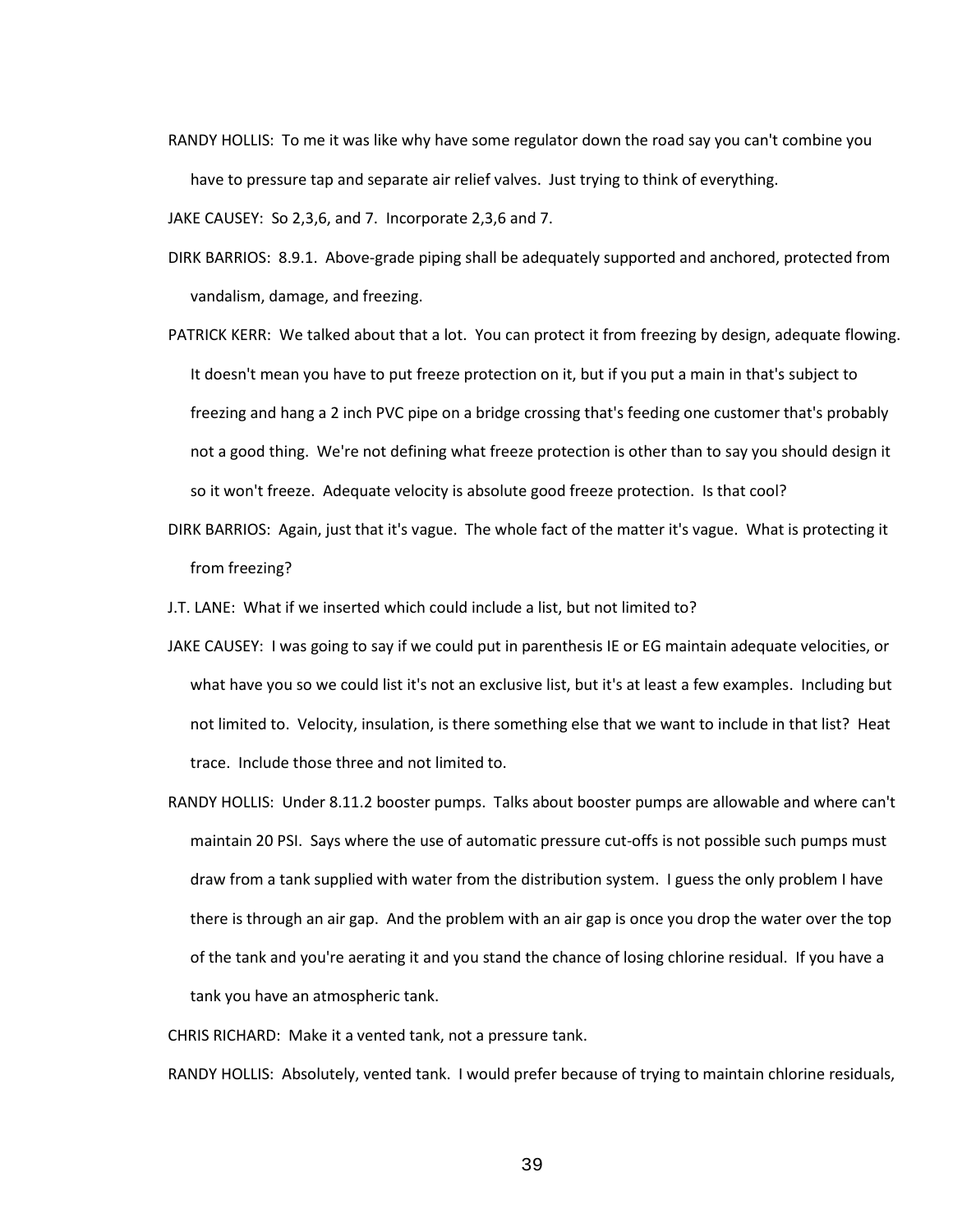emergency rule, we don't need air gaps spilling the water over the top.

- PATRICK KERR: Another way to look at that Randy is we deal with that in the backflow prevention section and say that systems boosting their water pressure are required to have a backflow preventer. And so I think that's something that is a certain of ours. I think what this is trying to address is you don't have permission to draw my system down below 20 PSI, but the backflow prevention section says once the water goes in your plumbing it's not welcome back. And so we're going to take whatever steps to make sure you don't give it back to us. This is a new and huge burgeoning field unfortunately of private plumbing system protections, and hospitals, and convention centers, and all kind of folks. We need to prevent backflow, but I think DHH down the road has to also regulate those systems as public water systems.
- JAKE CAUSEY: The air gap on the tank was for backflow protection because now you're in a back pressure environment. That's frankly the purpose. I mean we're maintaining potability of the water so that's not a concern, but the reason for the air gap is the environment with a pump and now you have a tank. And so basically we're saying maintain an air gap so we prevent backflow from back pressure.
- PATRICK KERR: Let's not go there. Like a building like this that has I'm sure, state capital I know has booster pumps.
- JAKE CAUSEY: We're not saying you have to have a tank.
- ROBERT BROU: This is going to limit that they can't suck a negative pressure, so less about backflow and them drawing a negative pressure on your system.

PATRICK KERR: We just need to prohibit them from drawing our system down below 20.

ROBERT BROU: That's what it says.

JAKE CAUSEY: That's what it's saying, provisions must be made to limit the pressure on the suction side of the pump no less than 20. Then it says where in use of automatic pressure cuff-offs is not possible pumps must draw water from a tank supplied through a distribution center.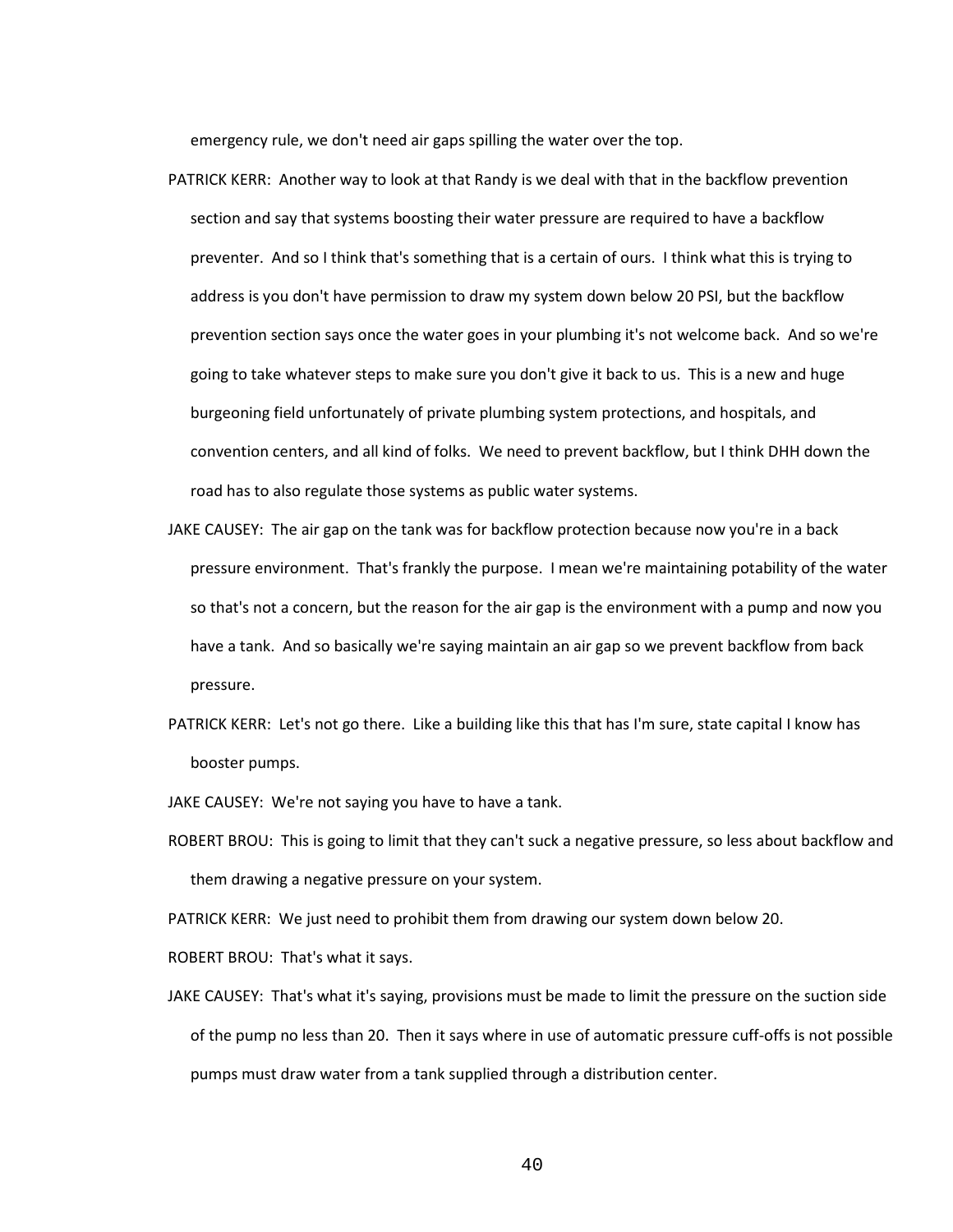PATRICK KERR: An automatic pressure cuff-off might be a pressure regulated valve? JAKE CAUSEY: We can probably clean the language up to state that.

PATRICK KERR: There's no installation that you couldn't put a pressure sustaining valve in.

JAKE CAUSEY: That would regulate the pump.

- PATRICK KERR: That would cut off your supply to the pump. We do that at the Coca-Cola plant. They want a lot of water and we tell them you can have it, but you maintain 45 PSI. We put in a specific valve and set that. If they try to draw too much water they go to negative suction on the pumps. It's a perfect solution.
- RANDY HOLLIS: That's my exact point. Let's say we're going to an atmospheric tank with a vent and we got a back pressure sustaining valve set for 20 PSI. Why do we have to go over an air gap?
- JAKE CAUSEY: I think this was thought if you're going to put in a tank with an air gap you don't need a pressure sustaining valve necessarily to prevent backflow due to back pressure because the pump over pressurizes the plumbing system. You would have backflow, but you're still thinking in terms of, and I understand that, if they run that pump or put a huge pump and run it 24/7 they can still draw down the system and create that pressure so you may still want a sustaining valve.
- PATRICK KERR: This is actually the opposite of what we want to do. If I put in an uncontrolled supply to that tank I can instantaneously drop the system pressure below 20 because the tank pressure, the head is less than 46 feet. So if I have an empty tank and I open it completely we can get instantaneous drop below 20 in the system. This does not protect the system from below 20 and this is the kind of language that ought to be in the premise of plumbing code, not in the system code. We just need to have something that says shall not draw system pressure below 20, period. You may not take our system below 20. No customer may draw our system down below 20. No fire department should be able to pull our system below 20. And that's just training operators.
- JAKE CAUSEY: I agree completely. Tighten this up even further to say even if you're using a tank, any kind of pump whatsoever, you're going to have something that will cuff off the supply in a certain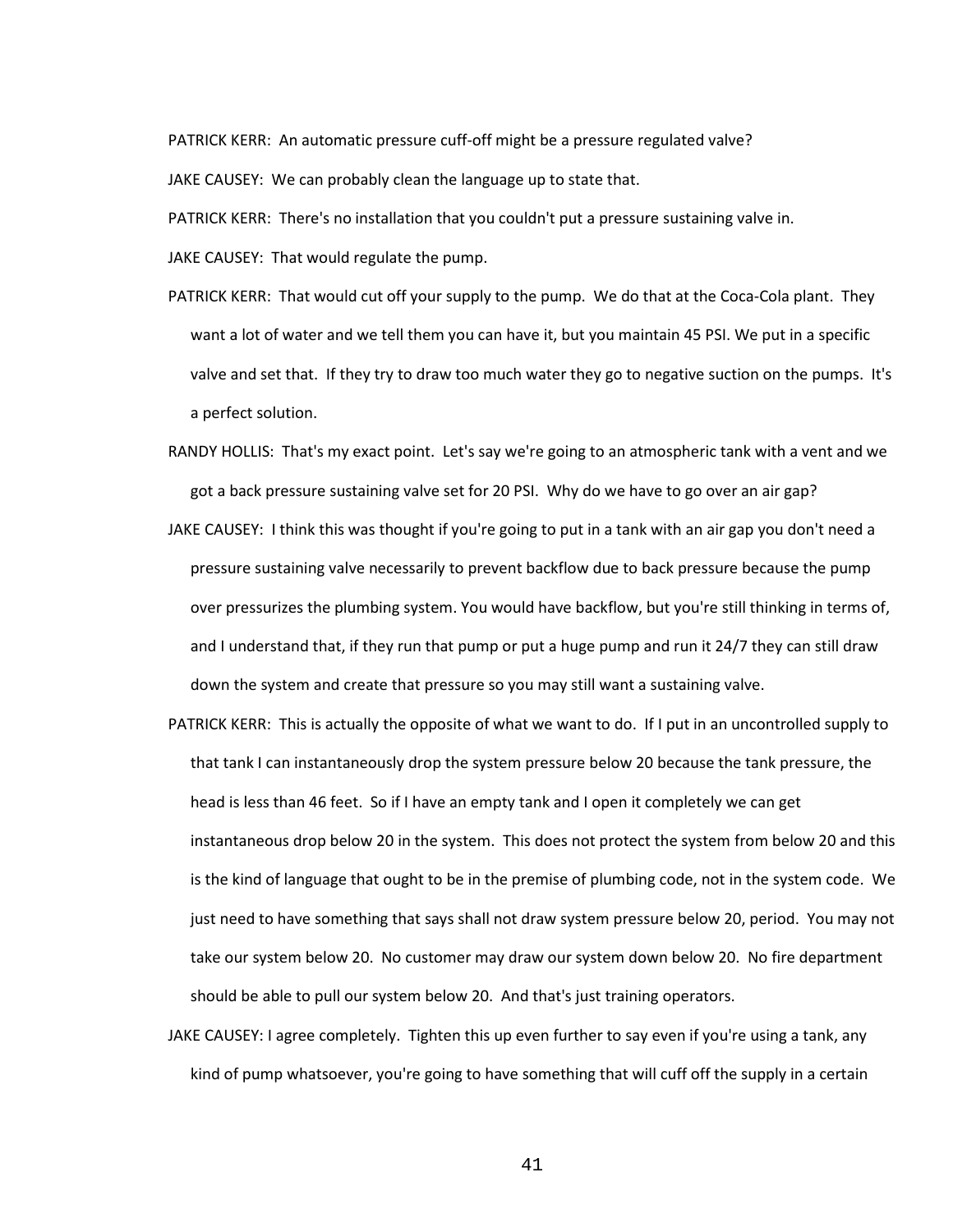pressure.

- PATRICK KERR: Somewhere it ought to say that no customer, no one taking water from a public water supply system may reduce the pressure in that system to less than 20 PSI.
- CHRIS RICHARD: What if you just go to where it says that to limit the pressure on the suction side not less than 20 PSI period end it there and delete the last section.
- PATRICK KERR: But not just booster pumps. I hate to say it, but you go to a small system, and I've seen it happen, somebody's filling up a pond and the neighbors call cause they got low pressure and he's just got it running into the pond and that's taking it below 20.
- JAKE CAUSEY: This is under booster pumps.
- PATRICK KERR: I understand. If we covered it that no customer could take it below 20 we don't even need the booster pump language. The place for this booster pump language applies it to me when I put a booster pump in between consecutive parts of my own system I'm concerned about drawing the pressure down.
- JAKE CAUSEY: This would apply to more than just you.
- ROBERT BROU: A provision in 10 state standards that said no residential customers is allowed to have booster pumps. We were trying to say there are provisions that you can allow someone, you allow commercial to do it, so why wouldn't you allow.
- JAKE CAUSEY: Under the same conditions. We're just trying to really iron out what those conditions are.
- PATRICK KERR: So put it in two places and just say put it here no booster pump can go down below 20 and put it somewhere else where it says nobody can take it down below 20.
- JAKE CAUSEY: I think there is a difference between making a general statement you can't do and then saying if you have a booster pump you have to have an actual device that guarantees that won't happen. Those are different requirements. I think this was basically saying you had to have some control in place that would prevent that from occurring rather than just saying shame on you. And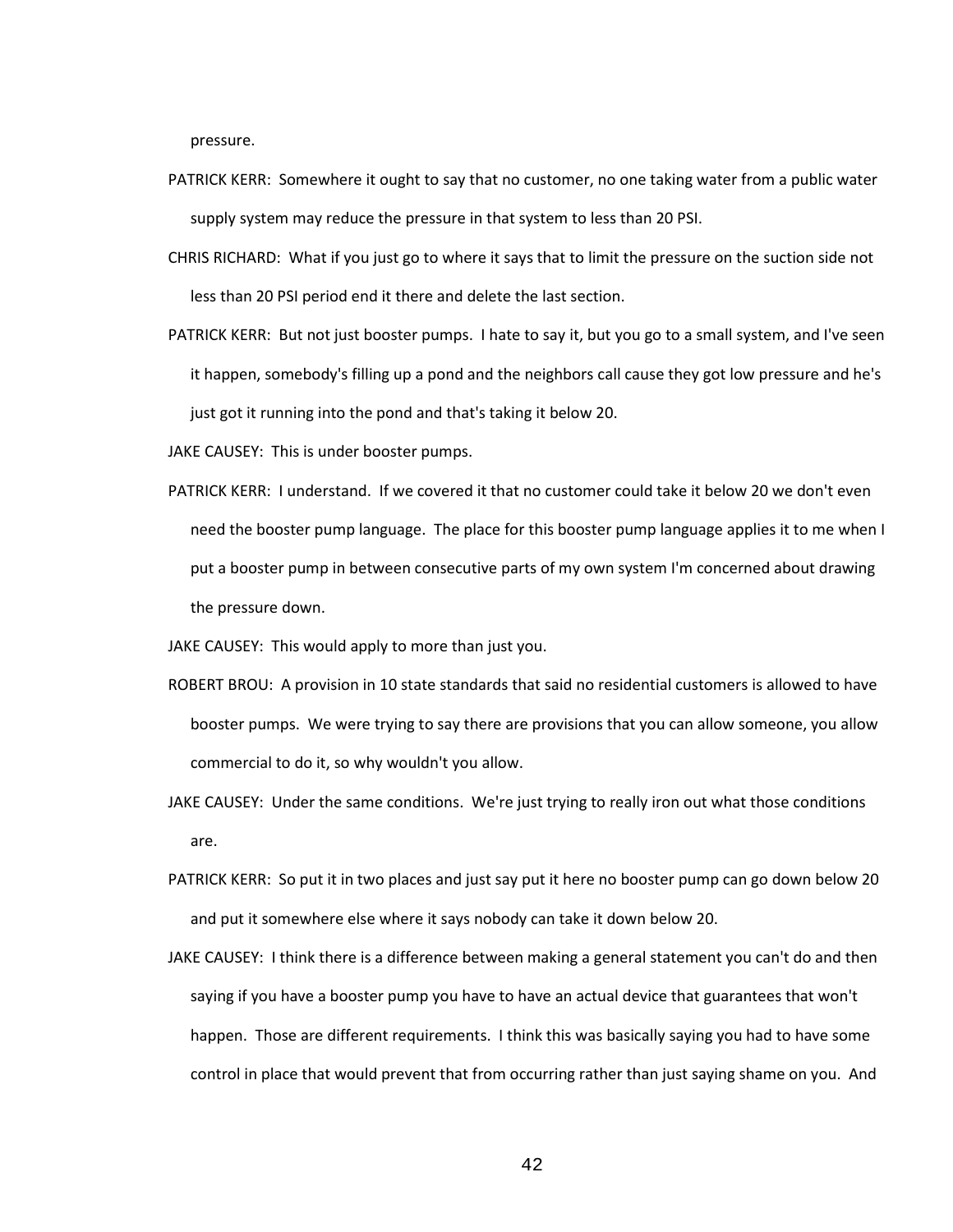the control is you have a cut-off switch for a pump and then it basically said or if you can or don't have a cut-off switch you supply to obtain via air gap. But I understand in that situation it wouldn't necessarily prevent from over pumping.

- PATRICK KERR: Can I give you the suggested language? Where permitted by the water supplier pumps that are used to draw water from a water supply distribution system or are placed in a system to increase the line pressure shall not reduce pressure at the tap to less than 20 PSI. And you can take everything else out. That is the shall not and then when we review plans, when a customer comes in and applies for service and we look at what they're doing we make sure they do not draw our system down below 20. We can't allow it. And actually some systems in our case we use 45 usually but.
- JAKE CAUSEY: I guess the question is do you not want to strengthen this to say that customers who have booster pumps shall have an actual physical control in place that prevents that, or do you just want to believe that every water operator when they get an application for a booster pump is actually going to ask that question and ask them what controls they have in place.
- PATRICK KERR: That's provision, that's in there. Provisions must be made, limited pressure, it will say at the tap, at the connection to the public water system.
- JAKE CAUSEY: Okay, I thought we were eliminating that provision. I misunderstood.
- PATRICK KERR: They can do whatever engineering solution they want. And we're also going to require a backflow preventer on that tap.
- JAKE CAUSEY: Yeah, that makes sense.
- SIDNEY BECNEL: Can I ask a question? This building has a big fire pump and I don't know we had a big discussion about a throttle valve so that they could keep pumping water even down to 15 PSI and still be in compliance. Do y'all regulate, but this is a state building, I guess you do. Did you get involved with that at all?
- PATRICK KERR: We do the other side of that Sidney. They design the system for the flow we can provide at 20 PSI and then we already use 20 PSI for design. Basically in a normal condition this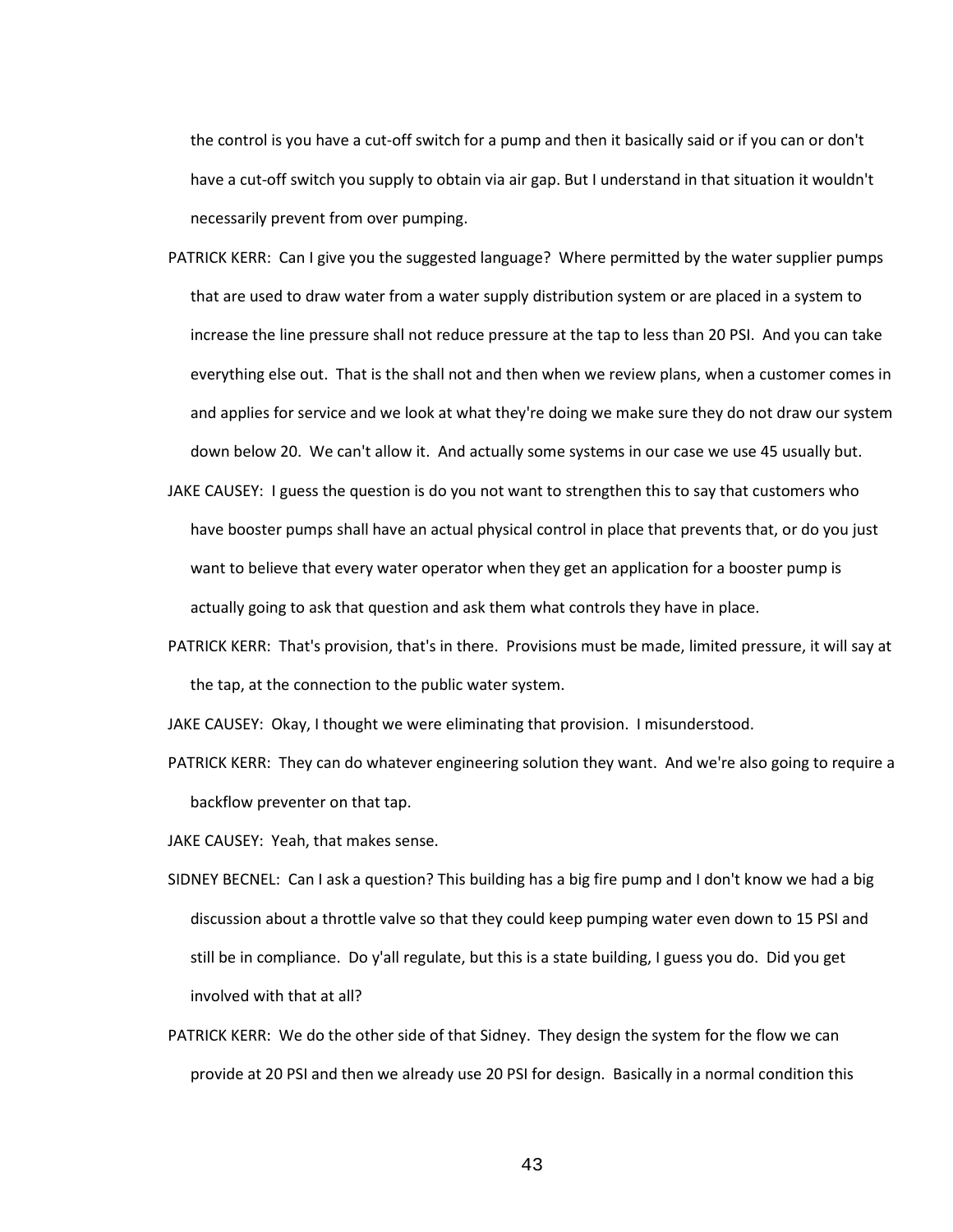system is designed that it will not draw our system below 20 PSI, it has to be, because the fire marshal requires that their calculations be made at 20 PSI or above. We do have that protection, but the water system is not managing it, the fire marshal is. They can not, for example, design a fire protection system at 15 PSI. The fire marshal won't let them do that. If they're going to draw the connection down below 20 the fire marshal makes them put in holding tanks, and all that stuff, and booster pumps.

- SIDNEY BECNEL: So there should be, for example, a throttle valve, or whatever the fire man comes up with, right?
- PATRICK KERR: Well, the way it's done actually is the siamese that you see on the end of the building is between the check valve, between the backflow preventer in the building is that siamese and what will happen is the fire truck pulls up to the main, pulls up to a hydrant, connects, goes over to that siamese and pressurizes the building and then that fire truck pump operator is required not to pull the system below 20. There's no mechanical limit on that though, he's watching a gauge. So this building could not pull us down below 20 with its pumps. It could do it, but it's designed not to.
- SIDNEY BECNEL: But in this building there is actually a fire truck in the building. There's a fire pump. I don't know if it's a set limitation on it.
- PATRICK KERR: I don't know if they have a suction cut-off or not, but it is designed for 20 PSI. Designed for that, is it perfect, no.
- RANDY HOLLIS: There are many fire pumps in buildings like this that have a back pressure sustaining valve upstream to the pump that will prohibit the system from dropping below 20 and that is a throttling valve no matter what the pump is trying to do. But it's my understanding that the PIAL is now not recognizing those valves anymore because they can malfunction and starve the pump. So we're going to see some major changes in fire systems around the state where they no longer will allow you to put in a throttling valve upstream.

JAKE CAUSEY: That will directly conflict with this provision we are writing today.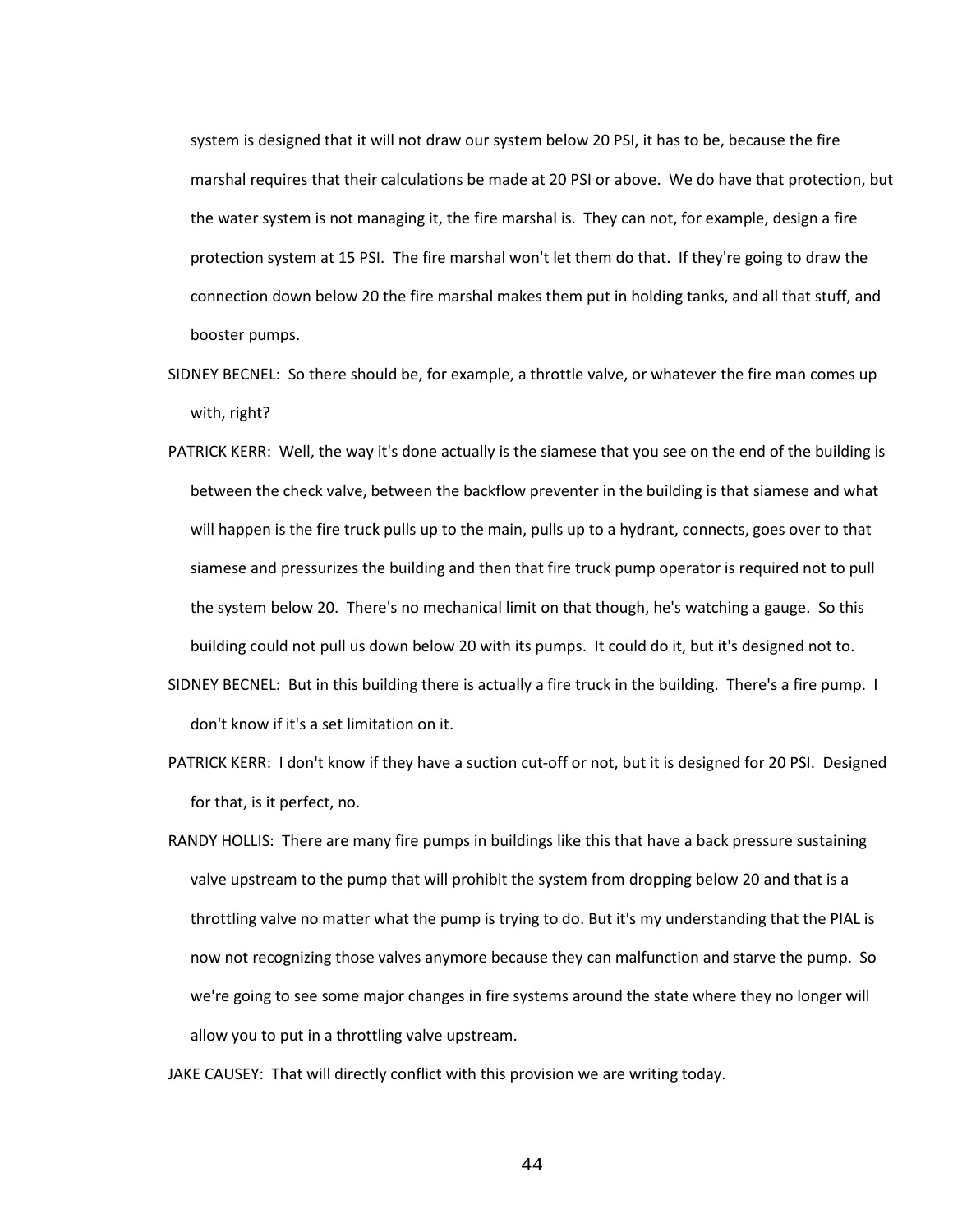- RANDY HOLLIS: It will on fire pumps cause we've seen that in New Iberia and they have now prohibited the use of throttling valves upstream with fire pumps.
- PATRICK KERR: If we were faced with that situation our answer would be you may not have fire service. I'm not going to go to a system wide boil water because somebody over cooked a bagel on the 50th floor.

RANDY HOLLIS: I agree, I'm just saying what's happened over there.

- PATRICK KERR: We would not allow it. Water systems cannot because the code requires we maintain 20 pounds. We can not allow customers to do that to us.
- CHRIS RICHARD: But you can put a cut-off and operate a BFD so you can reduce the suction requirements. There's ways around it.
- PATRICK KERR: But the fire marshal doesn't care, they just want to put the fire out. Some of the things we weren't allowed to turn off customers where there's water flowing out the front door when we had a big freeze because the fire marshal wanted the pressure system in tact and we finally said sorry we're turning the water off.
- JAKE CAUSEY: I think we have the language nailed down. I'm going to read it one more time. Where permitted by the water supplier pumps that are used to draw water from the water supply distribution system or are placed in a system to increase the line pressure shall not reduce the pressure at the tap. I don't know if that's clear in the sentence.
- PATRICK KERR: At the customer connection.
- JAKE CAUSEY: Below 20 PSI provision must be made to limit the pressure at the tap to not less than 20 PSI. I thought we would keep maybe to limit the pressure on the suction side of the pump.
- PATRICK KERR: You can't measure cause there's friction. We could have 20 at the tap and 15 at the pump.
- JAKE CAUSEY: So I guess the second sentence just says provision must be made to limit the pressure at the customer connection to not less than 20 PSI.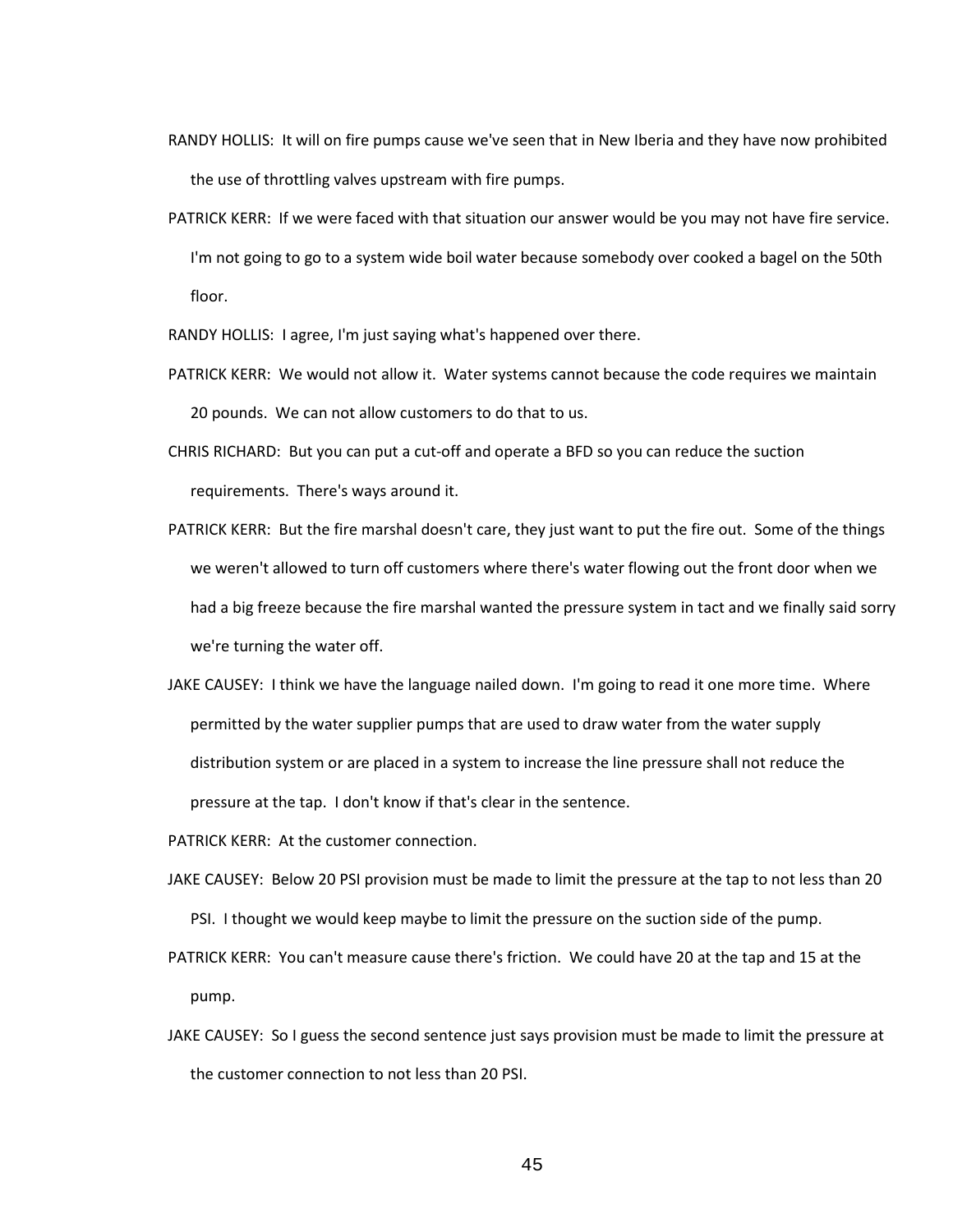## KEITH SHACKELFORD: To maintain it.

JAKE CAUSEY: Any benefit of putting examples in this sentence?

J.T. LANE: Then delete the rest of the paragraph?

JAKE CAUSEY: Yeah, then delete the rest of that paragraph.

J.T. LANE: What else? Any other issues? Anything else to discuss in the draft?

ROBERT BROU: Just a question on 8.1 3C all that language came straight out of part 12?

SHEREE TAILLON: Yes.

- PATRICK KERR: Could we change portable to potable? And I think you may want portable, but fire departments don't keep their hoses in locked containers. We prevent backflow through the use of a backflow preventer. I agree with you what you're trying to do is sound, but I don't know how we're going to do that. People roll up with a fire hose basically and connect to the meter at the loading station and run it a couple of blocks along the ground. And that's kind of why we put that double check assembly on at the loading station. It's interesting that the hose is probably as much of a, whether it's in a locked container or not, I know the test they ran looking for the amoeba they found it present in a garden hose folks were using so putting it in a locked container wouldn't have fixed that. I think this is just a requirement that I don't know how we enforce. This doesn't do anything for us, I don't know. I know what you're saying Jake, I just can't, tightly enclosed cabinet shall have a cap to cover the nozzle. They don't, they just roll them up and put them in a truck. Which again is why we put a double check assembly on the loading station even though we make them do an over rim fill. Do we need that language?
- JAKE CAUSEY: Water loading occurs for many different purposes, some potable, a lot non-potable I guess. There will be differences there. C was language in part 12, I'm sure it's been there a long time. I agree it's probably something that's not followed very well by contractors and such. Are you saying that elsewhere there's something or going to be something in here requiring a backflow preventer at water loading stations?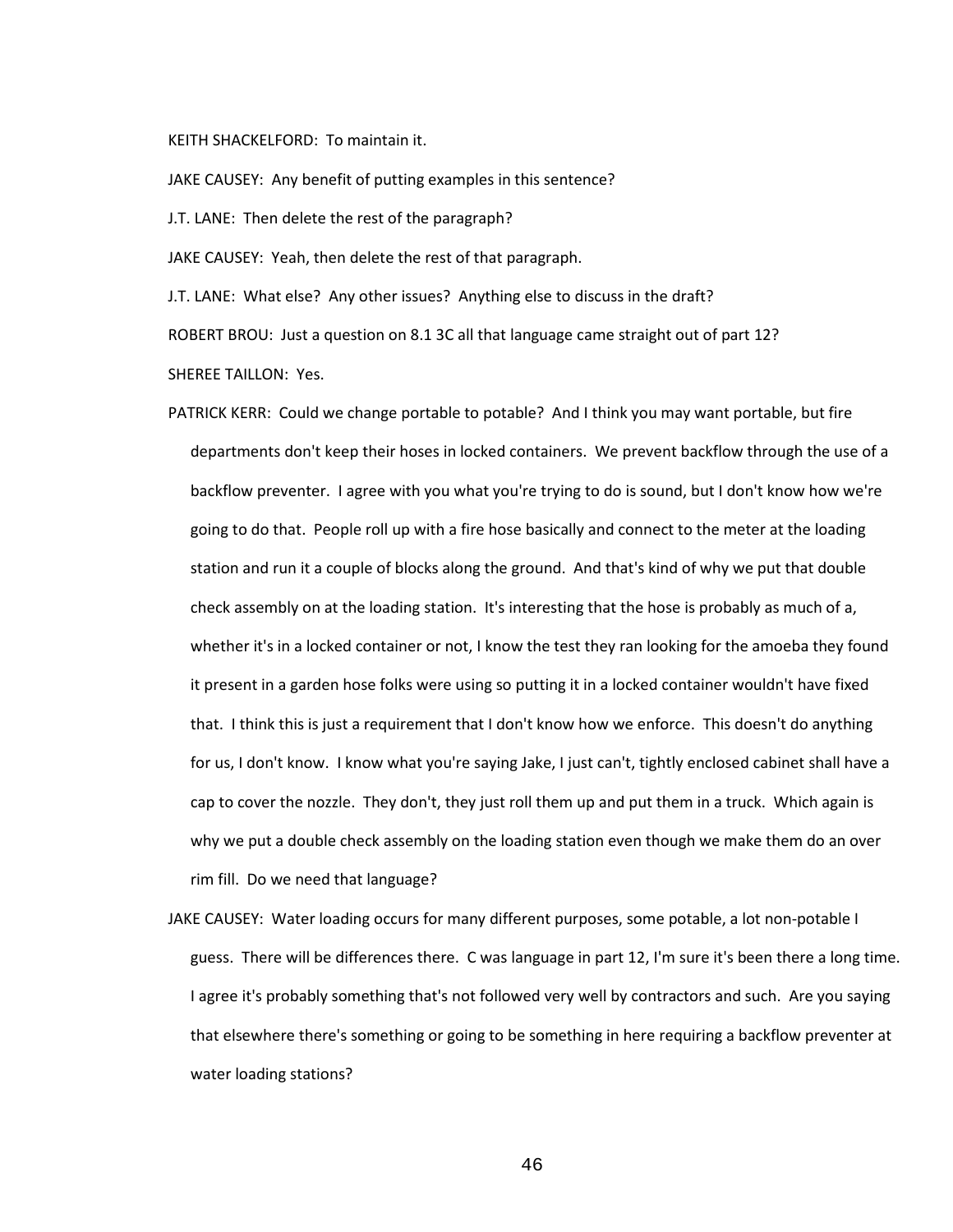- PATRICK KERR: I think we can address that with backflow's language, but a permanent water loading station that always spills over the rim should require, but if you connect to a temporary fire hydrant connection I think the hydrants are on a backflow preventer just because that line downstream has never maintained a potable water standard. You take that hose and you run water through it and then seal both ends of it, try to drain as best you can, not going to get all that water out, seal both ends and put in a container for six months. I don't want that water coming back in my system. I don't think we're protecting anything by doing this. But yeah, if you want me to put something in the language about backflow prevention.
- JAKE CAUSEY: I think that relieves the concern about the hoses in the circumstances that you're describing.
- PATRICK KERR: We'll do that. That's probably the place to fix it.

J.T. LANE: So we're going to take out C?

JAKE CAUSEY: Yeah, so remove C. C may need to be rewritten to address hoses used with potable.

- PATRICK KERR: Now that is something that we ought to do when a school needs water and they take it from a fire hydrant.
- JAKE CAUSEY: I think generally if we rewrite C to explicitly address that that would make sense. Just write the backflow so it's not necessarily applicable to a permitted station, but only when hoses are used or something like that.

PATRICK KERR: We'll figure something out.

JAKE CAUSEY: I guess for this we'll just reword C to be applicable only for hoses used for potable water.

- PATRICK KERR: An example of that is all the tankers we filled to send to New Orleans. We worked with you guys and we were actually allowed to fill those from the bottom because they were certified clean before we put water in them.
- J.T. LANE: Just a few more tweaks to make and we're going to reprint it and meet back here. So if it's okay with everybody we'll take a quick ten minute break to get the new draft and vote right after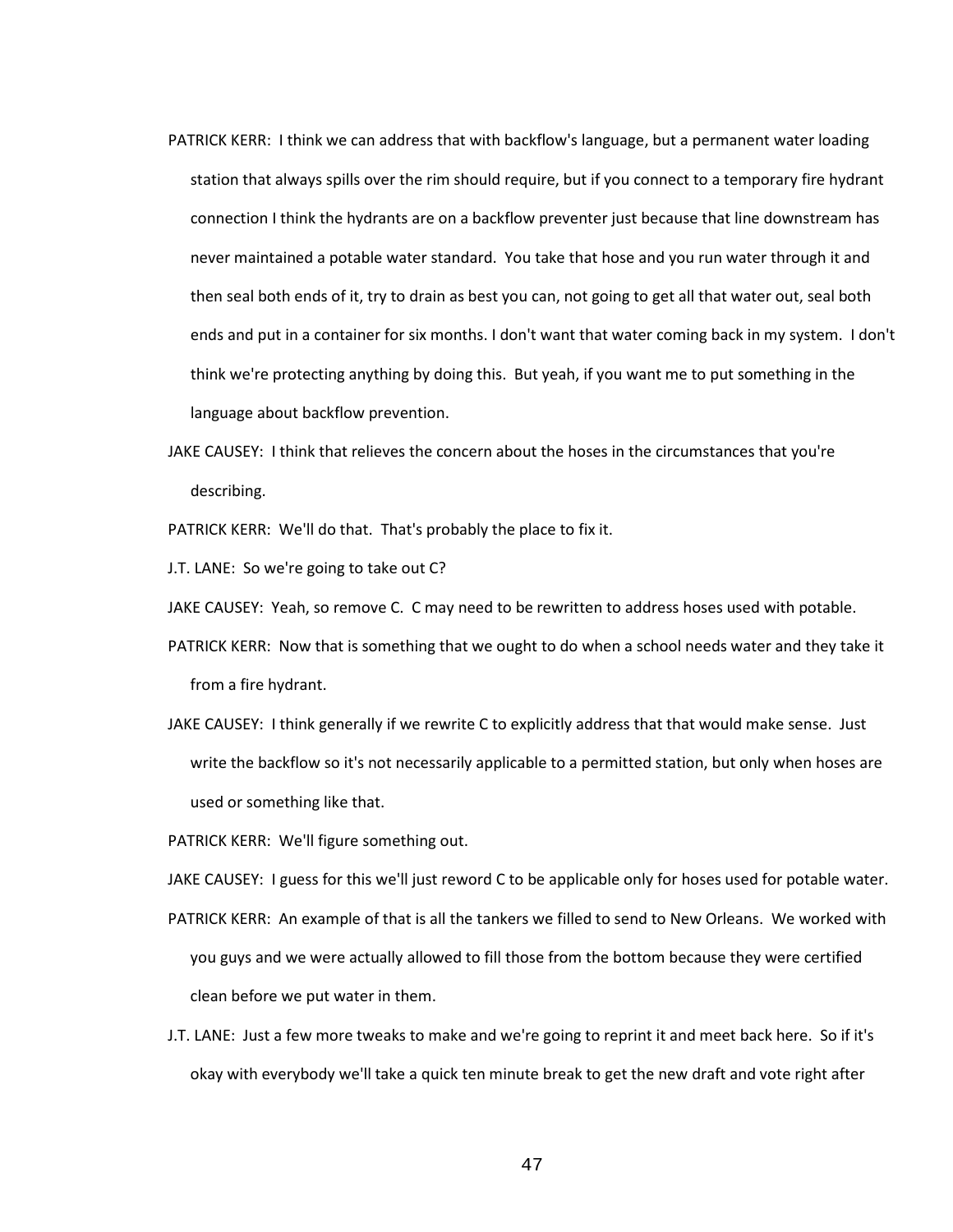that and more than likely adjourn. Is that cool? I think we have enough copies for the committee members. So this is the final text and what Caryn did was highlight the changes that we discussed. Everybody has a copy in front of them if y'all want to look at it. Okay. Any comments on the changes?

- RANDY HOLLIS: A pet peeve subject, 8.9.2 underwater crossings. Try and incorporate what I think Pat and others were talking about where we say when crossing watercourses which are greater than 15 feet in width. I think y'all wanted to put in there the 15 feet at minimum river stage.
- JAKE CAUSEY: We did forget that.
- RANDY HOLLIS: And then under B, Dirk I think you pointed this out, under B the valves can be easily accessible, but to have a valve that is not subject to flooding is going to be really tough. I think you wanted to take out of that and not subject to flooding. Cause you can certainly find a valve if it's under two feet of water.
- SHEREE TAILLON: We had said put after flooding but under normal conditions. Flooding under normal conditions.

RANDY HOLLIS: Okay.

PATRICK KERR: So don't put the valve in the water.

RANDY HOLLIS: And then I think I finally figured out what bothered me under C. Fifteen feet in width at minimum river stage or at measured low flow. And then under C can we change the word insertion, and I guess this has been my problem, permanent taps or other provisions to allow utilization of a small meter to determine leakage. Change insertion to utilization.

PATRICK KERR: How about use?

(council speaking simultaneously)

- RANDY HOLLIS: No, not installation cause that means you install it inside. Use. I will now put a muzzle on myself. I make a motion we approve as amended.
- DIRK BARRIOS: Something in parenthesis to clarify 8.9.1 freezing.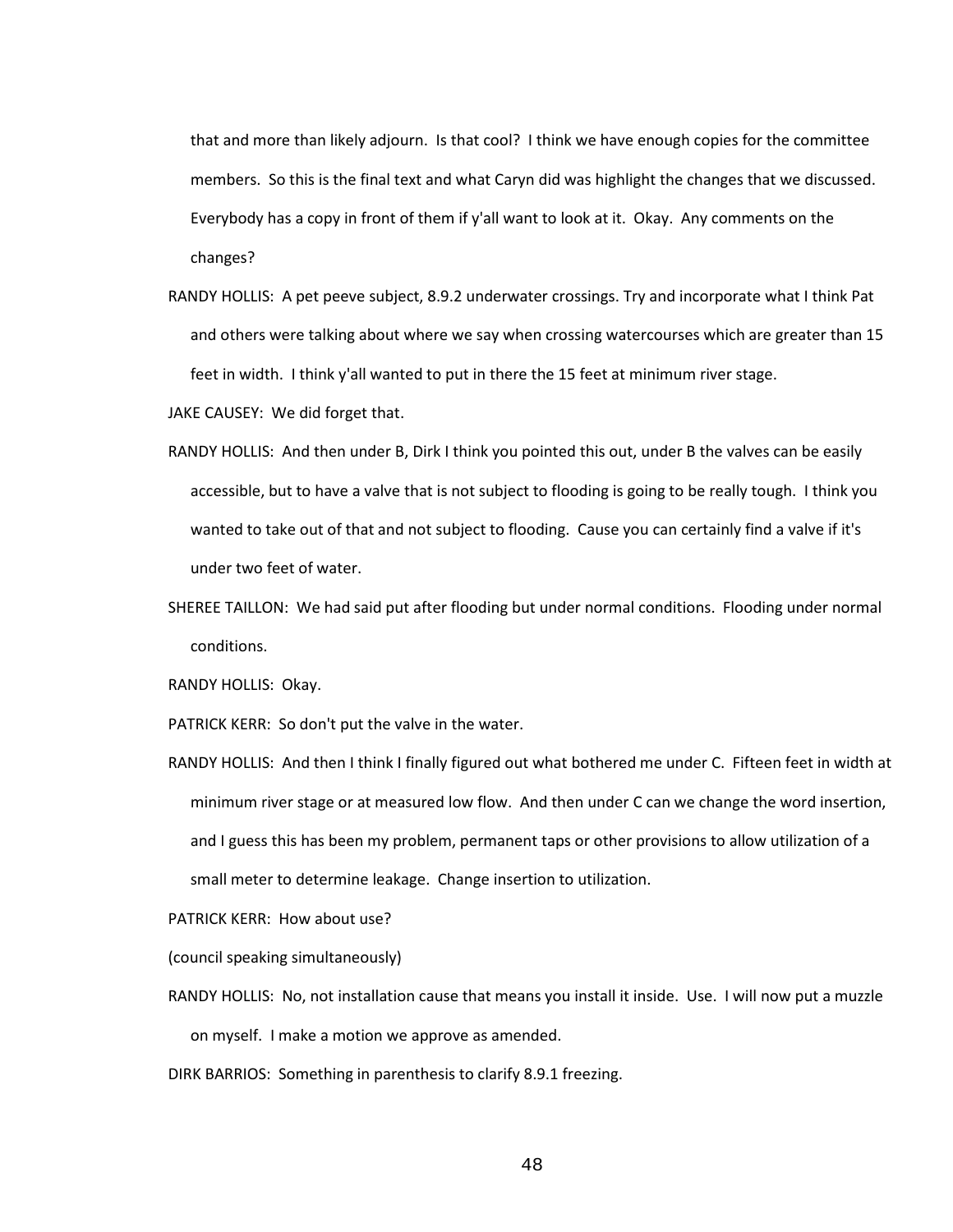J.T. LANE: We'll put included but not limited to velocity, heat trace, insulation, etc.

ROBERT BROU: And then we're still going to work on wording for loading stations?

JAKE CAUSEY: We got that.

PATRICK KERR: C applies only to potable stations. They made that apply only to potable. It says potable water loading stations. C applies only to potable water.

RANDY HOLLIS: Now I make a motion that we approve as amended.

J.T. LANE: And you'll notice we put a version number at the bottom of the page which is really just a combination of numbers of the code and date, very ingenious. A motion to agree with that and with those four amendments. So 8.9.1 we'll add including but not limited to velocity, heat trace, insulation, etc. And then 8.9.2 underwater crossings we'll add at measured low flow, and then in B under the same section after flow add under normal conditions, and then in C instead of insertion put use. Randy if you want to make a motion.

RANDY HOLLIS: I make a motion as you have described the amended changes to subchapter 8.

ROBERT BROU: I second.

- J.T. LANE: Any objections? Awesome. Our first one. Great job. So real quick on 6 clearly we're over our original scheduled time. I did want y'all to know Jeff did send us a request last night to forgo covering 6 since he couldn't be here. And so I was going to ask everyone if that was okay with them, we'll wait till next time. It seems like no objection to that. Are there any other comments y'all want to make?
- ROBERT BROU: I would just like to get an update on emergency rule, where we are, have we made any efforts to finalize any provisions of the emergency rule? Due to expire at the end of July, right?

J.T. LANE: Yeah, it's going to be extended until we get the final rule together that's based on SB75.

JAKE CAUSEY: And I think again we wanted to do the surveillance monitoring we're going to do this summer. We wanted to have the best information that we could have before we try to do anything final.